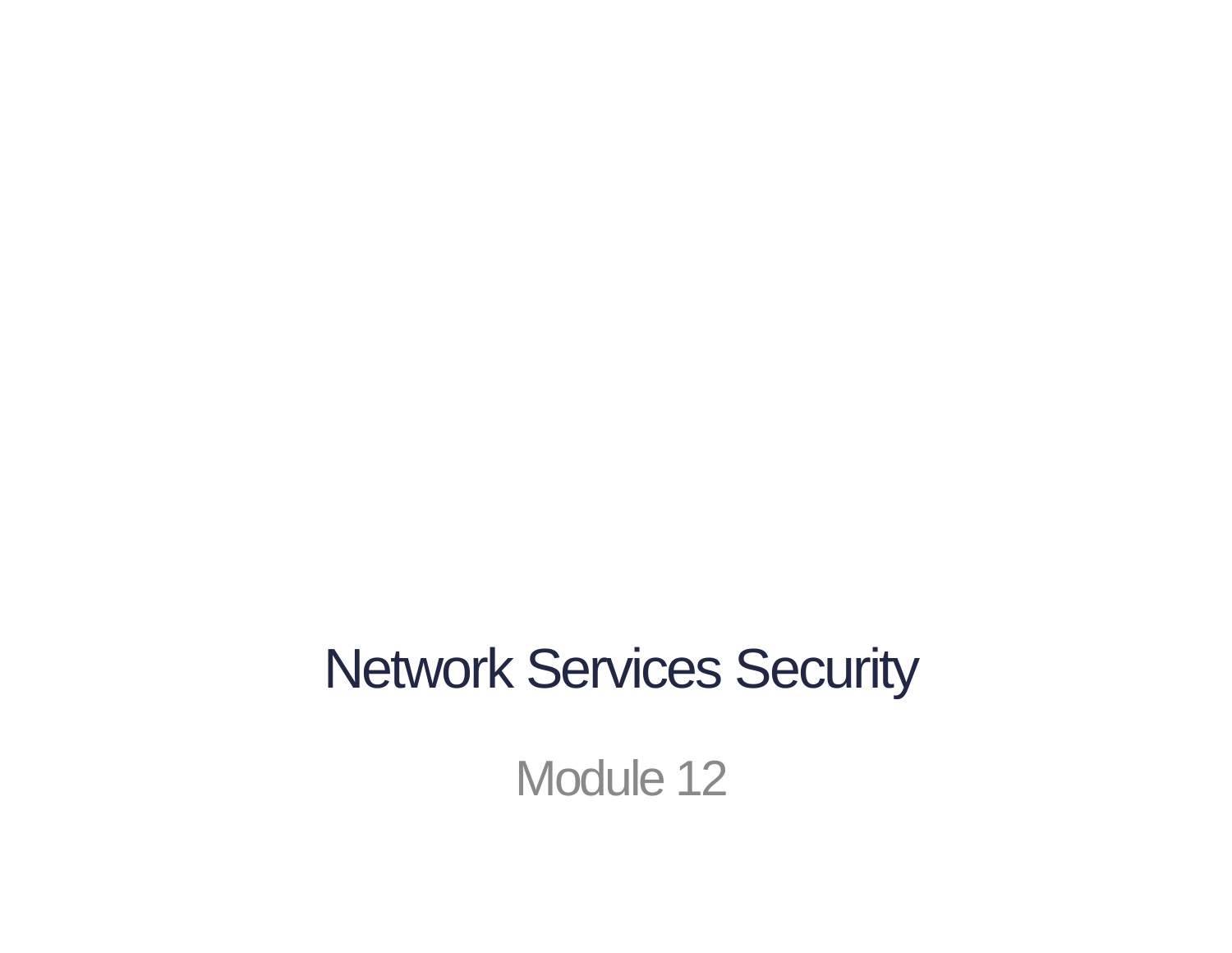### **Introduction**

- Having secured the platform's OS in Module 11, it is necessary to address services
- Services were touched on generically, but like OS security there are unique considerations when focusing on a service and its specific implementation.
	- E.g. Web services provided by Apache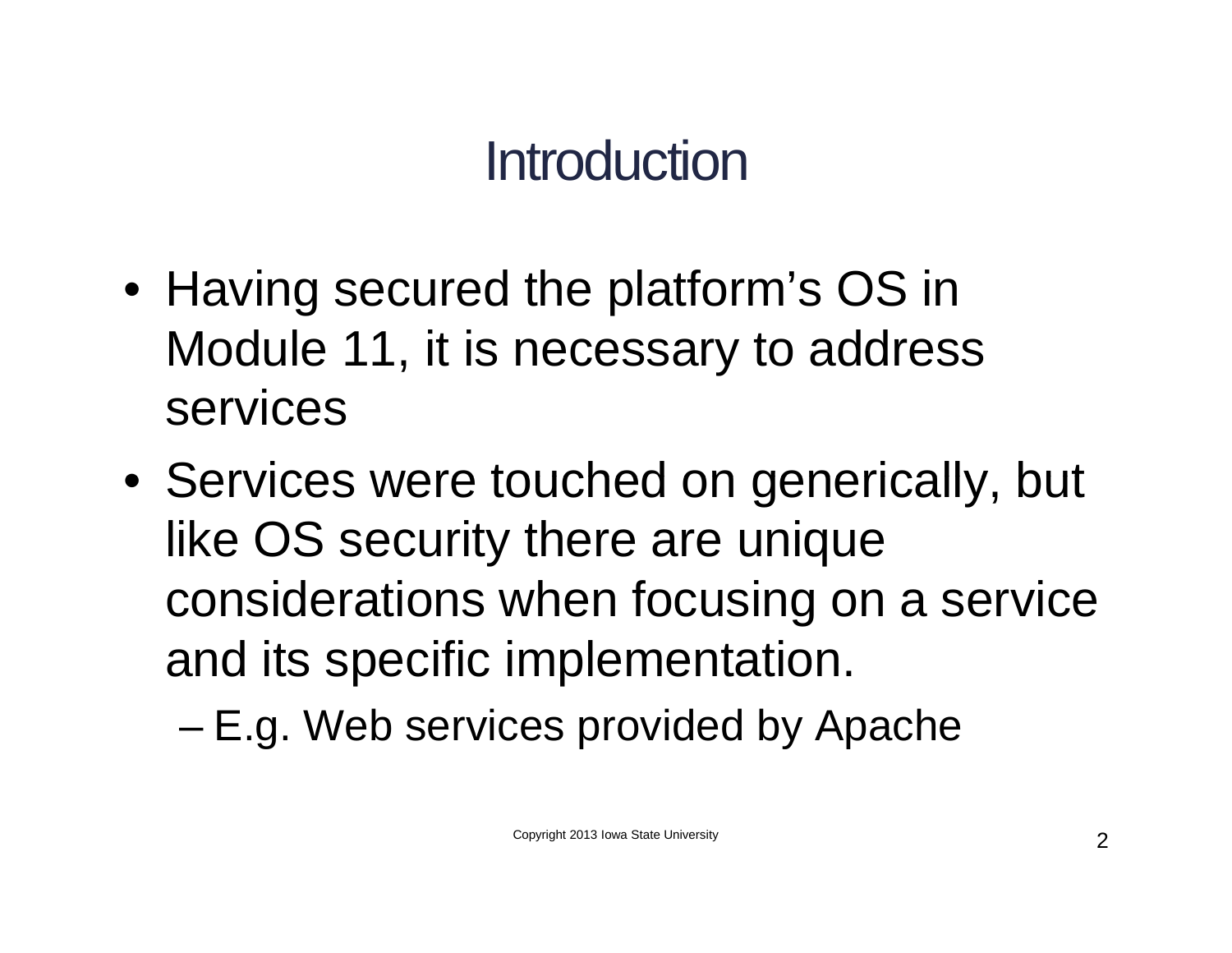#### Focus

- Tens of services exist
- Focus will be on services mentioned in Module 8
	- DNS
	- Mail
	- Interactive Session Services
	- File Services
	- Web Services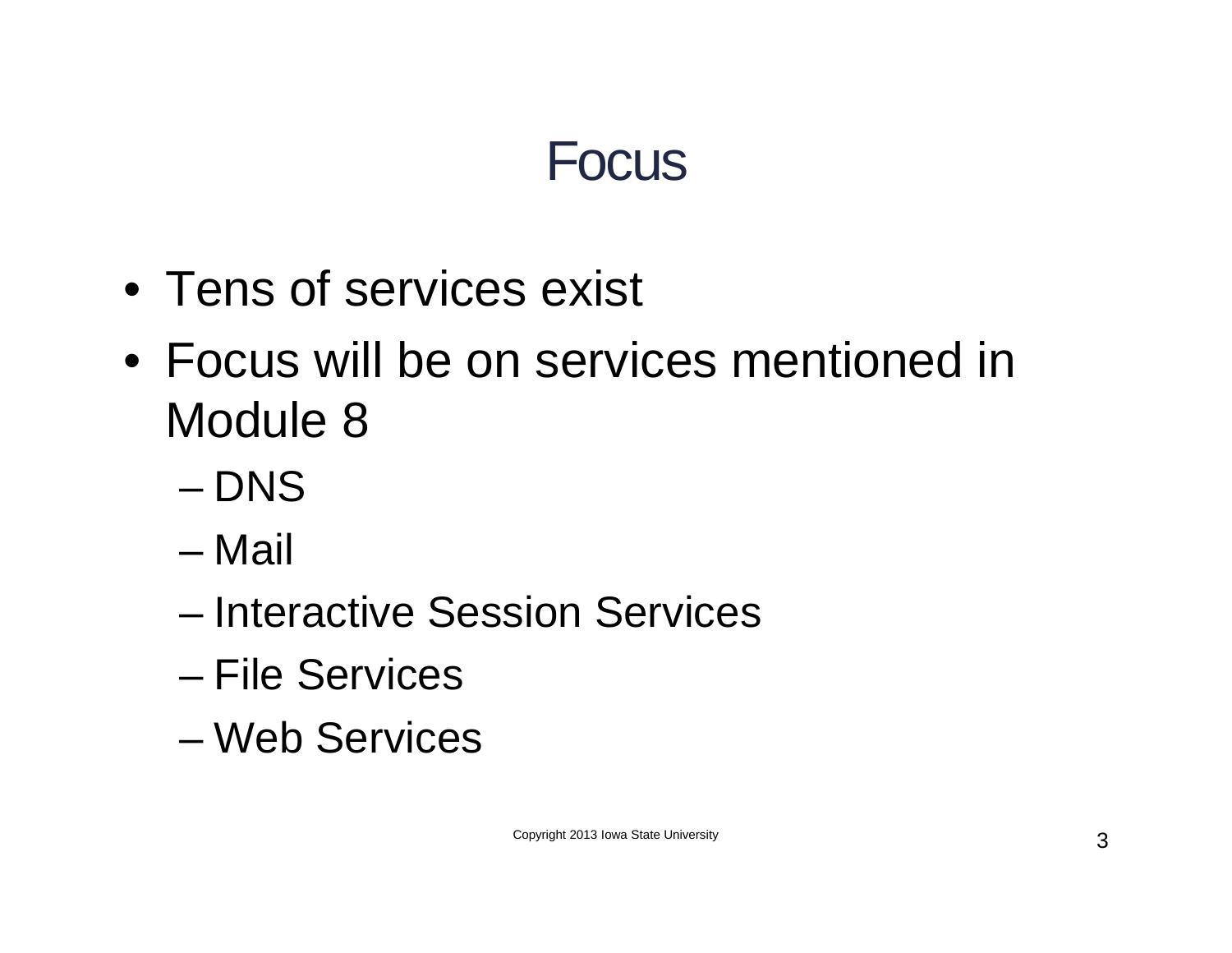# Securing Services

- Protocols and implementation conventions help shape the nature of a service's security
- However, security objectives, functional requirements, configuration, features and vulnerabilities of specific services software govern the actionable details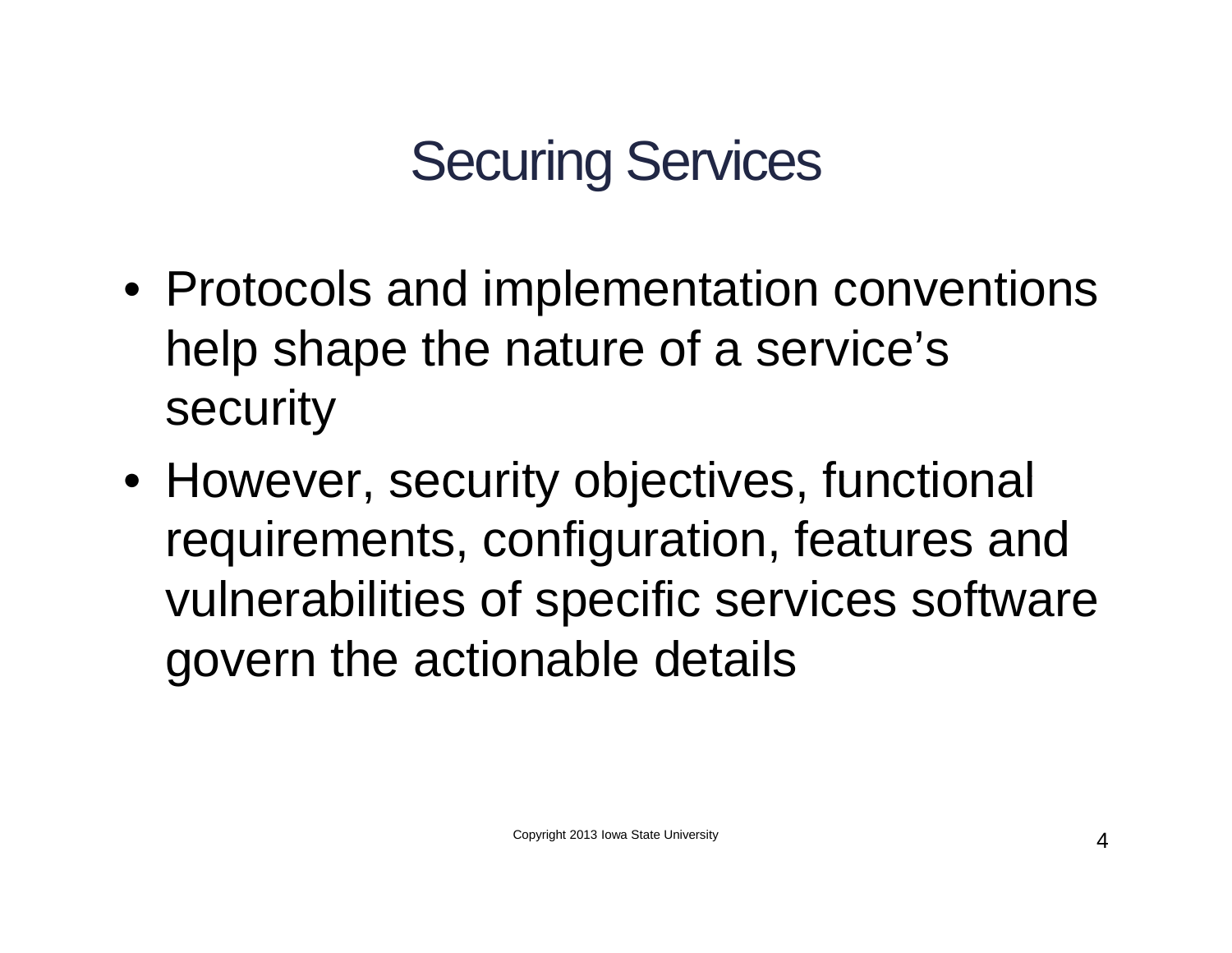# Approach

- Services applications evolve over time
	- Features come and go, but some are stable
	- Vulnerabilities come and go, but some persist
- Services applications will be chosen
	- E.g. Apache, Sendmail, OpenSSH
- Discussion will avoid being version specific
	- Handouts will address version sensitive details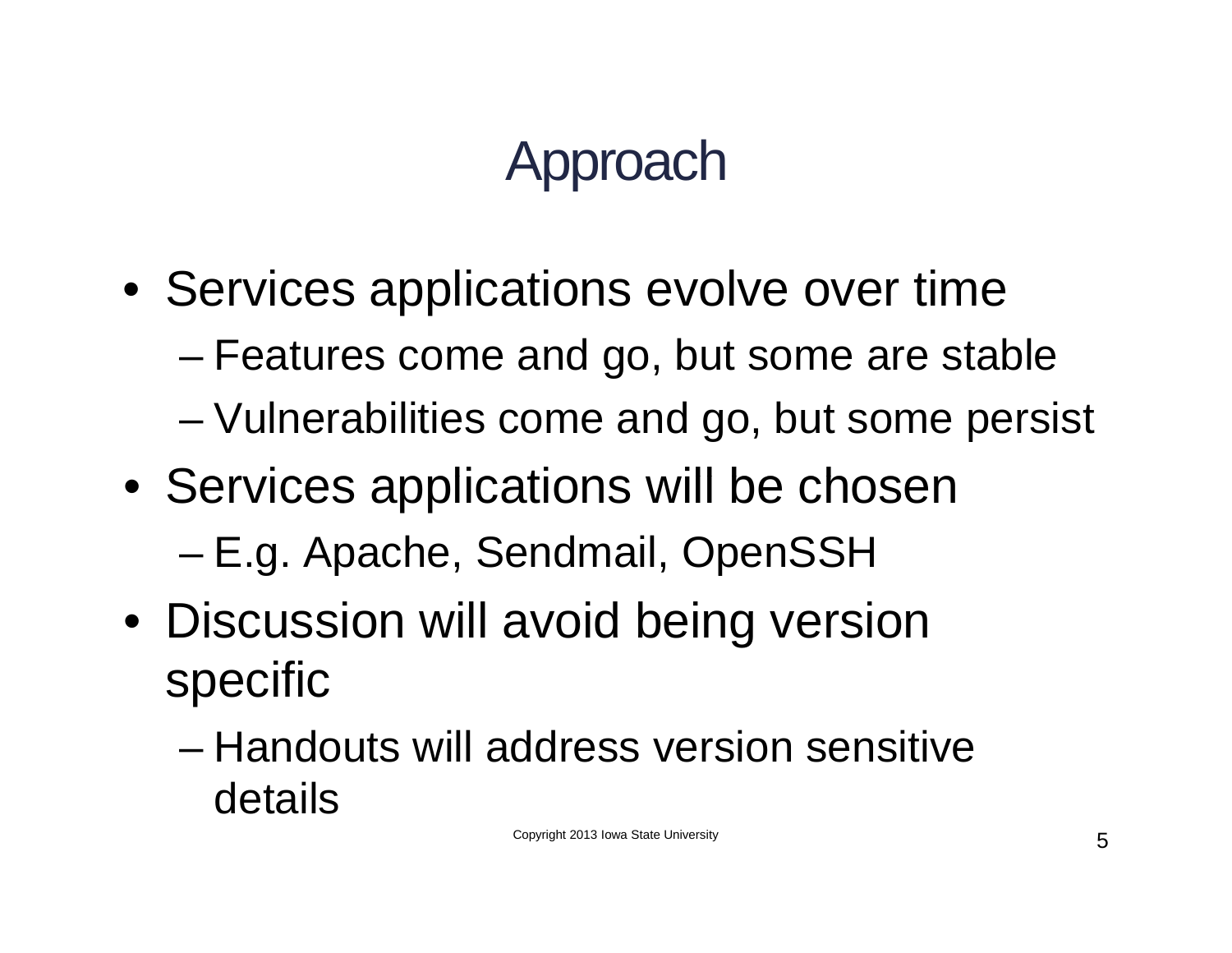# DNS Service Security

- DNS security is in part addressed by:
	- Architectural design, e.g. "split DNS"
	- Server placement within an IT environment
	- Addressing colocation with other accessible services on same server
	- Service configuration on each server
	- Patching vulnerabilities and running current versions
	- Utilizing authentication, integrity and confidentiality services where and when possible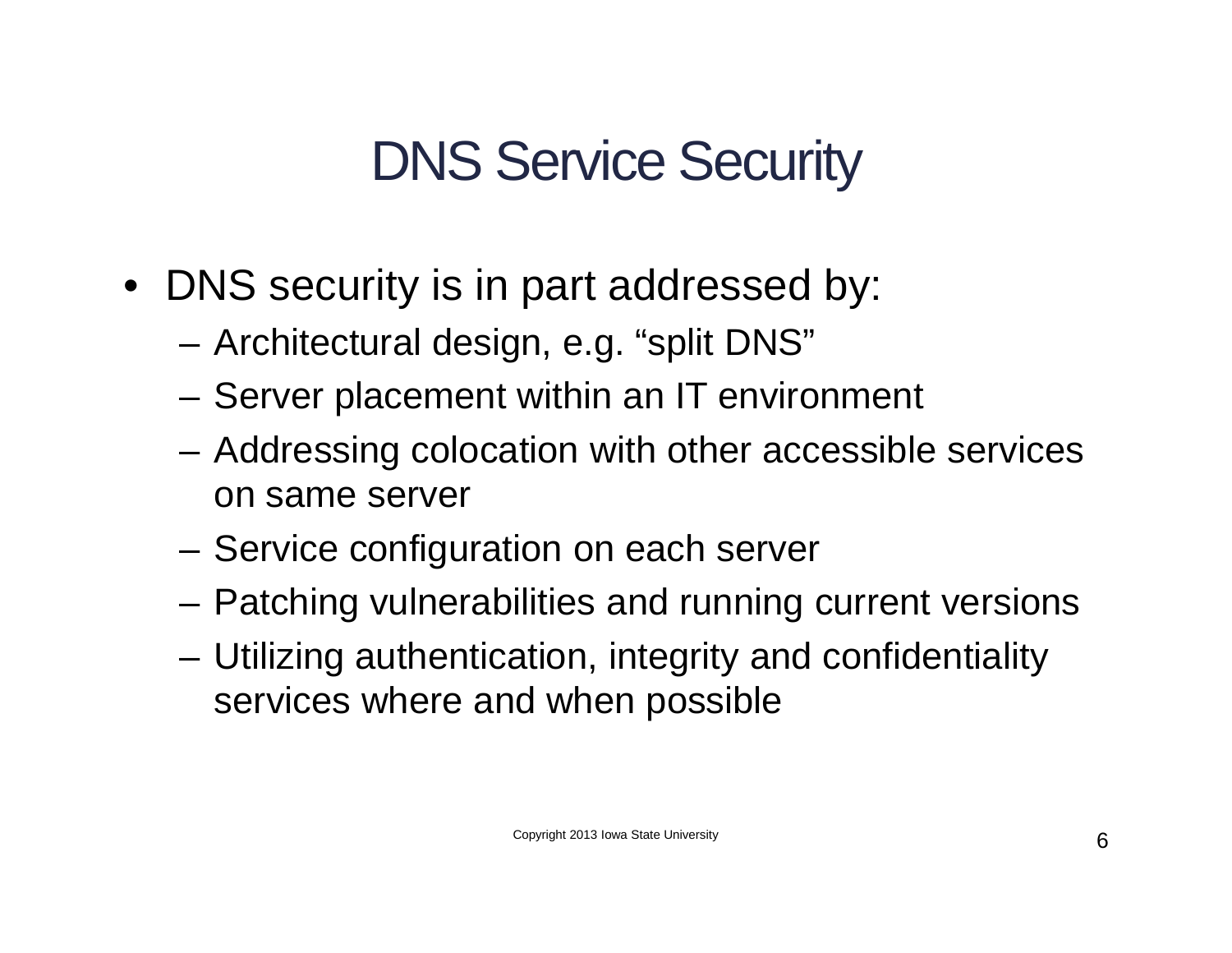- Provider vs Consumer
	- As a provider of DNS you need to be concerned about
		- Availability service is accessible
		- Integrity records are consistent with your intentions
		- Confidentiality DNS is inherently an unauthenticated publishing mechanism, but there is the idea of "too much" sharing
		- Assurance The DNS service does not put its host and environment at avoidable risk

Copyright 2013 Iowa State University **7**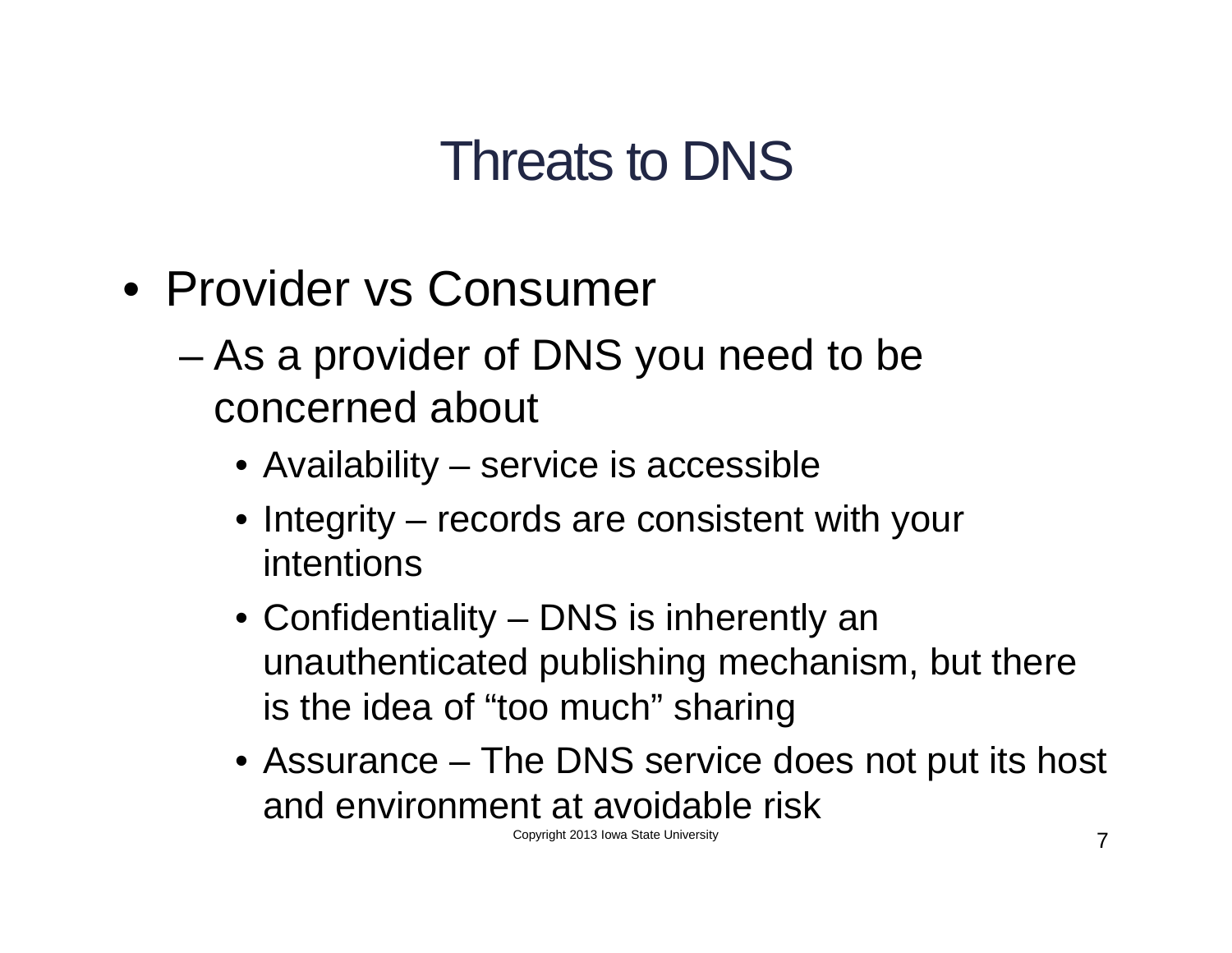- As a consumer of DNS you need to be concerned about:
	- Availability can users access needed local and Internet records
	- Integrity can users trust the results they are receiving
	- Assurance are servers or user systems vulnerable to malformed replies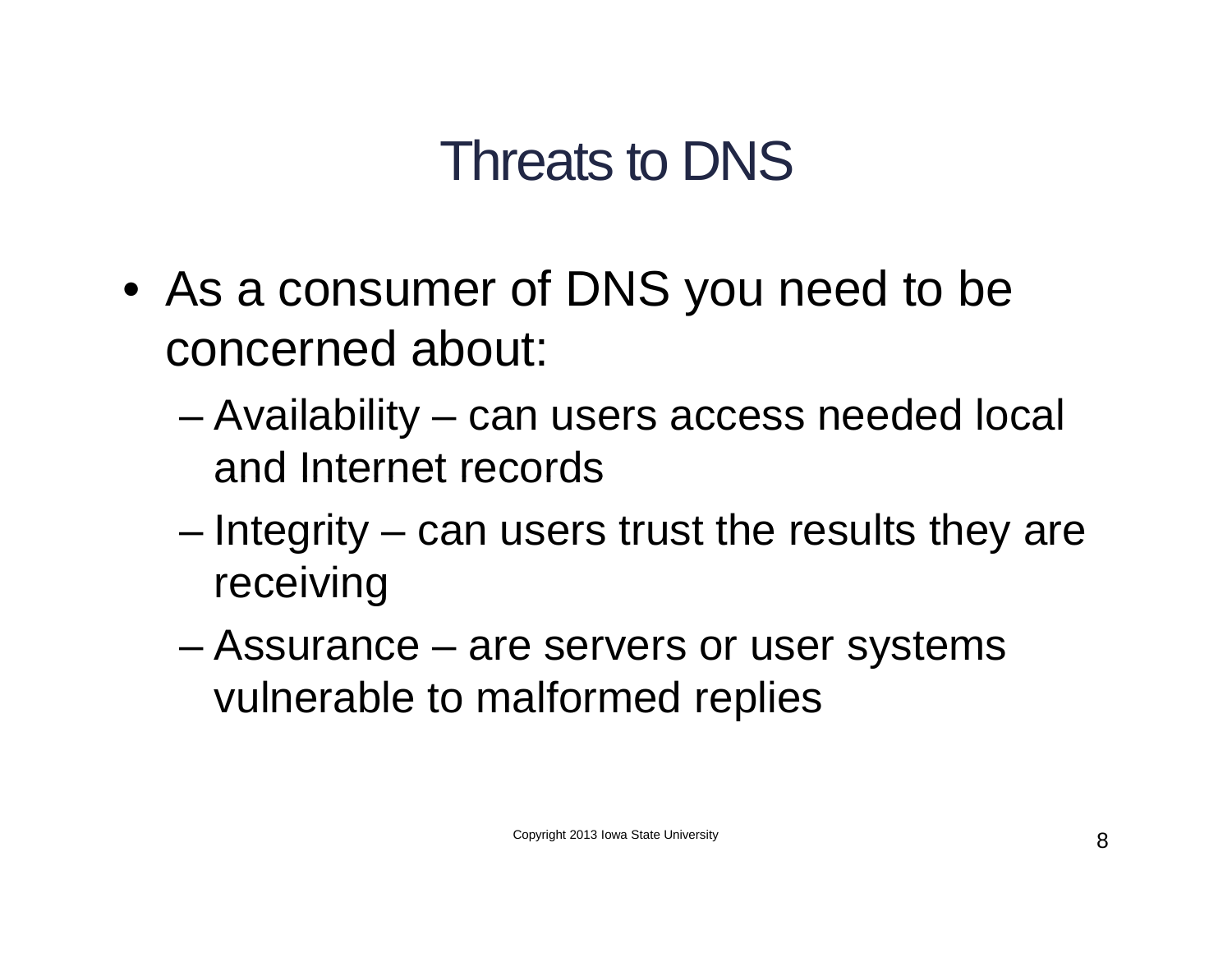- DNS servers are interesting
	- The platform hosts both a DNS provider and a DNS consumer
		- They are subject to both provider and consumer oriented threats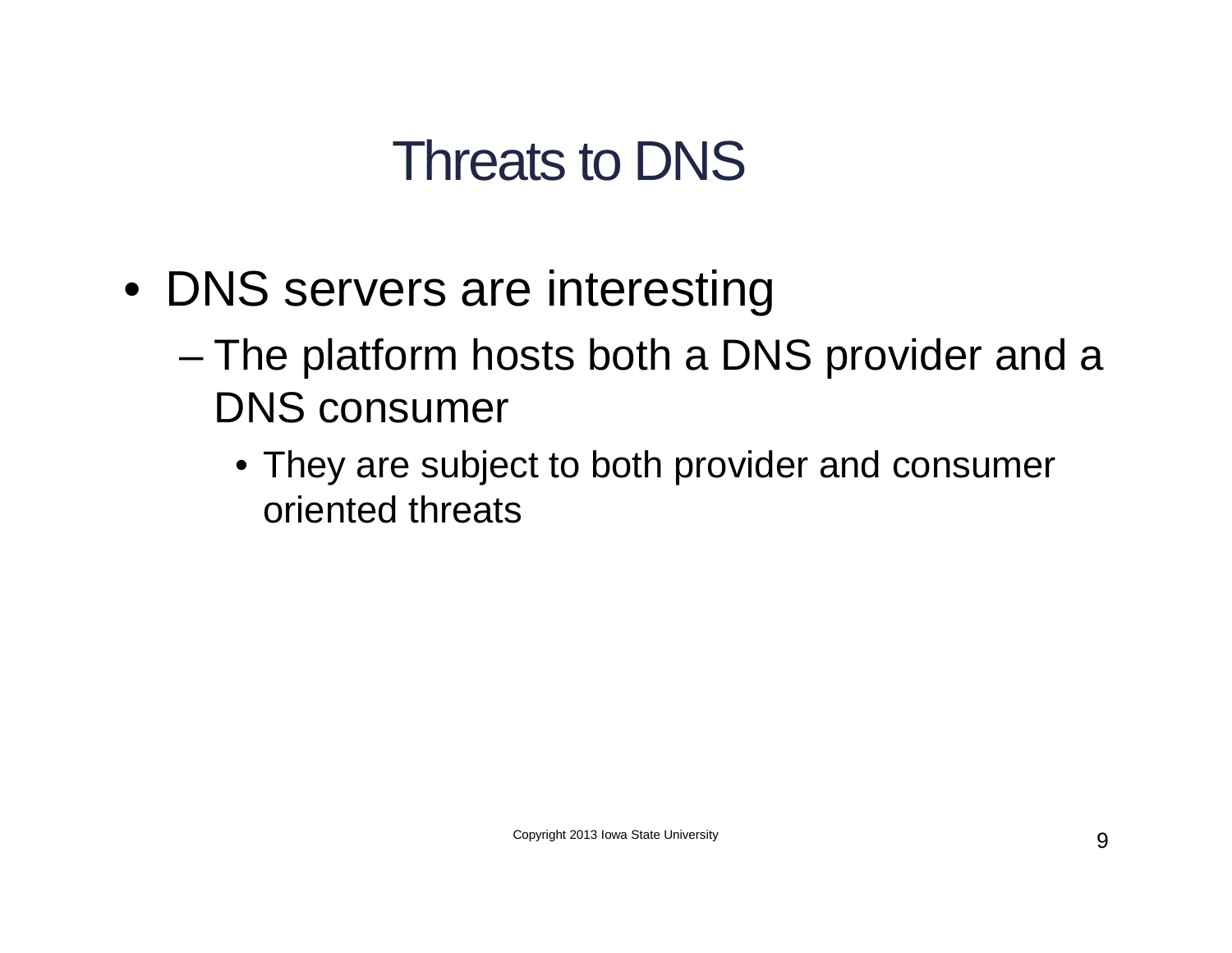- Typosquatting registering a domain name very similar to a popular domain name (E.g. iastate.edu , iastade.edu, iastate.com)
	- Mistyped email addresses may result in secrets being revealed
	- Receiving mail from a bogus domain is common in phishing, spear phishing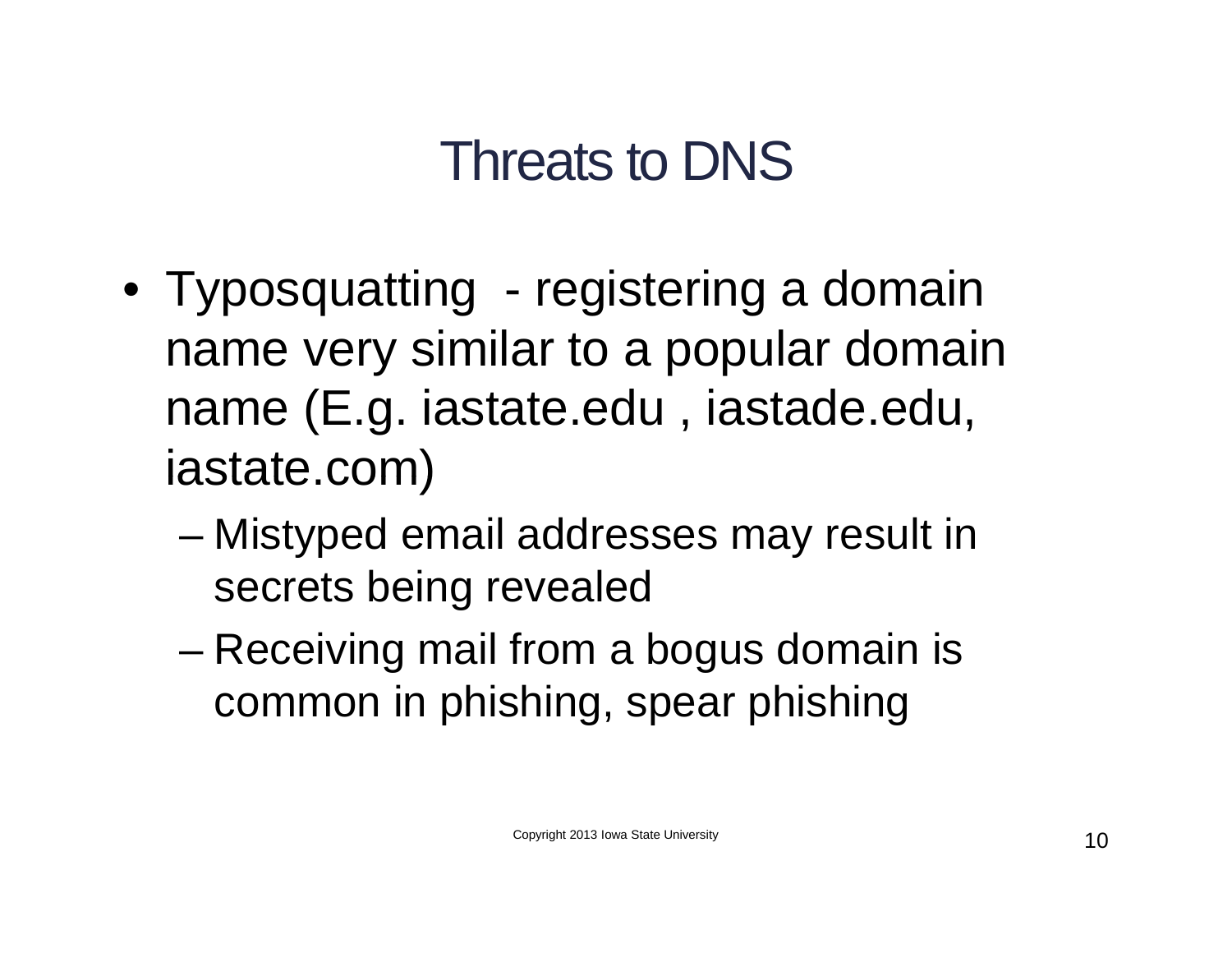- DDoS Distributed Denial of Service
	- Overloading a domain's name servers with requests
		- Consequence: Users unfamiliar with the actual IP addresses of the systems of interest are unable to connect to those systems even though they are operating properly
- DNS Amplification Attack
	- Publicly available DNS server responds to recursive queries
	- Attacker spoofs source IP of DNS request. Spoofed IP address is of the victim of large unrequested DNS responses originating from open recursive DNS server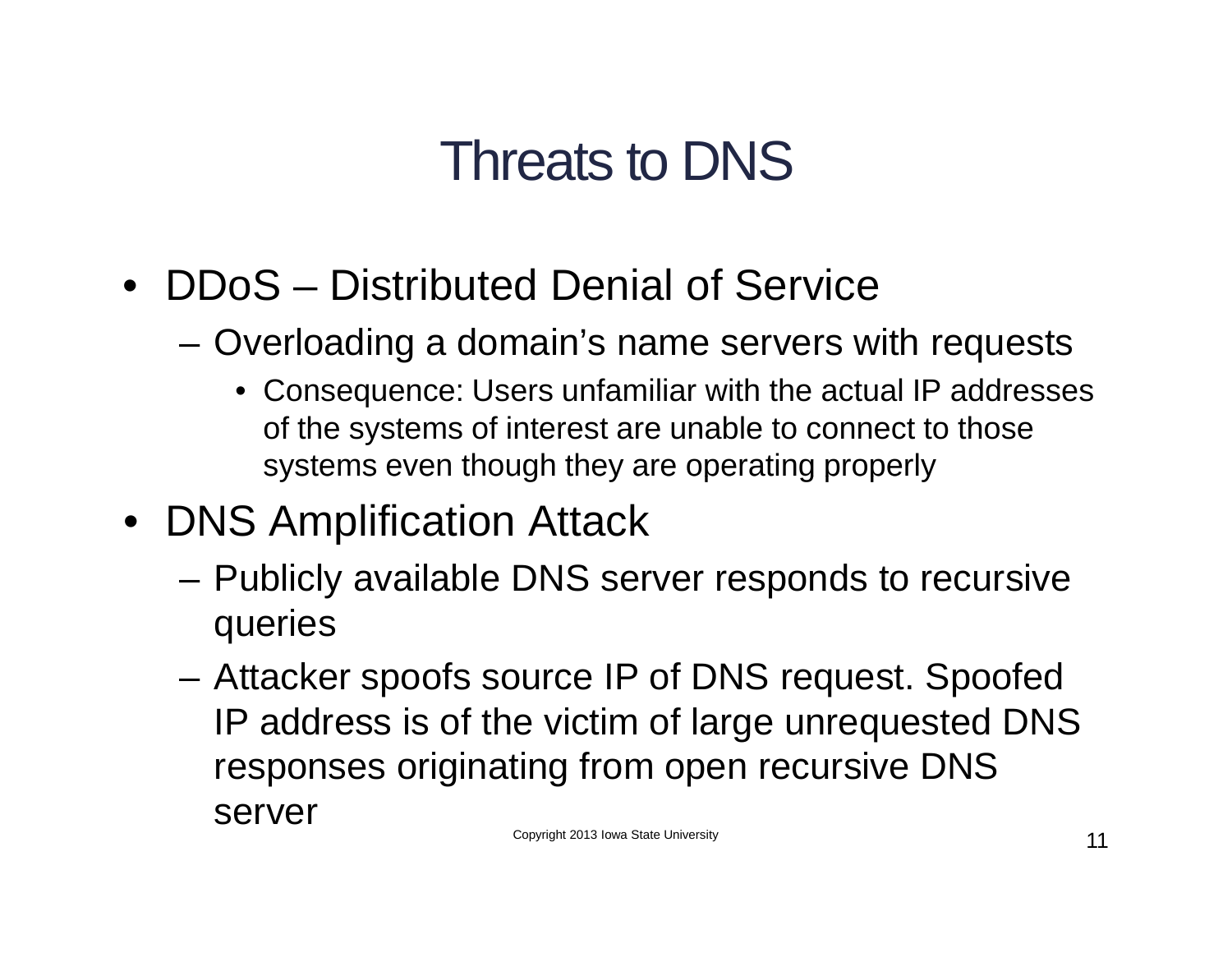- Registrar Hijacking
	- Your account with the DNS registrar is compromised allowing the attacker to manage you domain's registration
		- Domain can be moved to another registrar
		- Registered name servers can be changed
			- World will recognize other servers as legitimate
- Compromising the host through exploiting a vulnerability within name server software.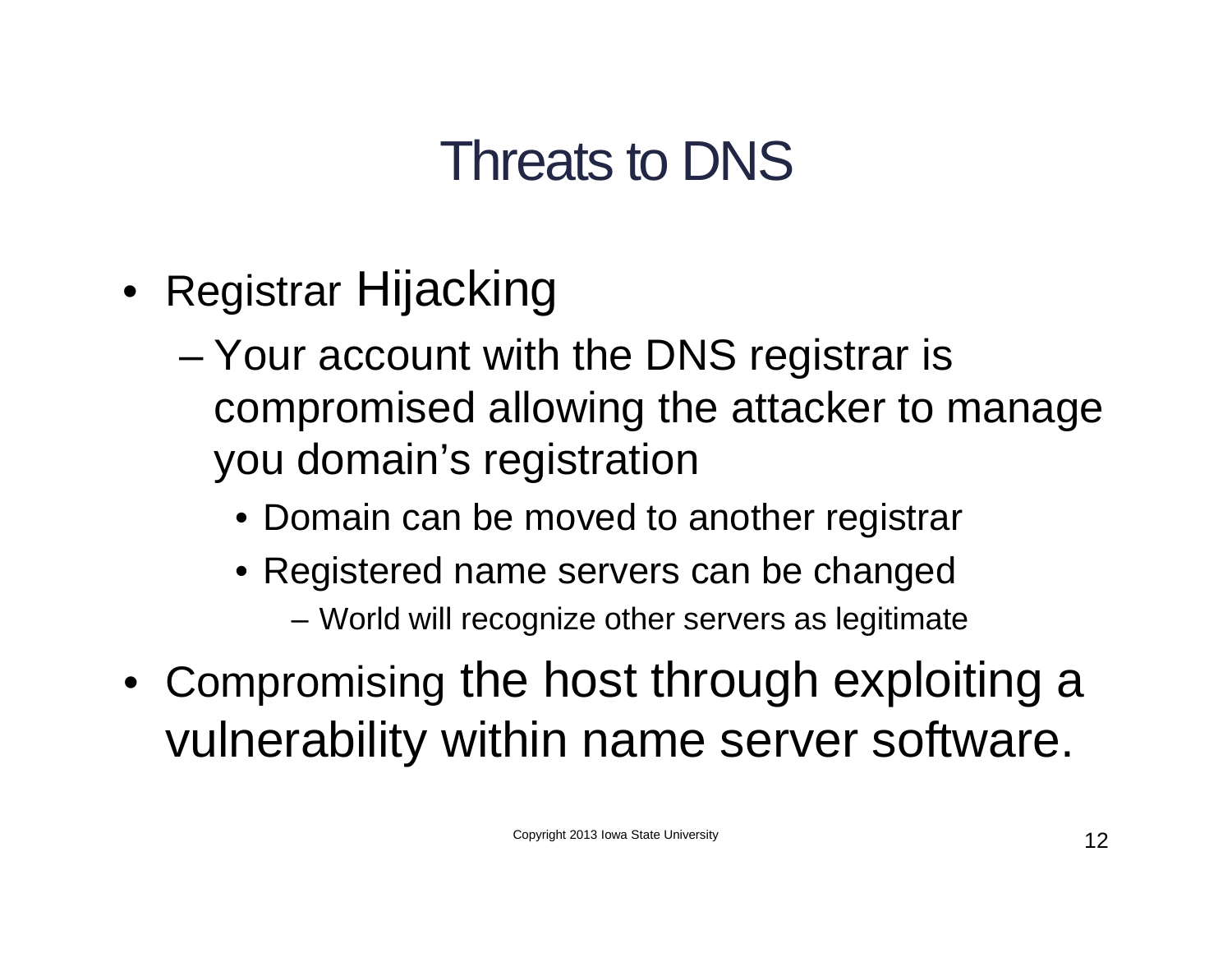- Cache Poisoning
	- DNS caches are temporary storage locations holding frequently used records
		- Localizing popular records speeds up name resolution and reduces the burden on authoritative servers
	- Attackers inject false records into the cache exploiting poor configuration choices or vulnerabilities
		- This attack combined with a good impersonation of the legitimate service will fool many users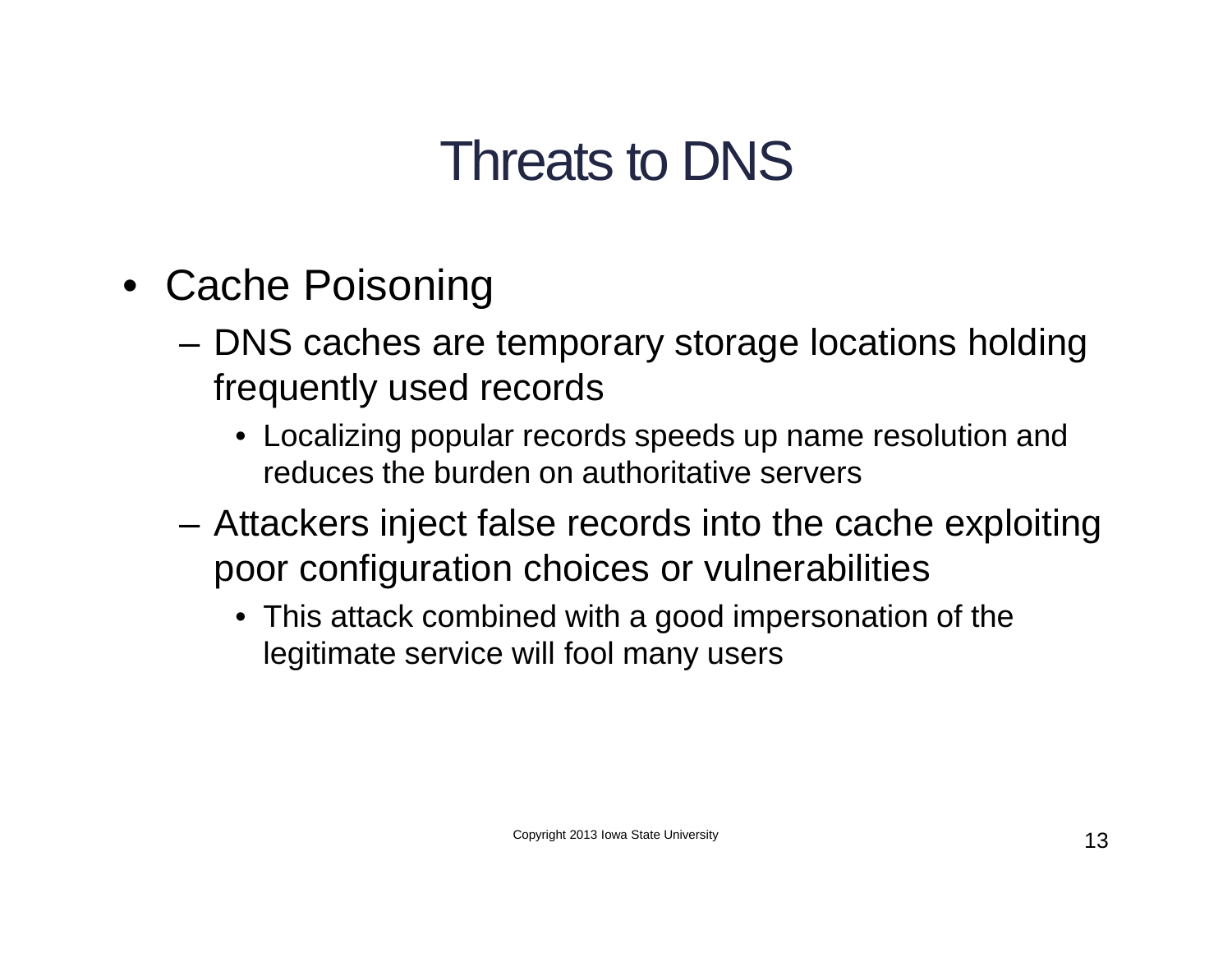- ID Guessing and Query Prediction
	- Fooling DNS resolver to accept bogus query results as legitimate via fabricated replies
- Name Chaining
	- A type of cache poisoning
	- Response messages crafted by attacker introduce arbitrary DNS names and provides further information claimed to be relevant to those names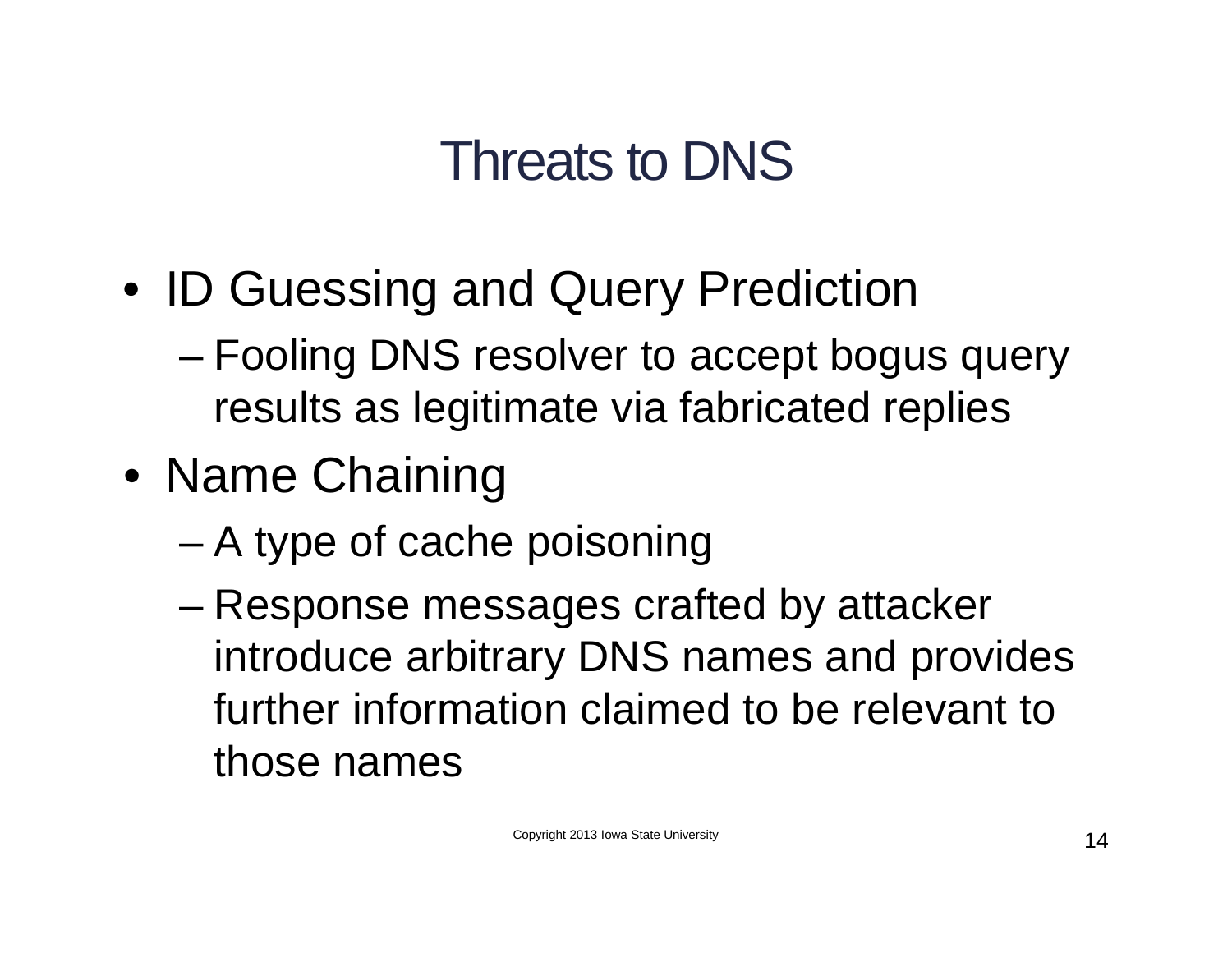- Unauthorized Zone Transfers
	- Zone transfers are used between Primary and Secondary name servers in order for the Secondary name servers to have current zone information
	- A zone transfer gives an attacker a view into all the hosts within the zone reducing their information disadvantage.
	- Zone transfer restrictions must be enabled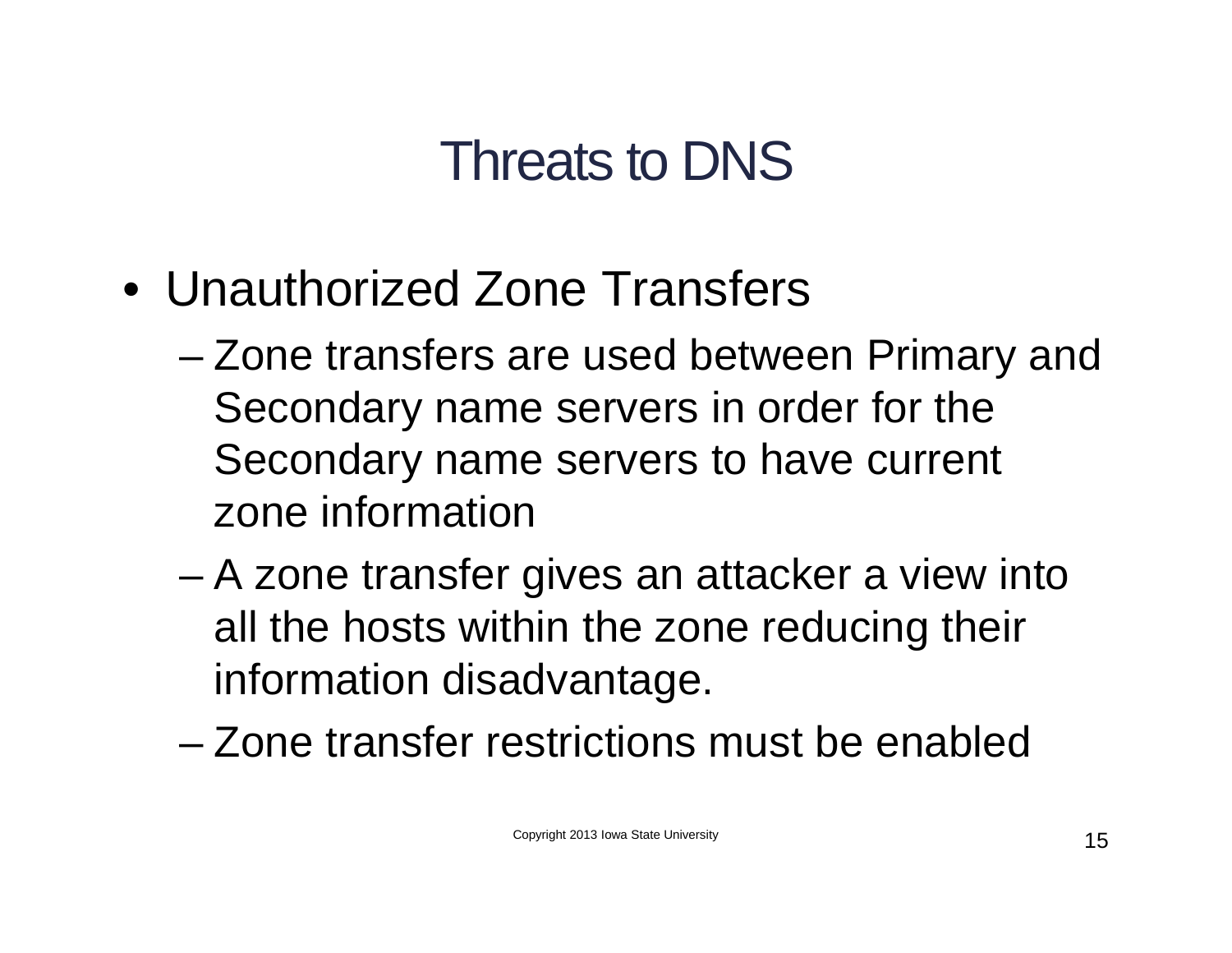- Illegitimate zone information in zone transfers
	- Secondary server trusts the primary is providing legitimate information
	- Digital signatures on the zone information allows secondary to verify legitimacy
- Dynamic DNS misuse
	- Dynamic DNS allows the automation of record management
	- The use of DHCP makes hostname to address assignment challenging to maintain
	- Disable DDNS or restrict service to only legitimate sources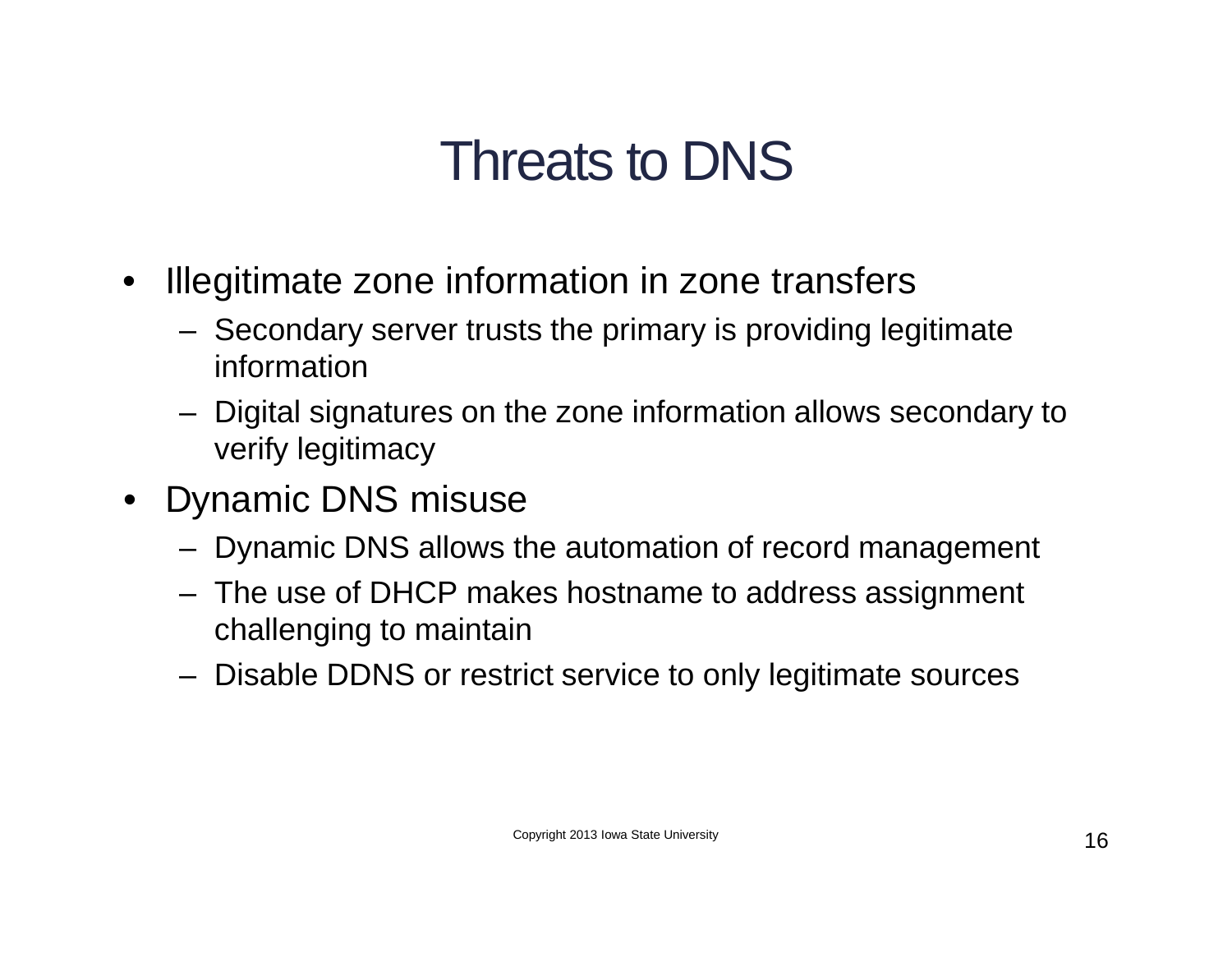- Denial of Domain Names
	- Resource records are stripped out of query responses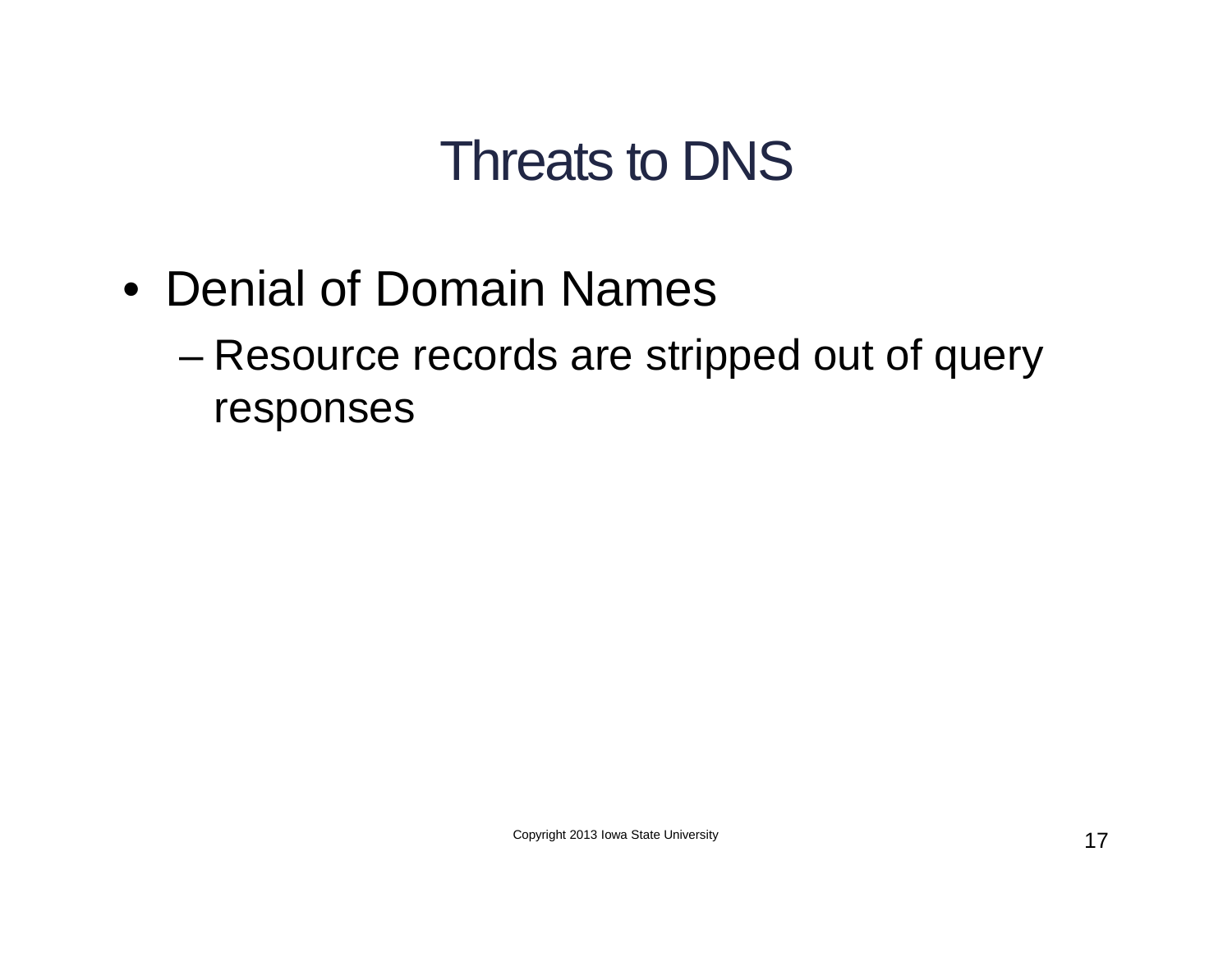# DNS Configuration Best Practices

#### • BIND

- Run BIND in a chroot environment
- Separate the roles of caching server and authoritative server
- Prevent recursive queries on external nameservers
- Prevent recursive queries on authoritative servers
	- Limits the server's to exposure to malformed responses

Copyright 2013 Iowa State University **18**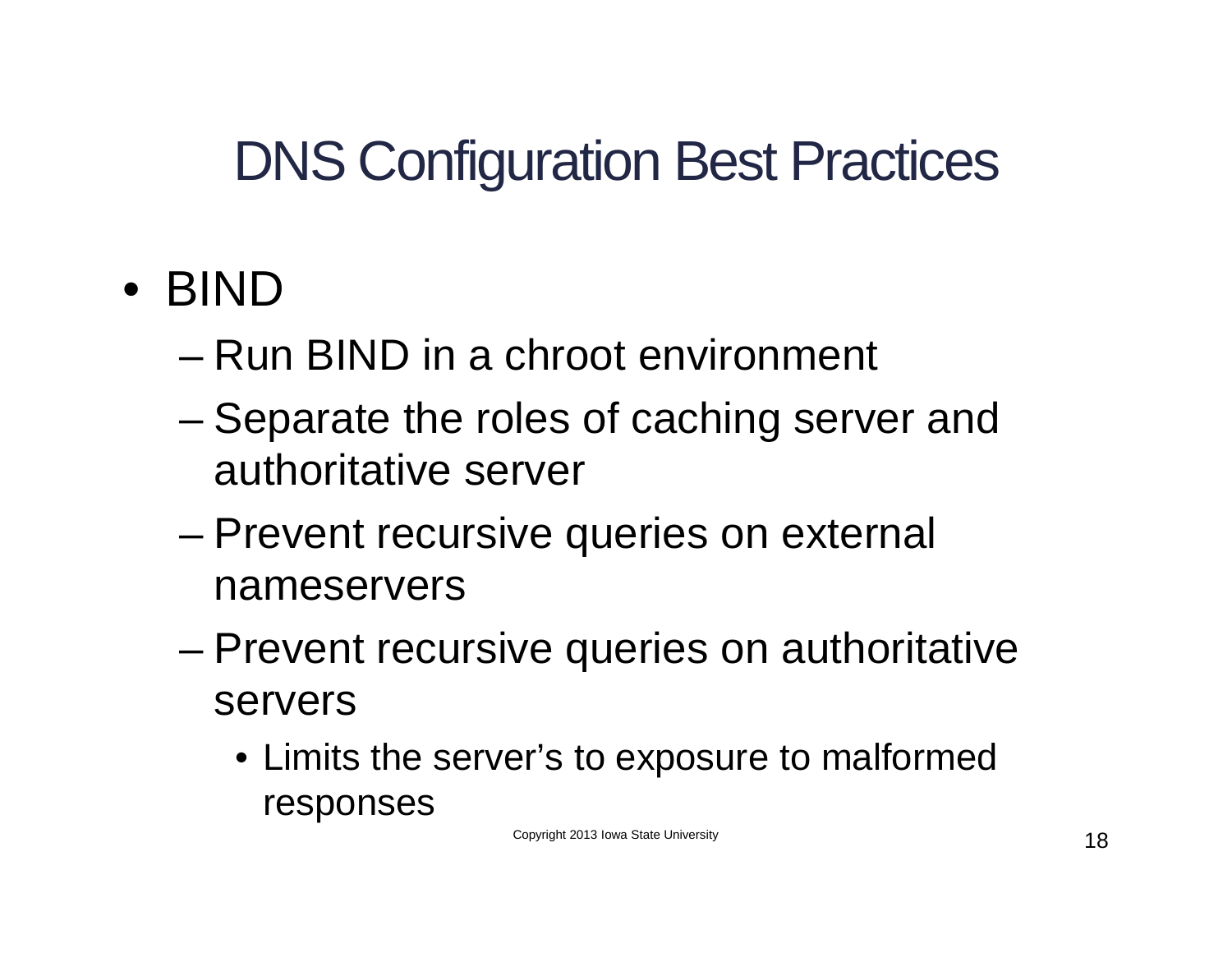- Permit recursive queries on caching servers, but do not allow them to serve zones
	- Limit users to only internal users
- Configure forwarders on internal authoritative servers to direct recursive queries to designated caching servers
	- Set conditional forwarding for internal zones not served by a particular authoritative server
		- Prevents an internal query from leaving the environment
			- Split DNS will cause confusion if the query is answered by Internet facing name servers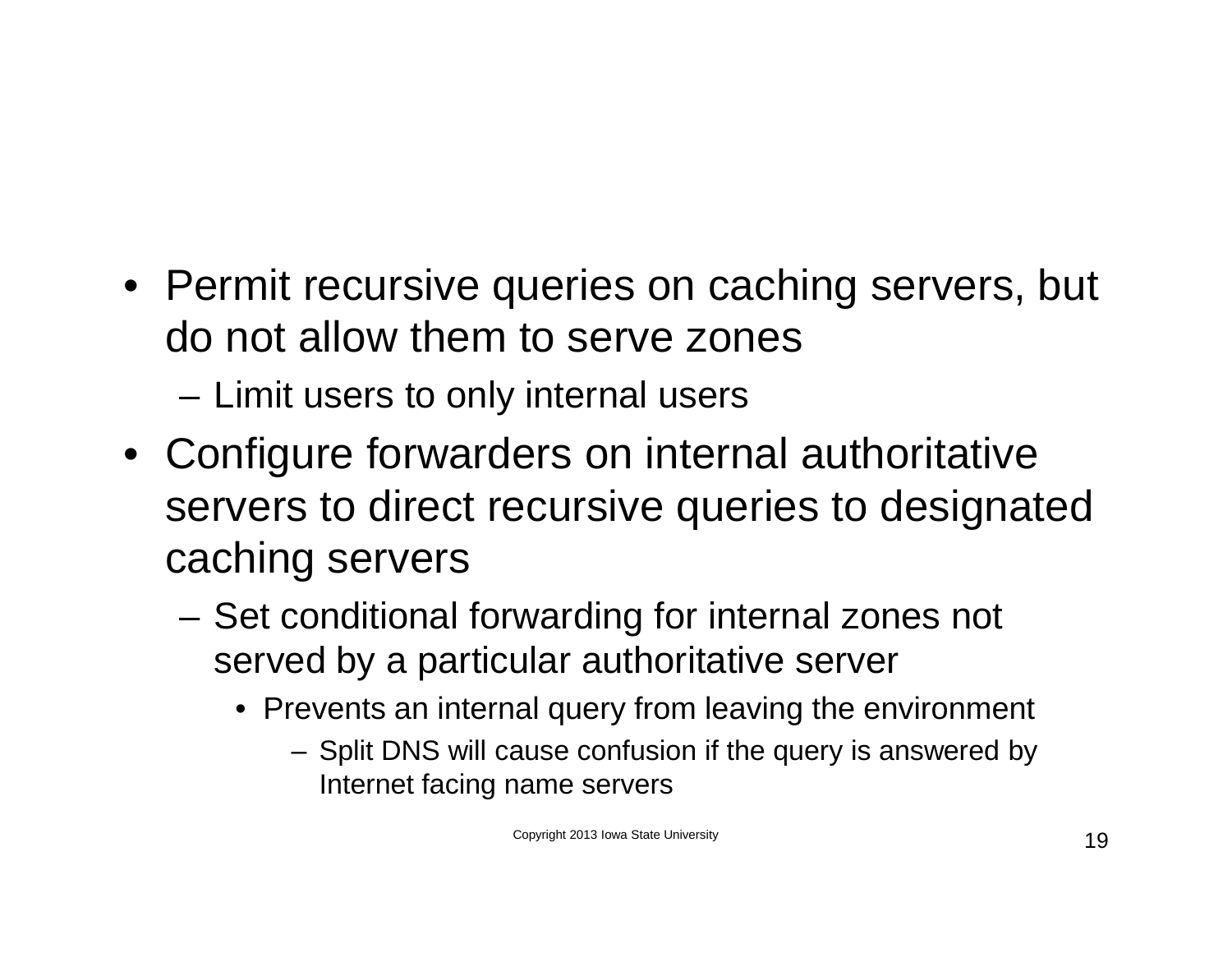- BIND 9 supports a feature called "views"
	- Different data is provided to clients based on source IP of the requestor
		- Denying the requestor an answer is a valid option
- Restrict Dynamic DNS (DDNS) to only DHCP servers and require TSIG authentication
	- DDNS enables automated record updating
	- DDNS can be used to inject fake information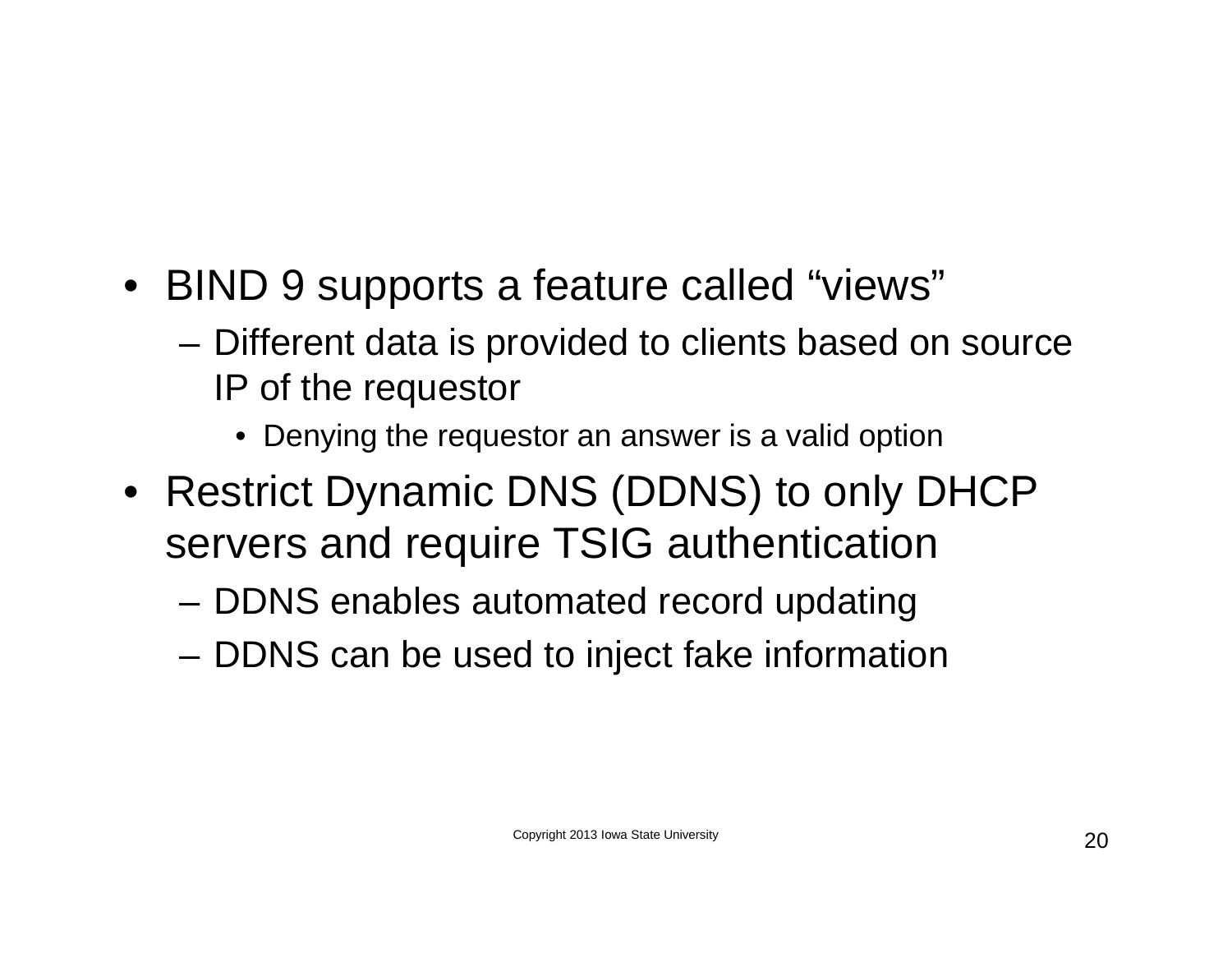# Configuration Best Practices

- Prevent DNS Open Resolver configurations
	- Do not provide recursive query support for external users
- Prevent clients from abusing the Resource Record Time To Live in the cache of the DNS
	- Short: Fast-Flux rapidly distributing addresses to malicious hosts by informing cache servers not to store records very long
	- Long: Promotes long lasting cache poisoning by reducing the purge time for the poised record
	- Modify BIND name server configuration to have a max-cache-ttl
	- Manage the maximum size of the cache
- Segregate Authoritative and Recursive servers
	- Same as not allowing cache and authoritative services to coexist on the same server
- Limit the Zone Transfer servers;
	- Require secondary servers to authenticate with TSIGs
- Restrict the administrator access to the system (including IP and access method)
- Deploy out-of-band management;
- Lock down the underlying operational system (OS)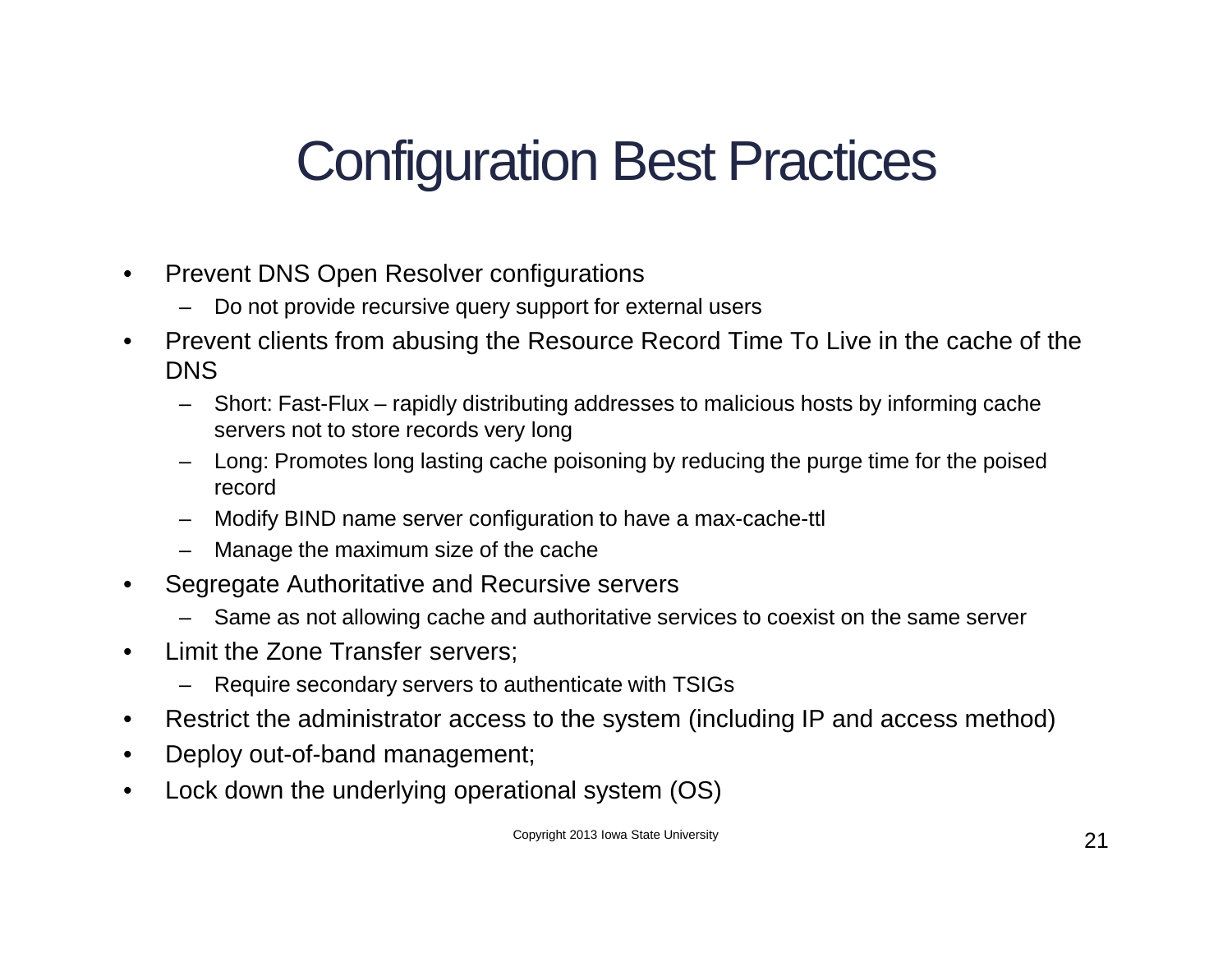### Internet Mail Service Security

- Email security is in part addressed by:
	- Architectural design
	- Server placement within an IT environment
	- Addressing colocation with other accessible services on same server
	- Service configuration on each server
	- Patching vulnerabilities and running current versions
	- Utilizing authentication, integrity and confidentiality services where and when possible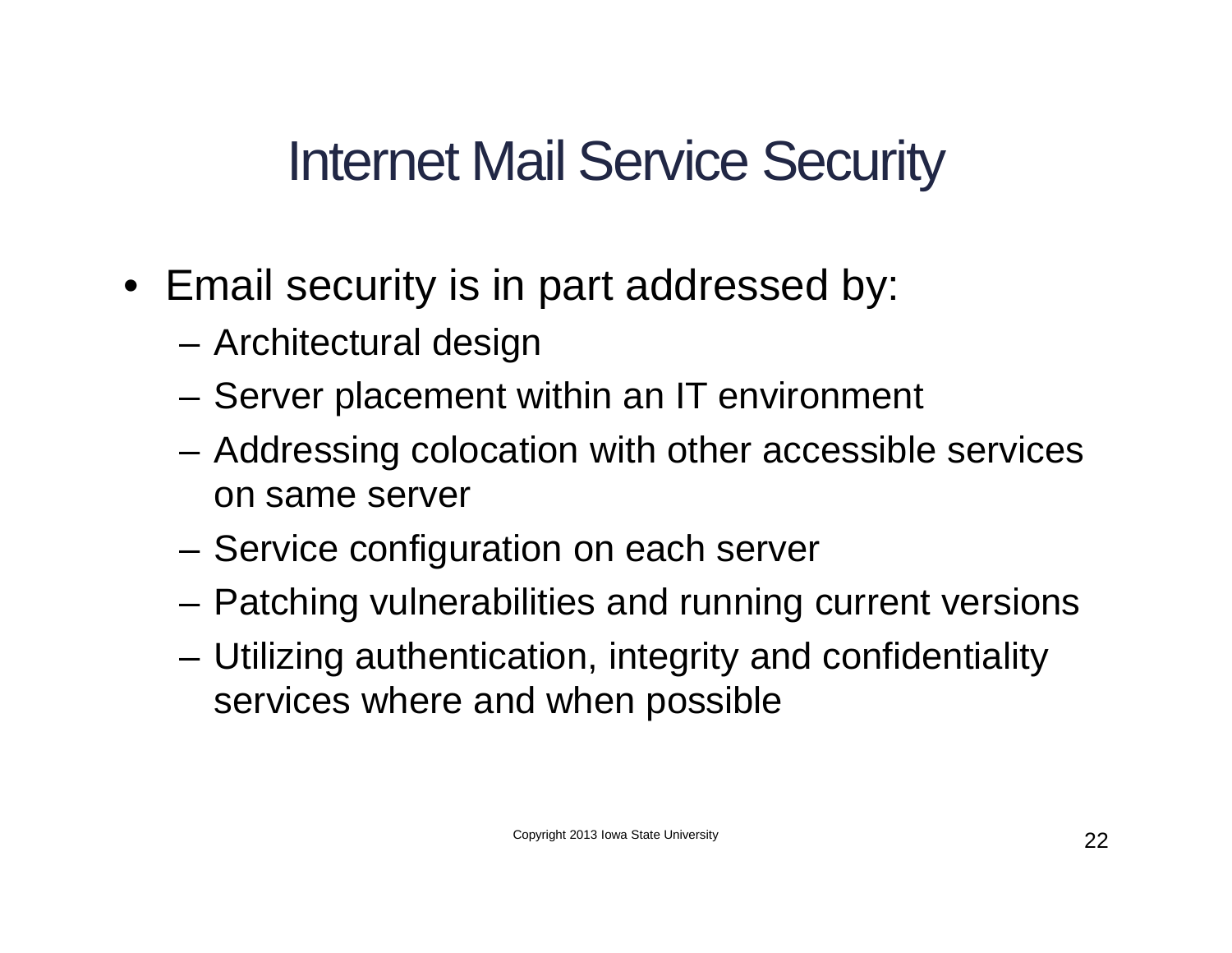- Eavesdropping
- Traffic Analysis
- Spam
- Modification or Destruction
- Malware Virus, worm and malicious payloads
- Denial of Service Email bombs
- Phishing/Spear Phishing
- Impersonation
- Hoaxes
- Repudiation Denial of: origination, submission, receipt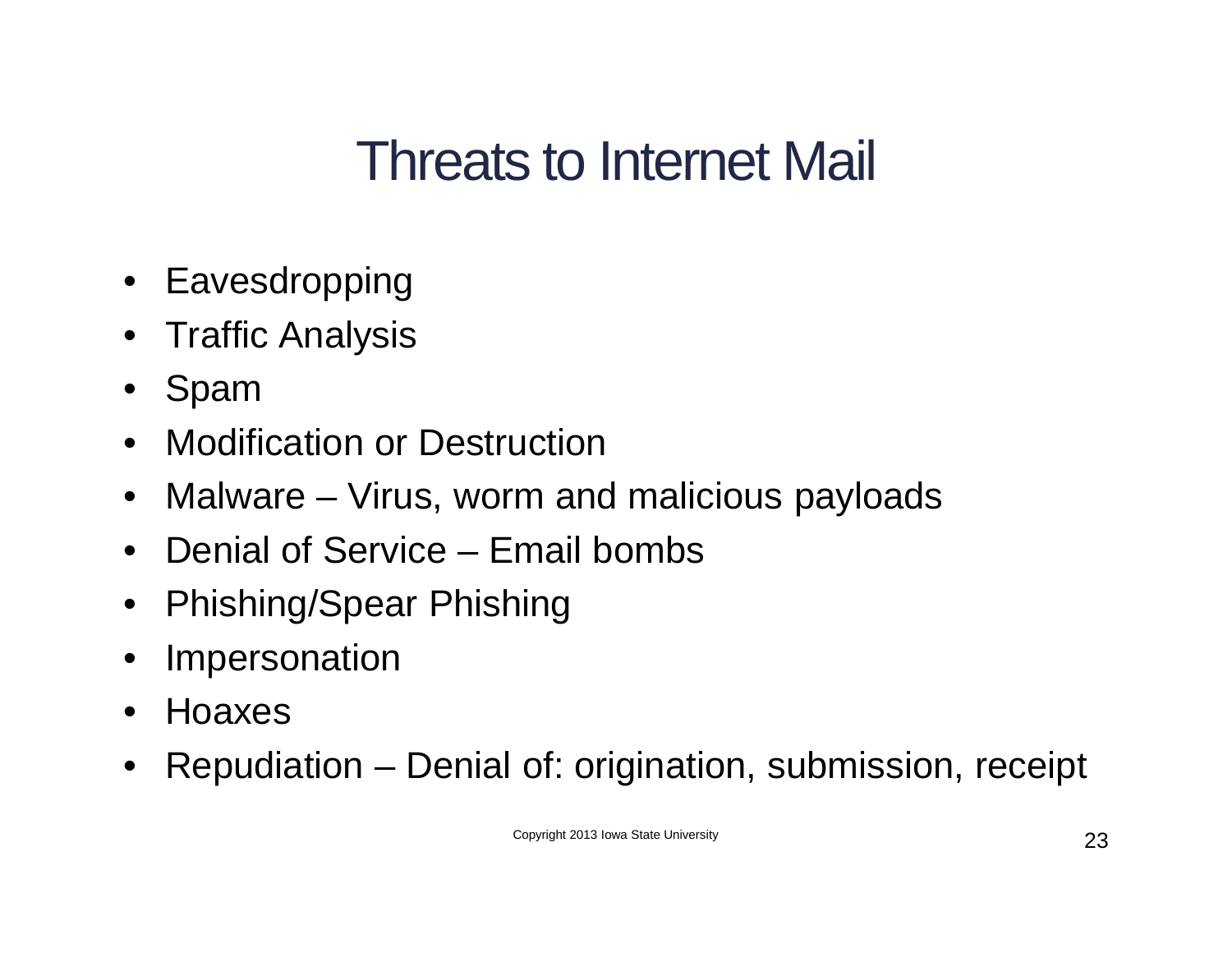- Exploiting open relays
	- Popular with spammers
	- Also enables reflection attacks
	- Open relay is an MTA that allows Internet users to request the MTA deliver mail on their behalf to destinations beyond the domain in which it resides or it services
		- Uses MTA owner's resources
		- Embarrasses MTA owner for enabling spammers
		- Hides spammers by allowing open relay to be the first server to route the spam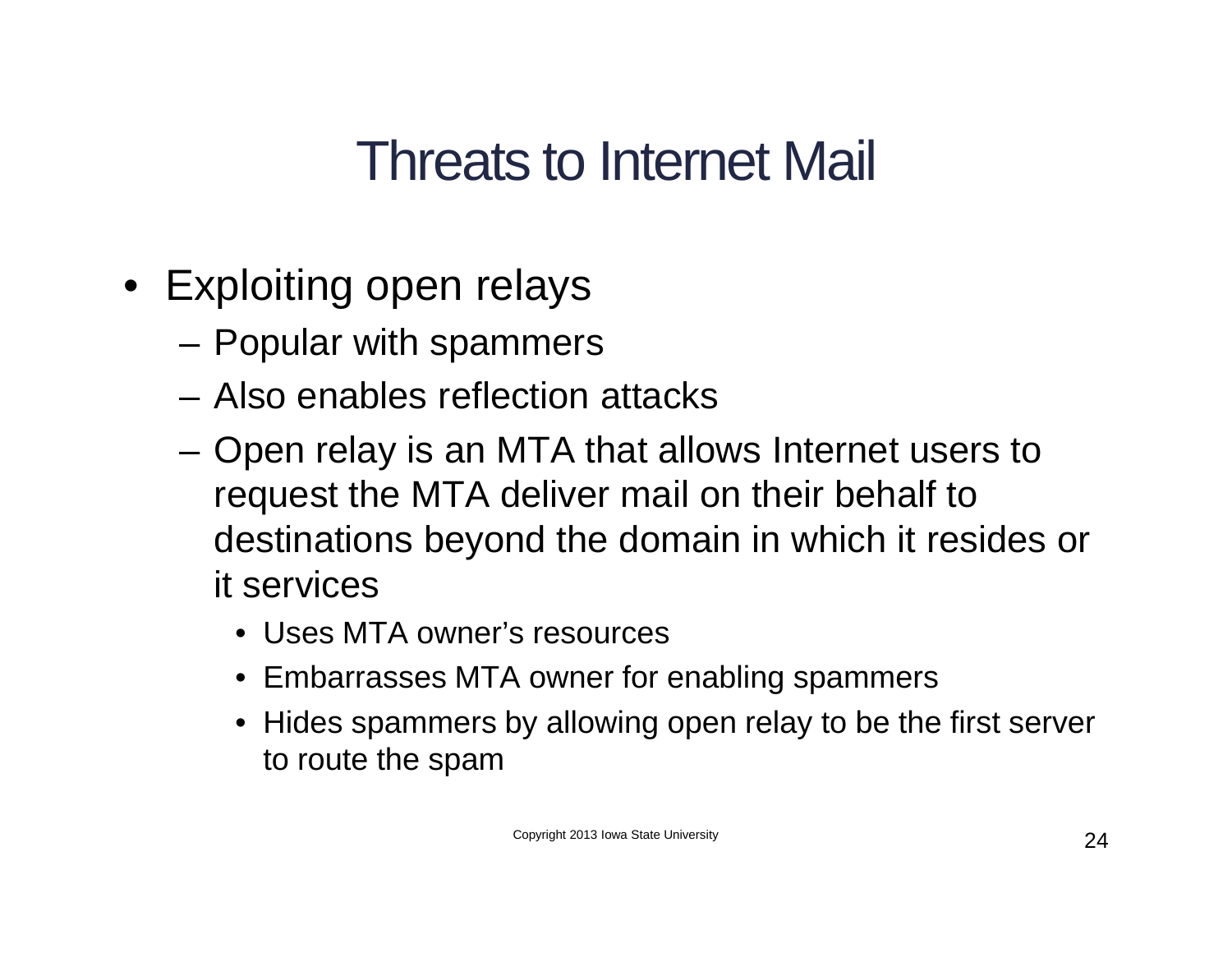- Maliciously redirected mail routing
	- Vulnerability:
		- DNS MX record integrity compromise
		- Lack of DNS record integrity and authenticity checking
	- Consequence:
		- Mail sent to a malicious MTA that either reads and forwards or reads and stops routing
- Subject line information leakage
	- Even with encrypted mail messages, subject line is commonly left readable
	- User puts sensitive information in the subject line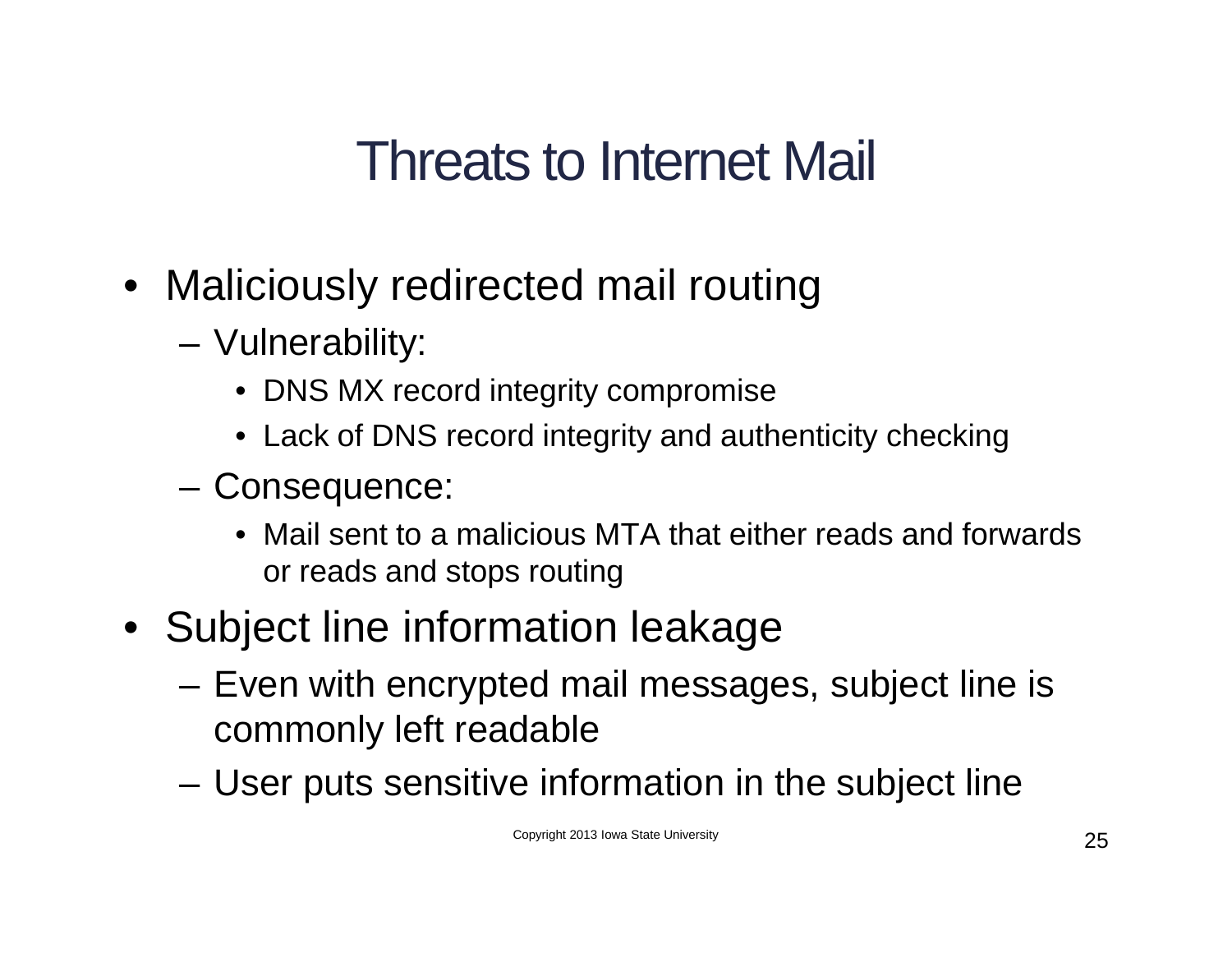- Using SMTP to access vulnerabilities in MTA – E.g. Buffer overflow as a gateway to host OS
- Use of SMTP commands for information gathering
	- E.g. VRFY, EXPN, VERB
- Email as a mechanism for data leakage
	- Technically, an environmental threat
	- Automated or manual email composition and sending from within the trusted network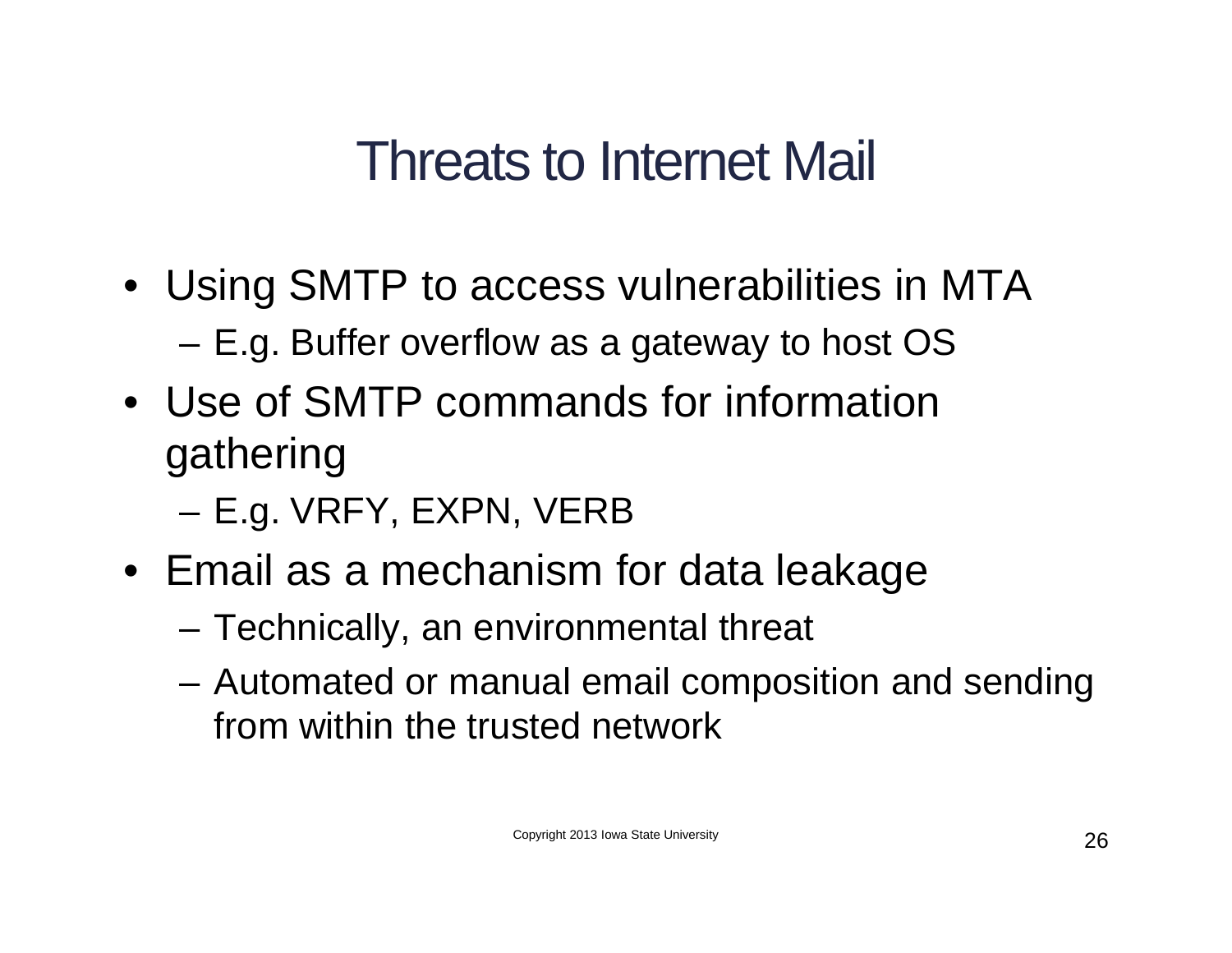- Information Leakage via Error Messages
	- Guess and verify valid user names via error responses
		- Useful for phishing and possibly credential compromise
	- Probe polices and mail architecture by sending messages designed to invoke an error response
		- Useful for mapping the environment behind the firewall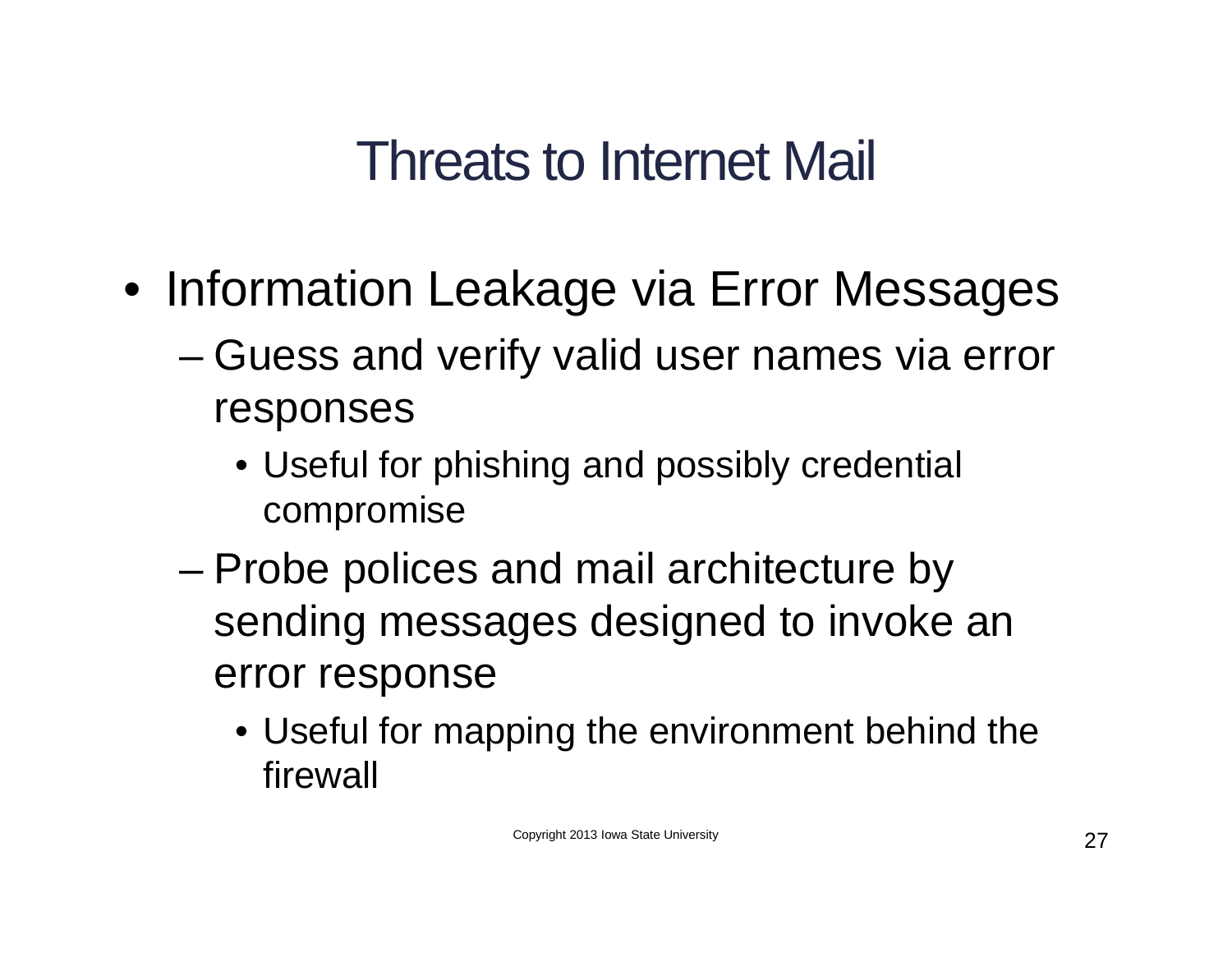- Signed message replay
	- Resending a signed message to unintended recipients intact.
		- Objectives Spam, reputation damage of sender
- Detection False Positives
	- Anti-spam, anti-virus and other controls improperly categorize legitimate mail as bad.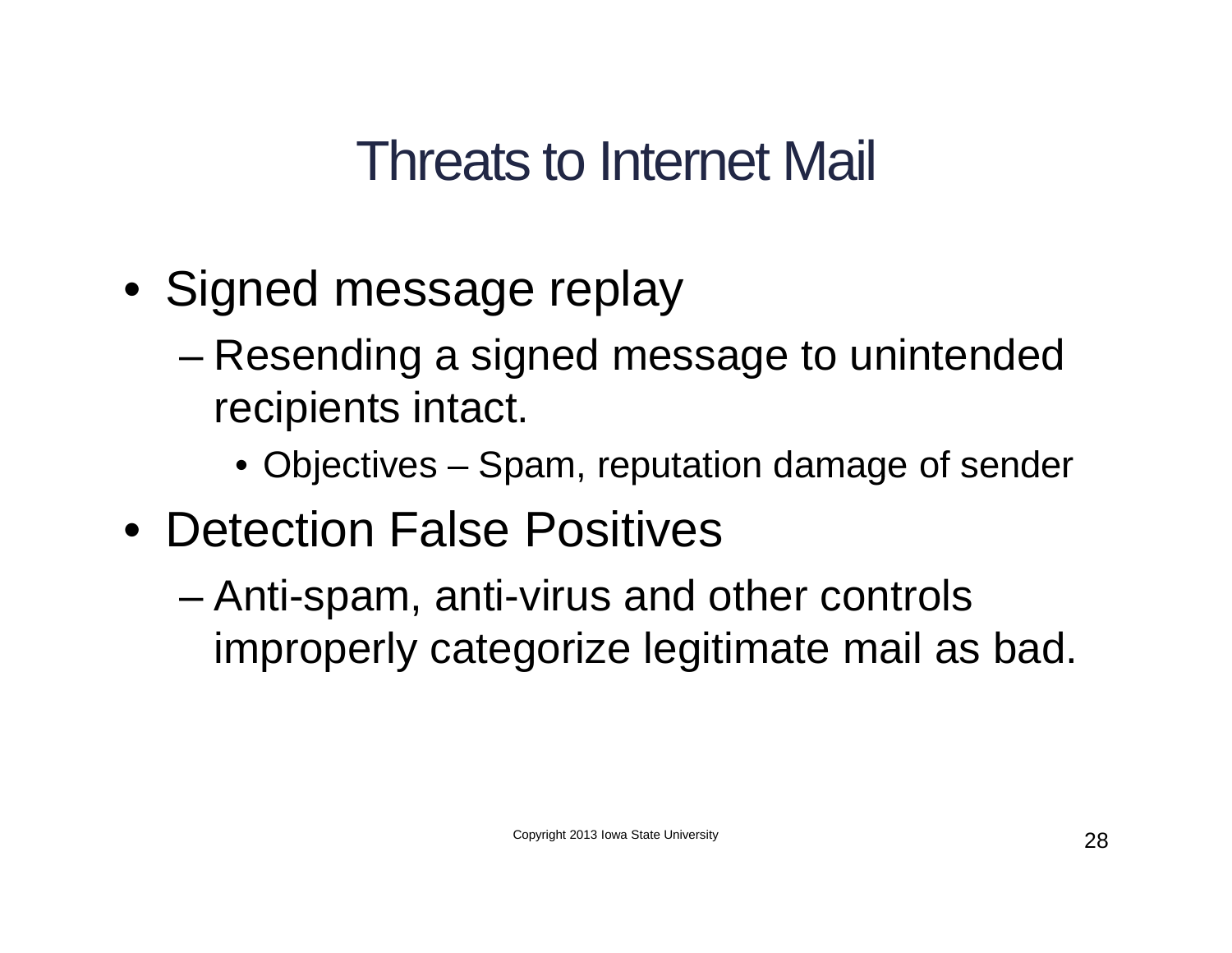- Interactive session services security is in part addressed by:
	- Architectural design
	- Server placement within an IT environment
	- Addressing colocation with other accessible services on same server
	- Service configuration on each server
	- Patching vulnerabilities and running current versions
	- Utilizing authentication, integrity and confidentiality services where and when possible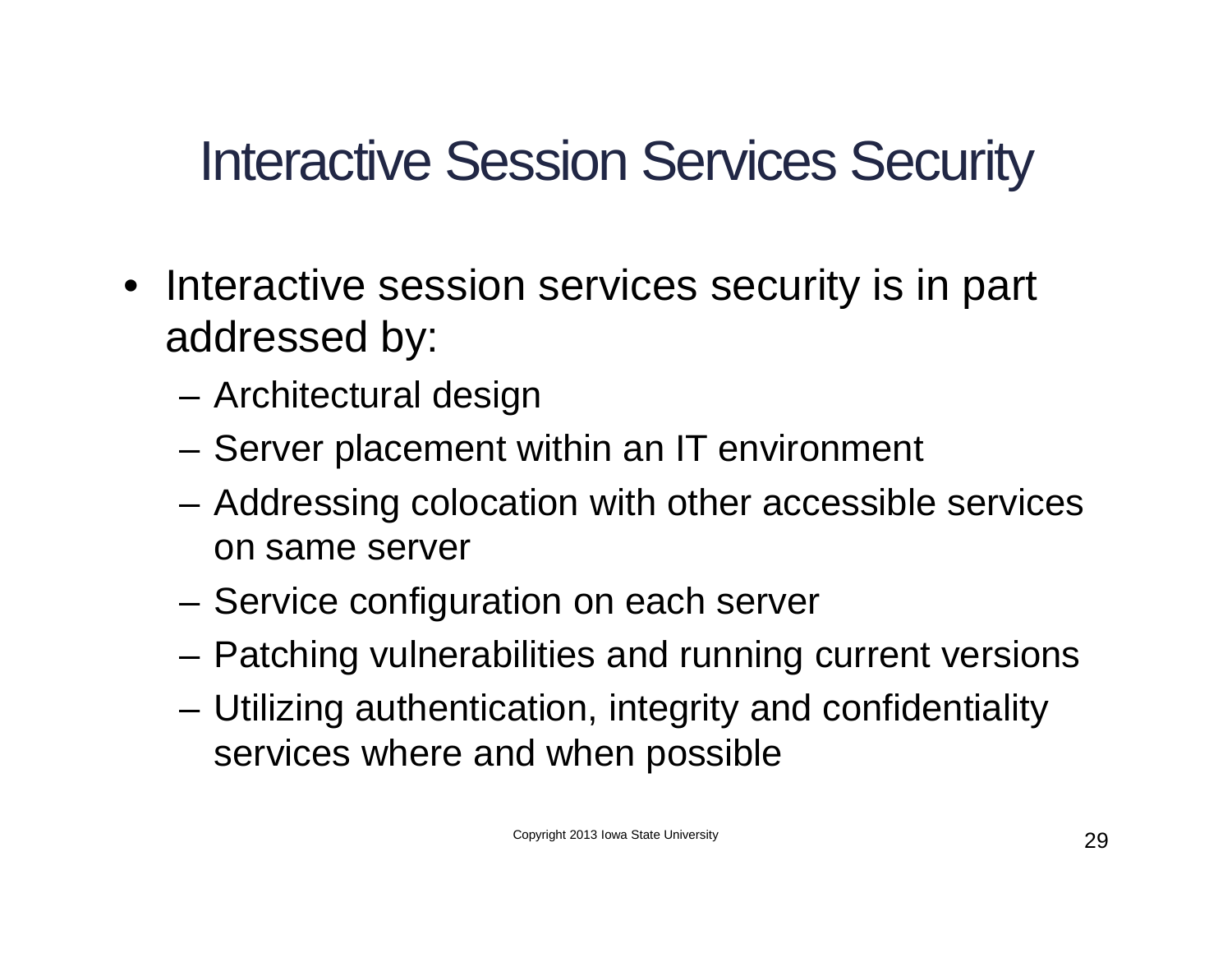- Architecturally these services are comparatively simple, however:
	- Sophisticated authentication or centralized user management may complicate things a bit
	- Sequential chaining of interactive sessions complicates things as well
- Basically, the service resides on every host you wish to manage remotely over a network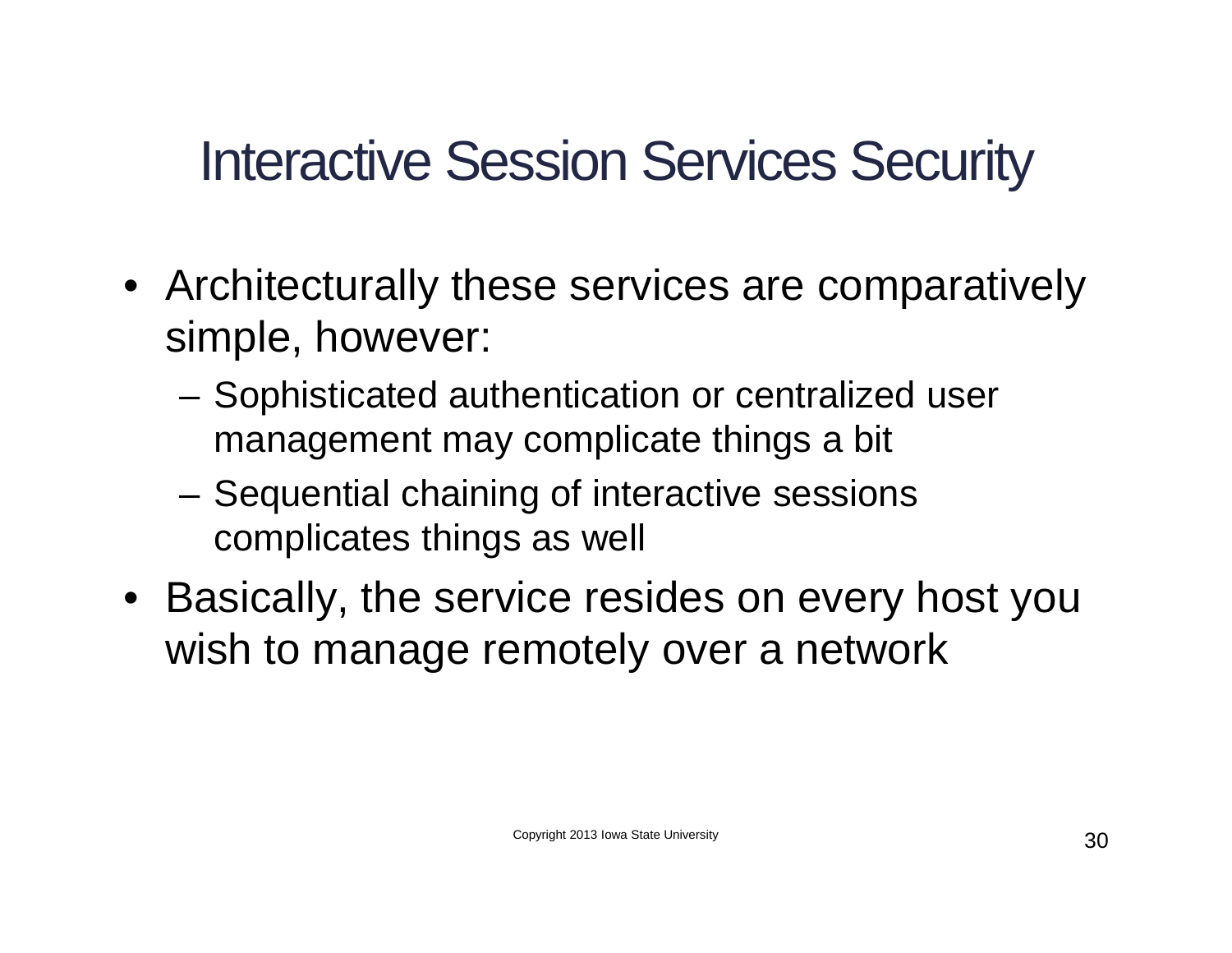- These services are a convenience in many cases as opposed to being an absolute necessity
	- Some systems may require strictly physical console access only
		- The network may be too dangerous
		- The information contained is highly sensitive
	- $-$  Possible compromise, establish a "management" network difficult to enter without physical access
		- Hosts are remote manageable but only from a network that requires controlled physical access
		- Typically this means a second NIC dedicated to the management network and related services only listening on the second NIC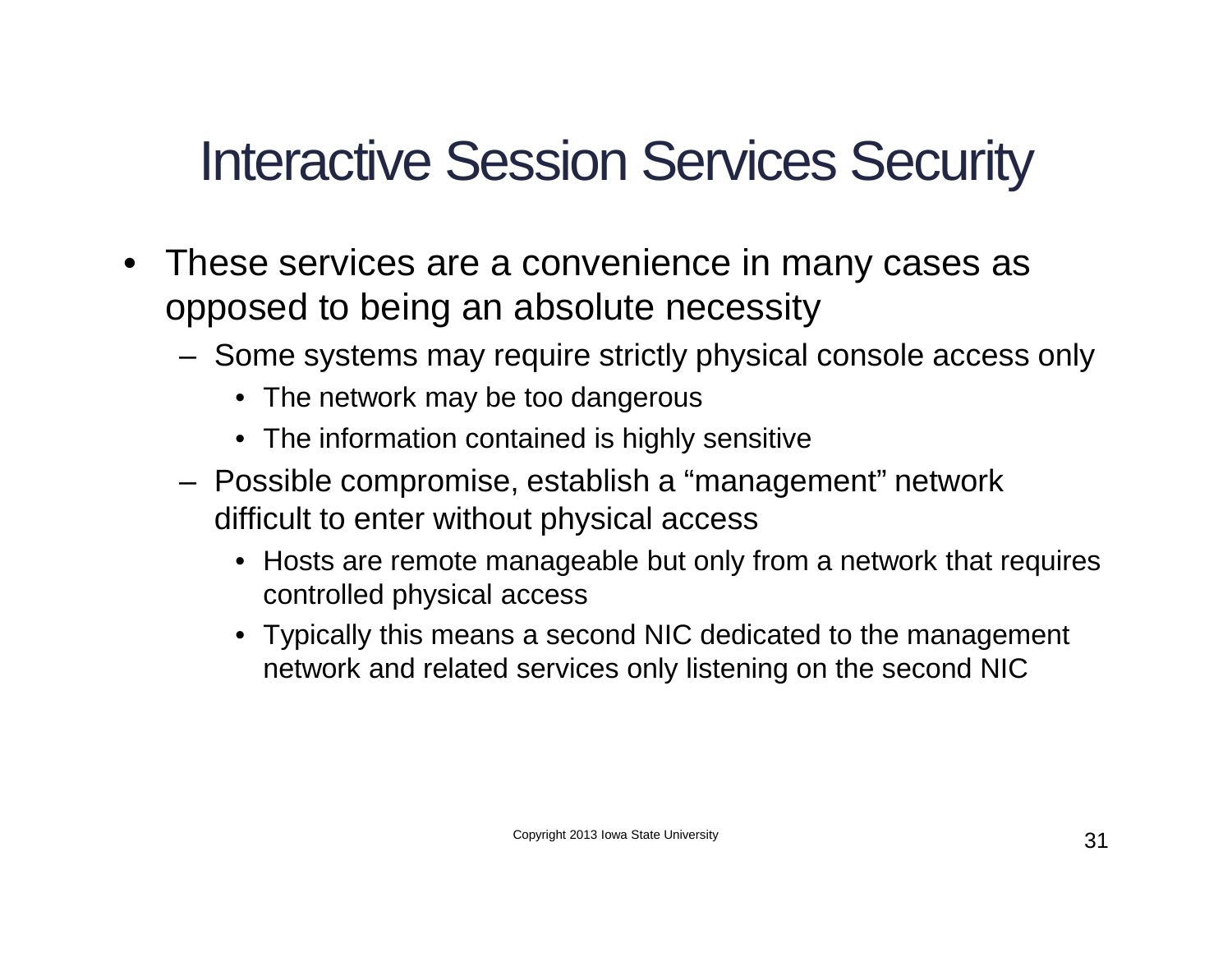# Generic Threats to Interactive Session **Services**

- Eavesdropping
- Traffic Analysis
- Modification or Destruction
- In-band access to vulnerabilities of service software
- Denial of Service
- **Impersonation**
- Session Replay
- Session Hijacking
- Man-in-the-middle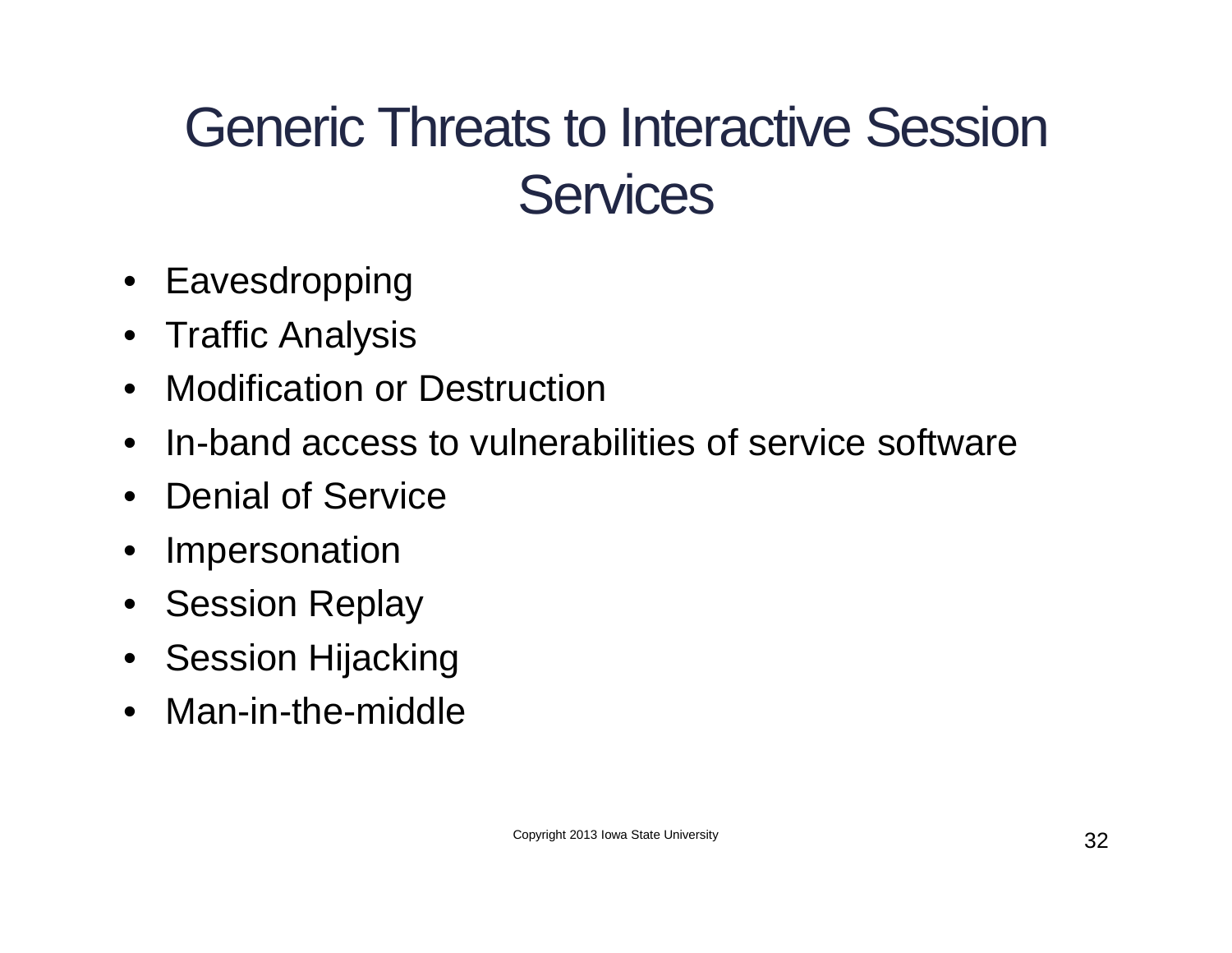- Telnet, rlogin, Virtual Network Computing (VNC), and X are insecure session services
	- They will not be discussed.
	- VPNs and SSH are some methods to improve the overall security of these types of connections
- SSH and Remote Desktop Protocol/Remote Desktop Console  $(RDP/RDC)$  are the focus  $33$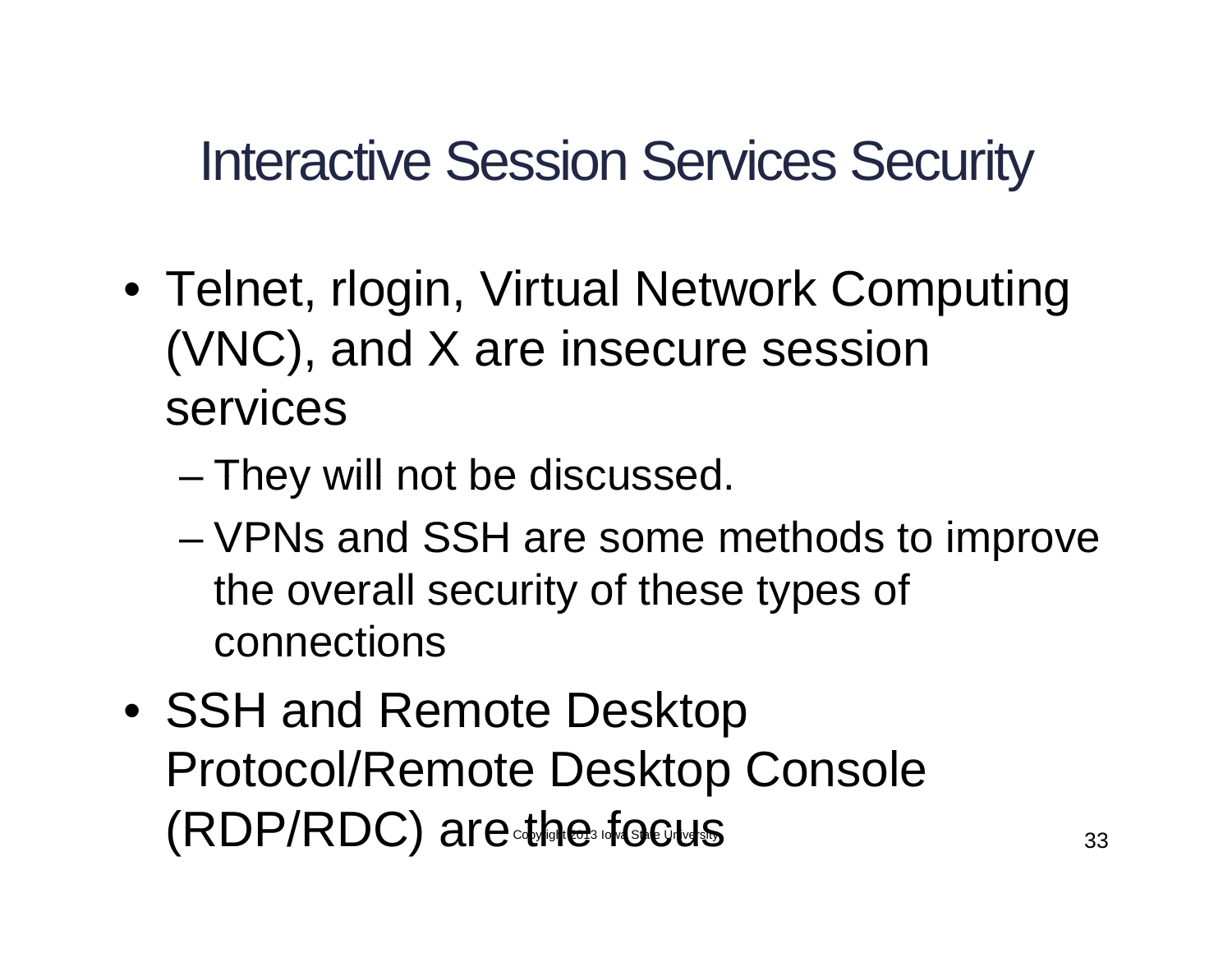#### Threats to SSH

- Environmental threat resulting from SSH
	- Persistent attackers use SSH for their communications within the victim's environment
		- Legitimate use of SSH masks or interferes with detection of the attacker's communications
- Account compromise due to reliance on weak passwords
	- Allowing root to login via SSH exposes this well known account to brute force attacks Copyright 2013 Iowa State University **34**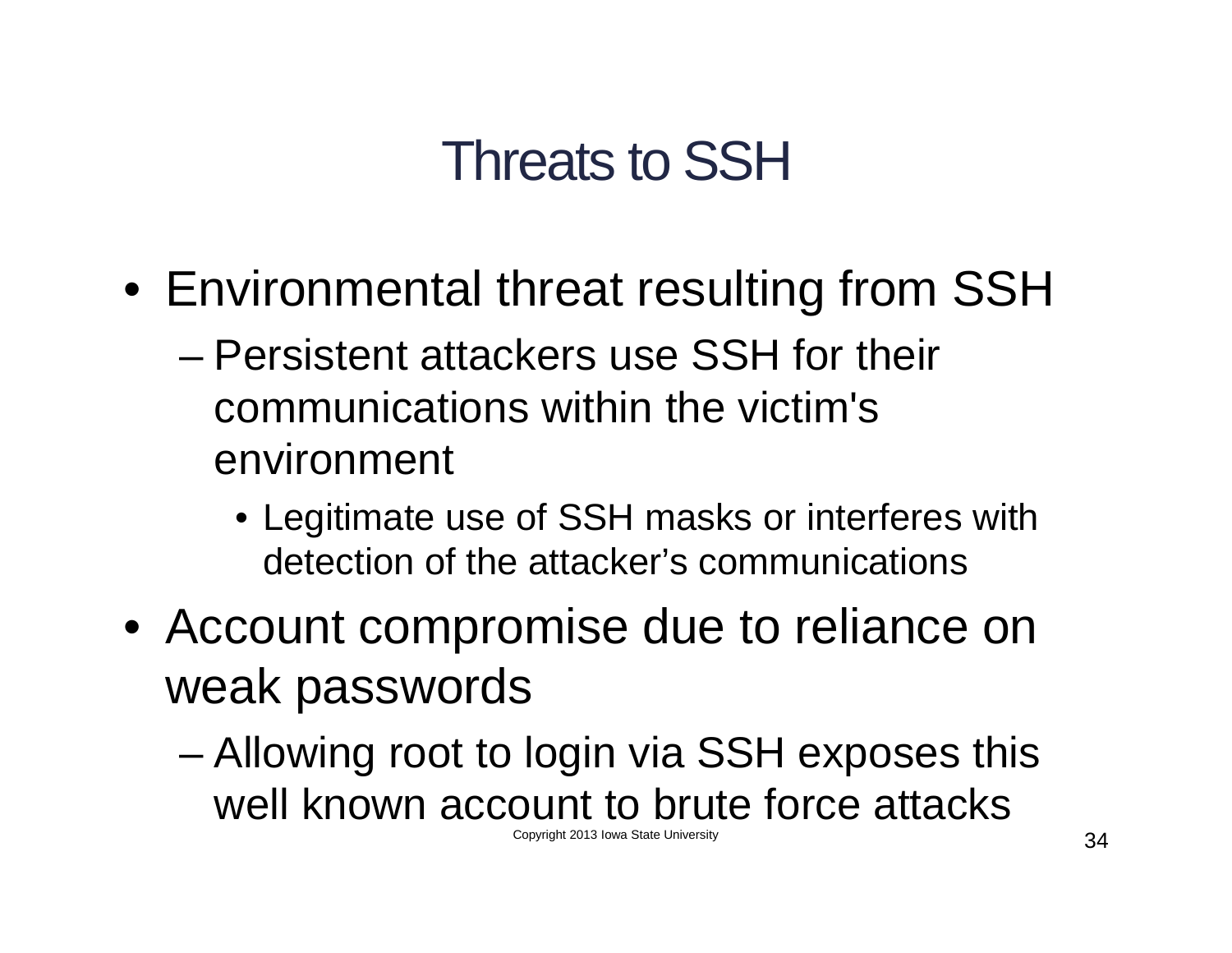### Threats to SSH

- Threats to TCP will disrupt SSH sessions
- Attacker can determine source and destination, volume of data transferred and timing (i.e. traffic analysis)
- Carelessness
	- Host authentication messages can be ignored at the user's peril
	- Weak passphrase protecting SSH private key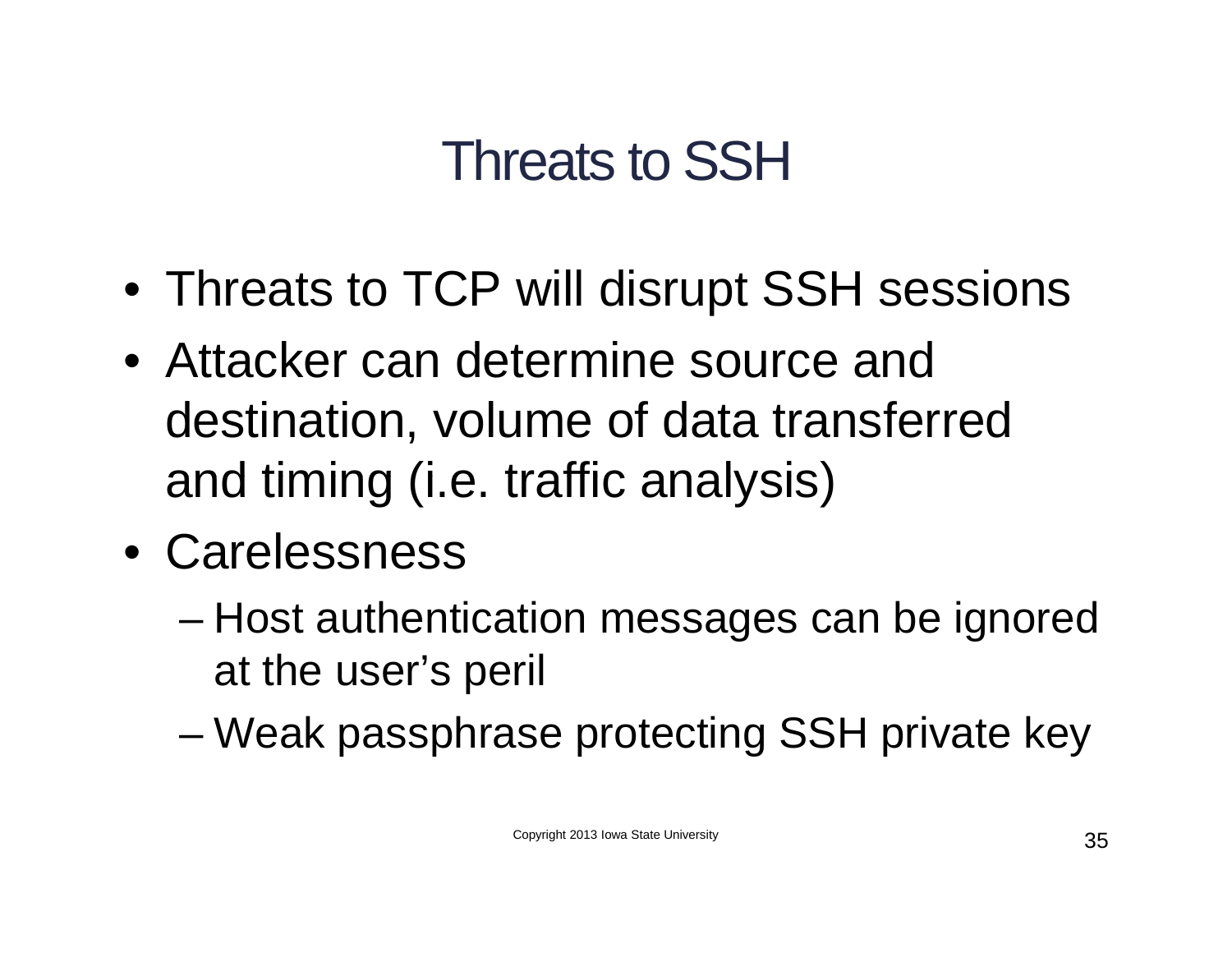## Threats to SSH

- Advanced attacker inside environment impersonates an authorized user
	- Poor key management practices may allow:
		- Multiple copies of the same user private key to exist
			- Passphrases may be weak or non-existent
		- SSH accounts and related keys persist after people move on
			- Lack of discipline results in lack of visibility into where keys are located
			- People moving on may take a copy of the keys with them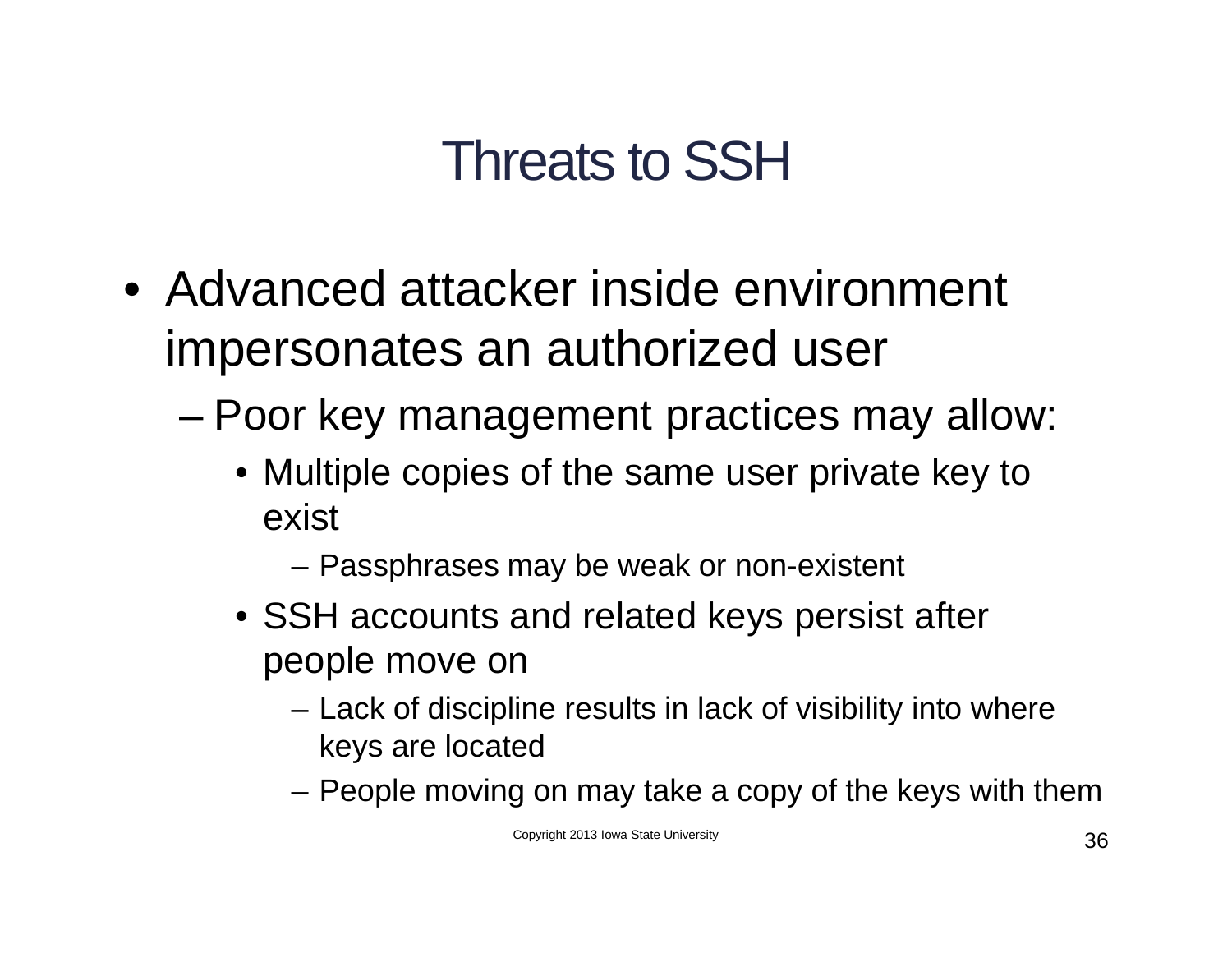#### Threats to SSH

- Malware spread between servers enabled by poor key management
	- Malware can take advantage of pervasive trust between servers established by keys located on so many systems
	- Machine-to-machine communication is a very common use for SSH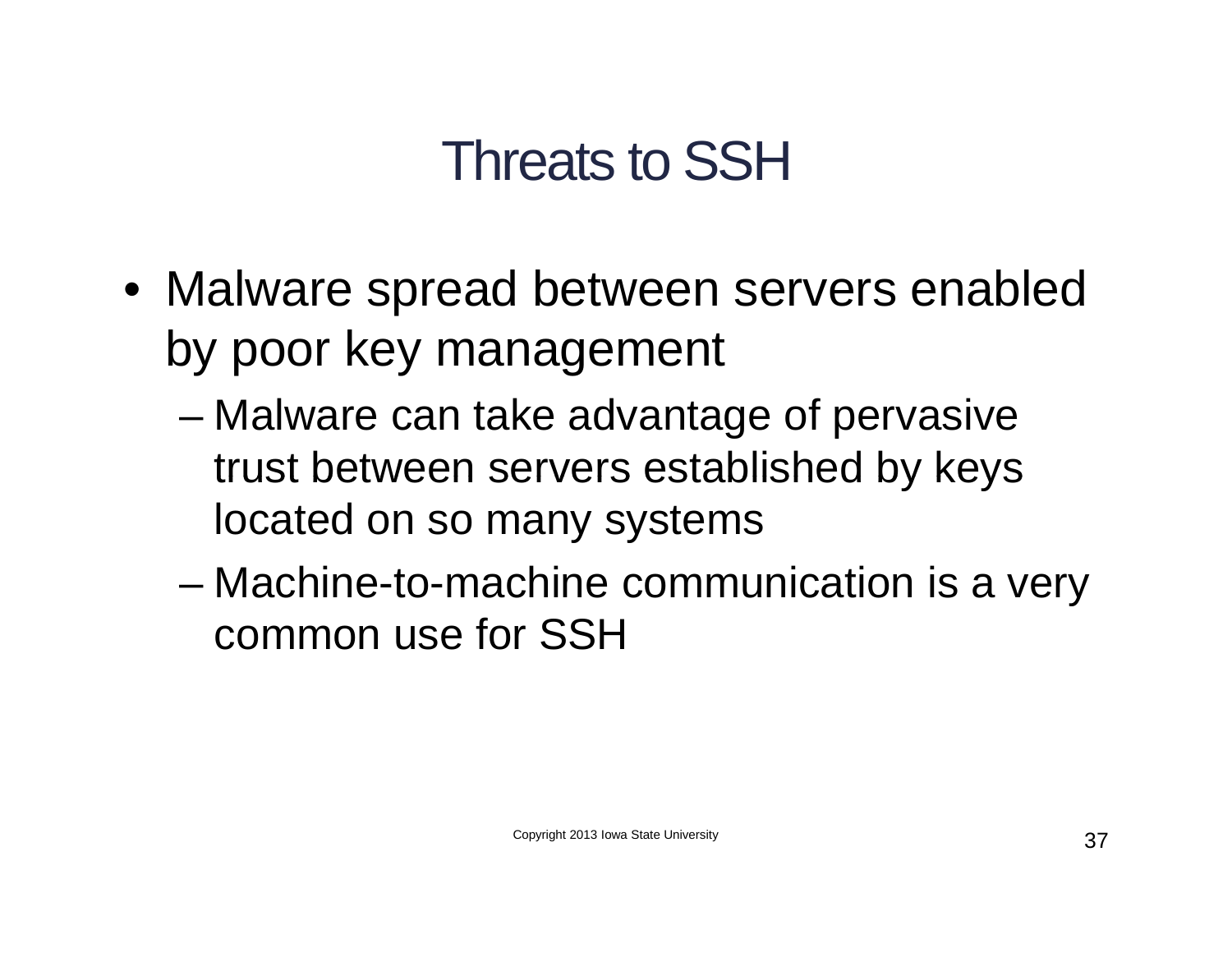### Threats to RDP

- Credential theft via malware
	- User RDP credentials can be stole by malware, allowing criminal to impersonate
- Remote password guessing enabled if too many guesses are permitted
	- Allowing RDP across the perimeter allows the attacker to be offsite.
- Without Network Level Authentication, RDP is subject to man-in-the-middle attacks
	- Requires server certificate and client to at least warn if authentication fails
	- Certificate needs to be issued by a trusted CA to avoid client side confusion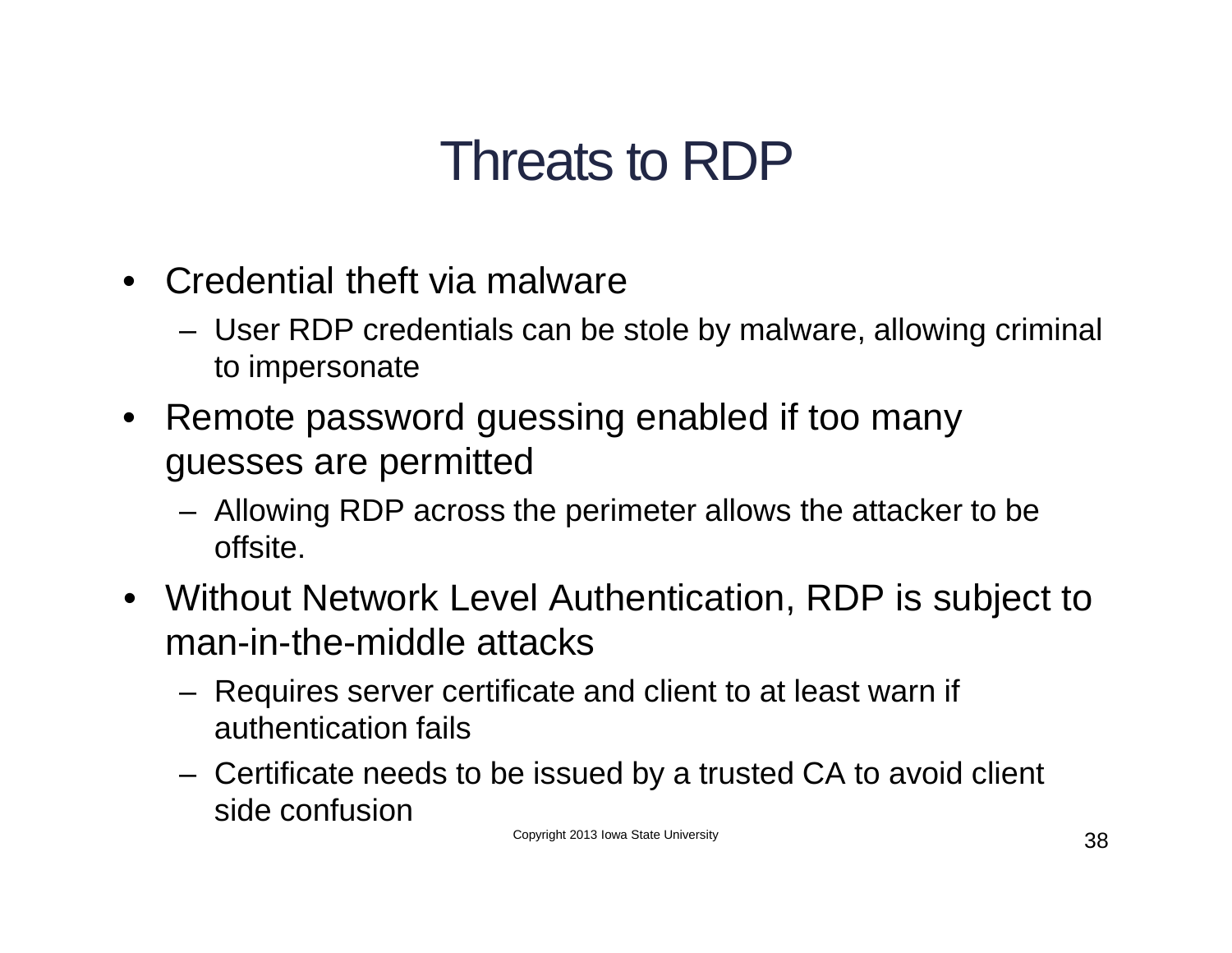- File services security is in part addressed by:
	- Architectural design
	- Server placement within an IT environment
	- Addressing colocation with other accessible services on same server
	- Service configuration on each server
	- Patching vulnerabilities and running current versions
	- Utilizing authentication, integrity and confidentiality services where and when possible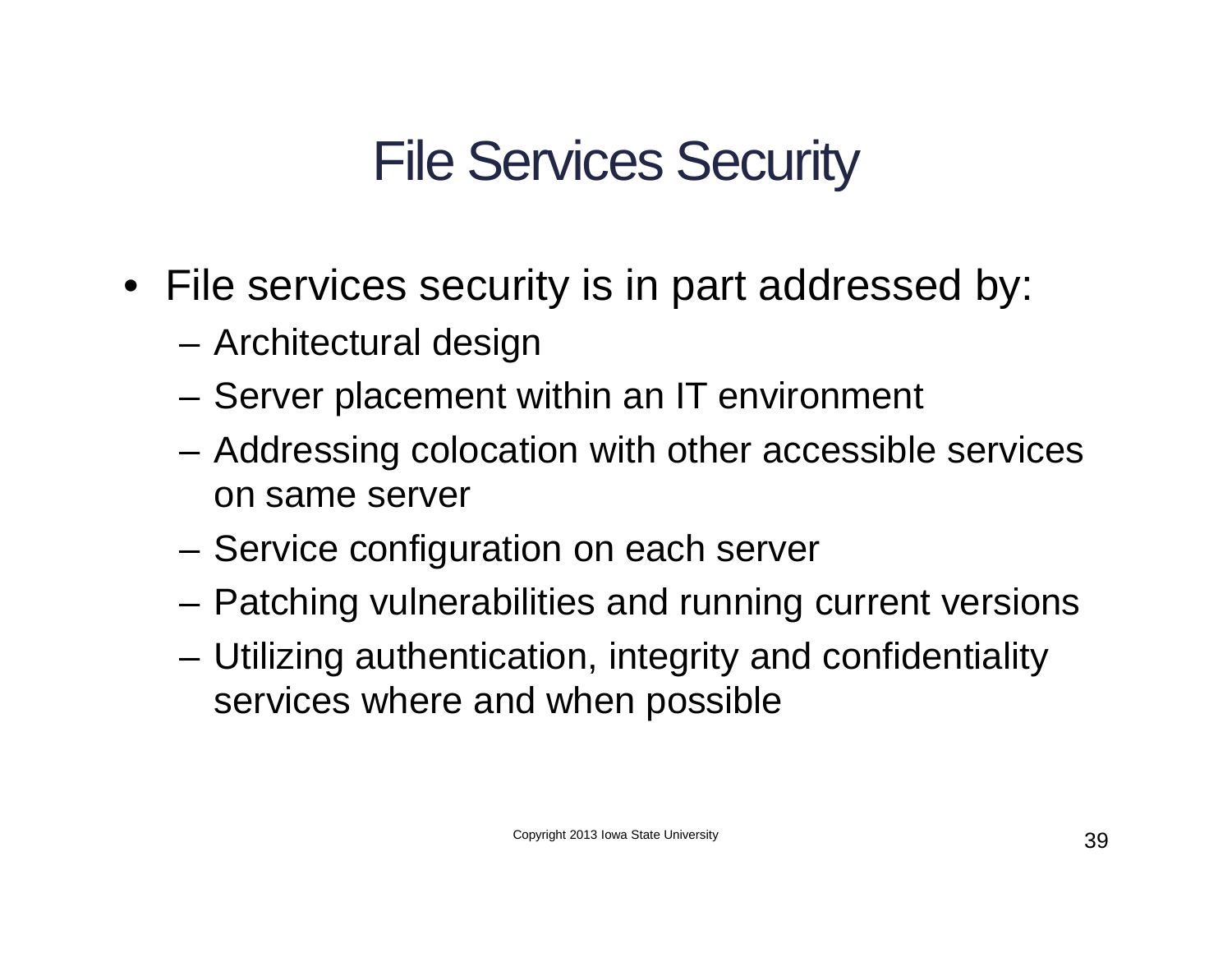#### Generic Threats to File Services

- Eavesdropping
- Traffic Analysis
- Modification or Destruction
- In-band access to vulnerabilities of service software
- Denial of Service
- Impersonation
- Session Replay
- Session Hijacking
- Man-in-the-middle
- Malware distribution vector
- Exfiltration/ Data Leakage

Copyright 2013 Iowa State University  $40$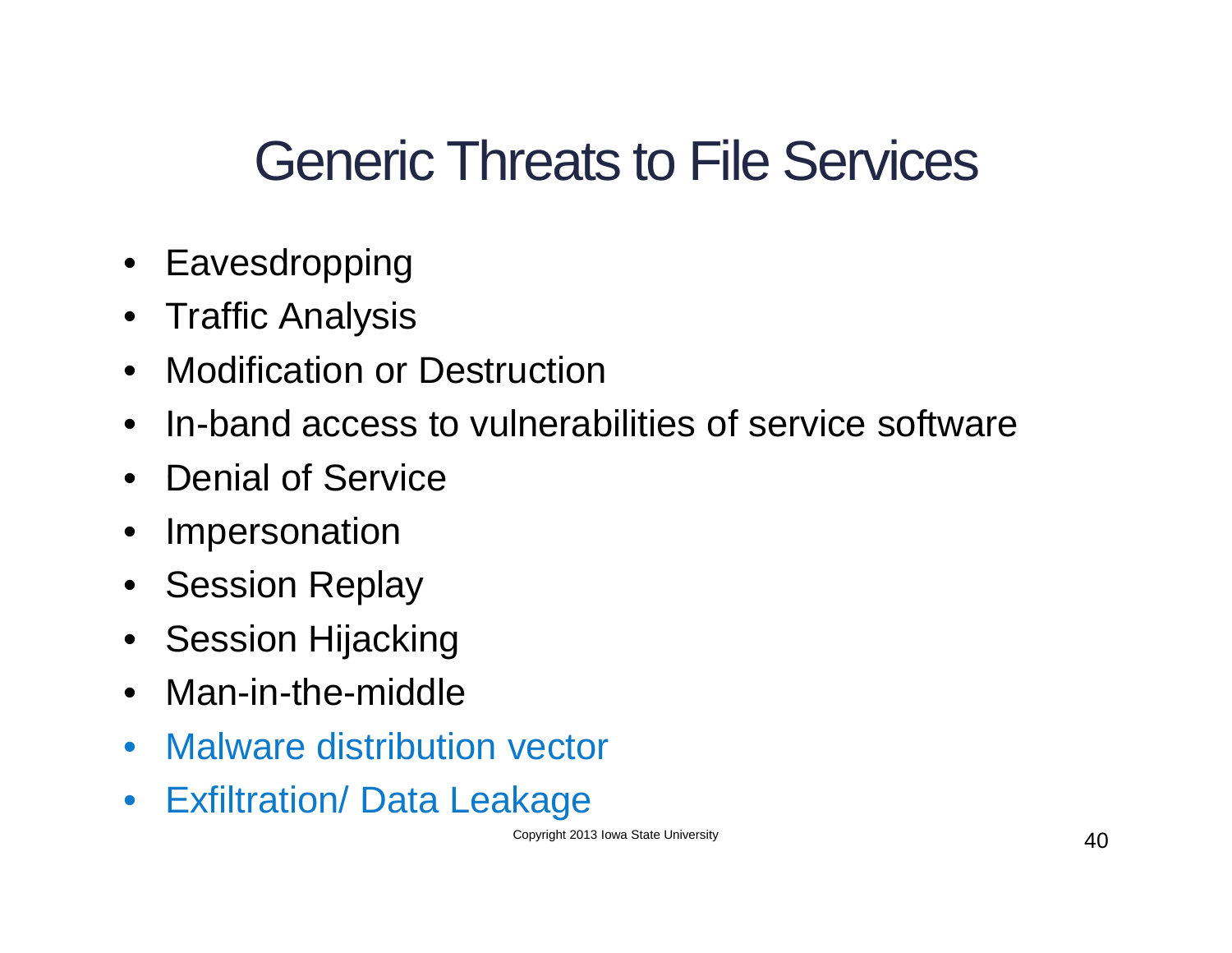- Transient file services
	- FTP
	- SFTP
	- HTTP
- Long-term file services
	- NFS
	- Windows File Services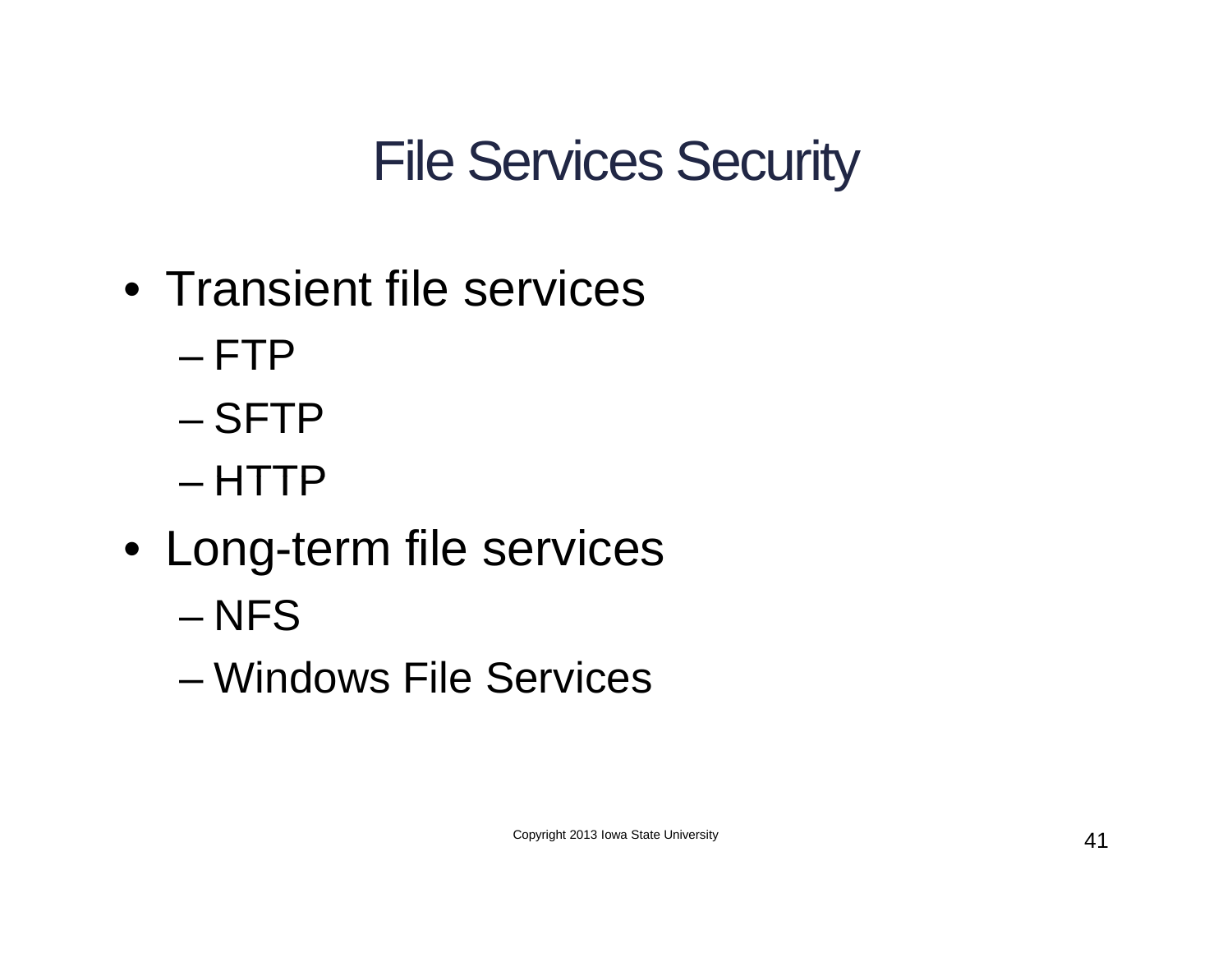- FTP and HTTP
	- Nearly open to nearly every generic fileservices threat
	- Security services are needed if there are concerns regarding:
		- Confidentiality
		- Integrity
		- Availability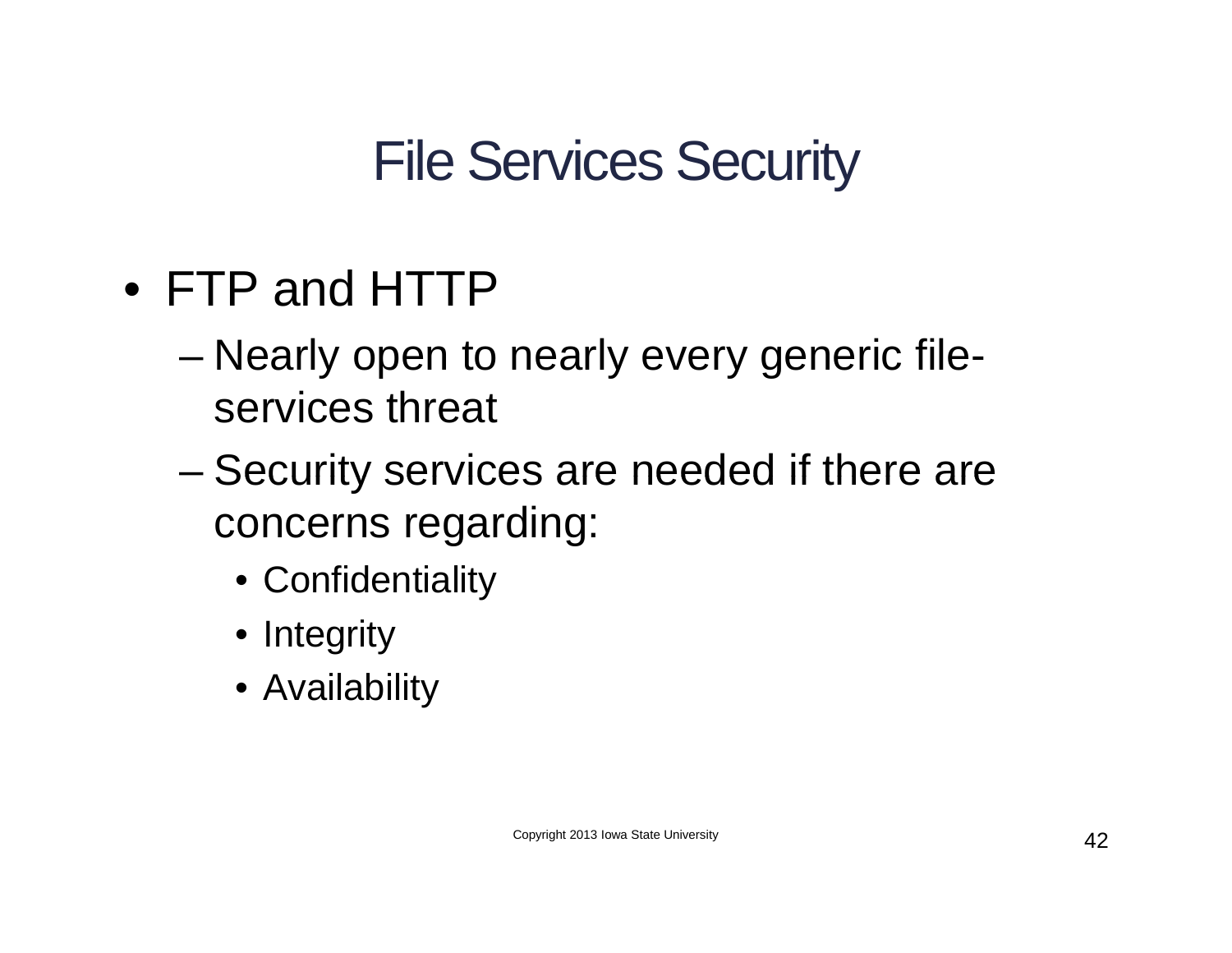- SFTP, a service under the SSH protocol suite, is a secure substitute for FTP
- HTTPS = HTTP + SSL is the common secure substitute for HTTP
	- Secure Hypertext Transfer Protocol (S-HTTP) was never widely adopted
	- SSL provides an encrypted as well as:
		- Server side authentication services
		- Client side authentication services (optional)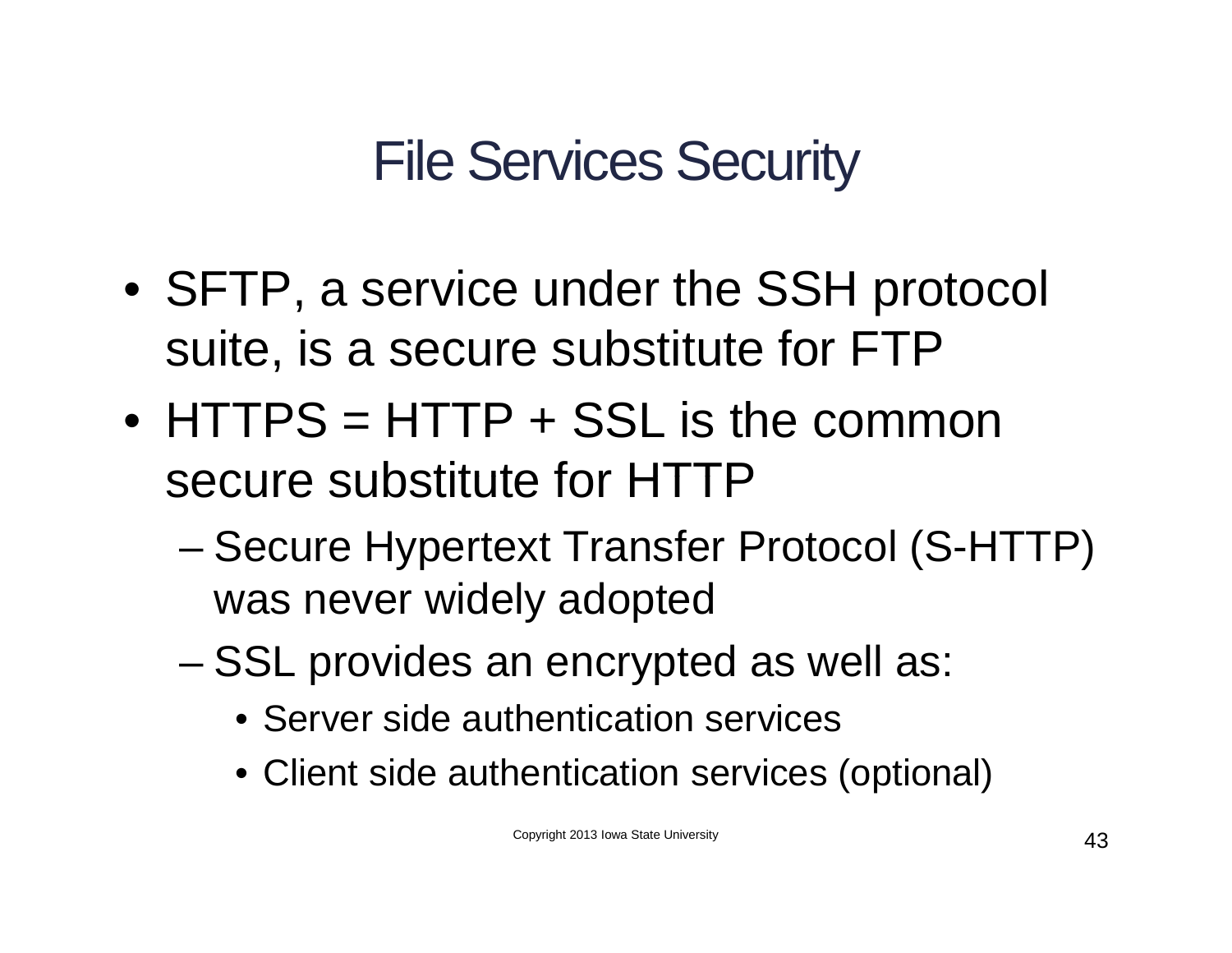### Threats to SFTP

- Attacker can exploit previously mentioned SSH key management issues
- Attacker can access plaintext scripts or configuration files used for automated file transfer
	- Script and configuration files may be exposed by web server or whichever host the file resides
		- E.g. sftp-config.json is fairly common file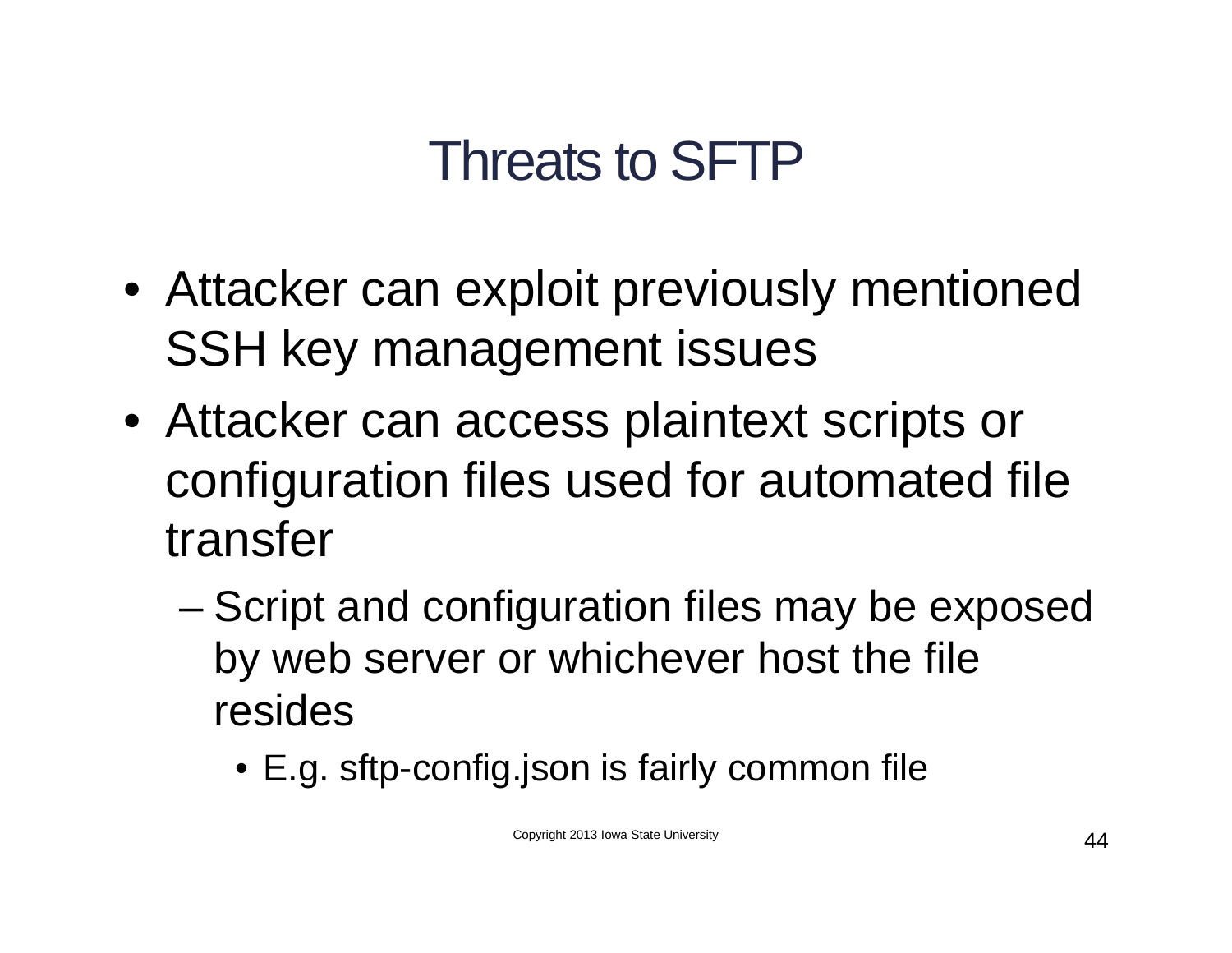### Threats to HTTPS

- Attackers can implement man-in-the-middle attacks if users ignore SSL certificate warnings
	- Worse is if attacker is successful in getting certificates issued in the name of a target site
		- SSL server authentication will succeed
- Web page design may expose content to non-SSL transmission (i.e. mixed content)
	- Session cookies in the clear are subject to "sidejacking"
	- By only protecting the user authentication process with SSL, session cookie gets exposed on subsequent pages

Copyright 2013 Iowa State University **45**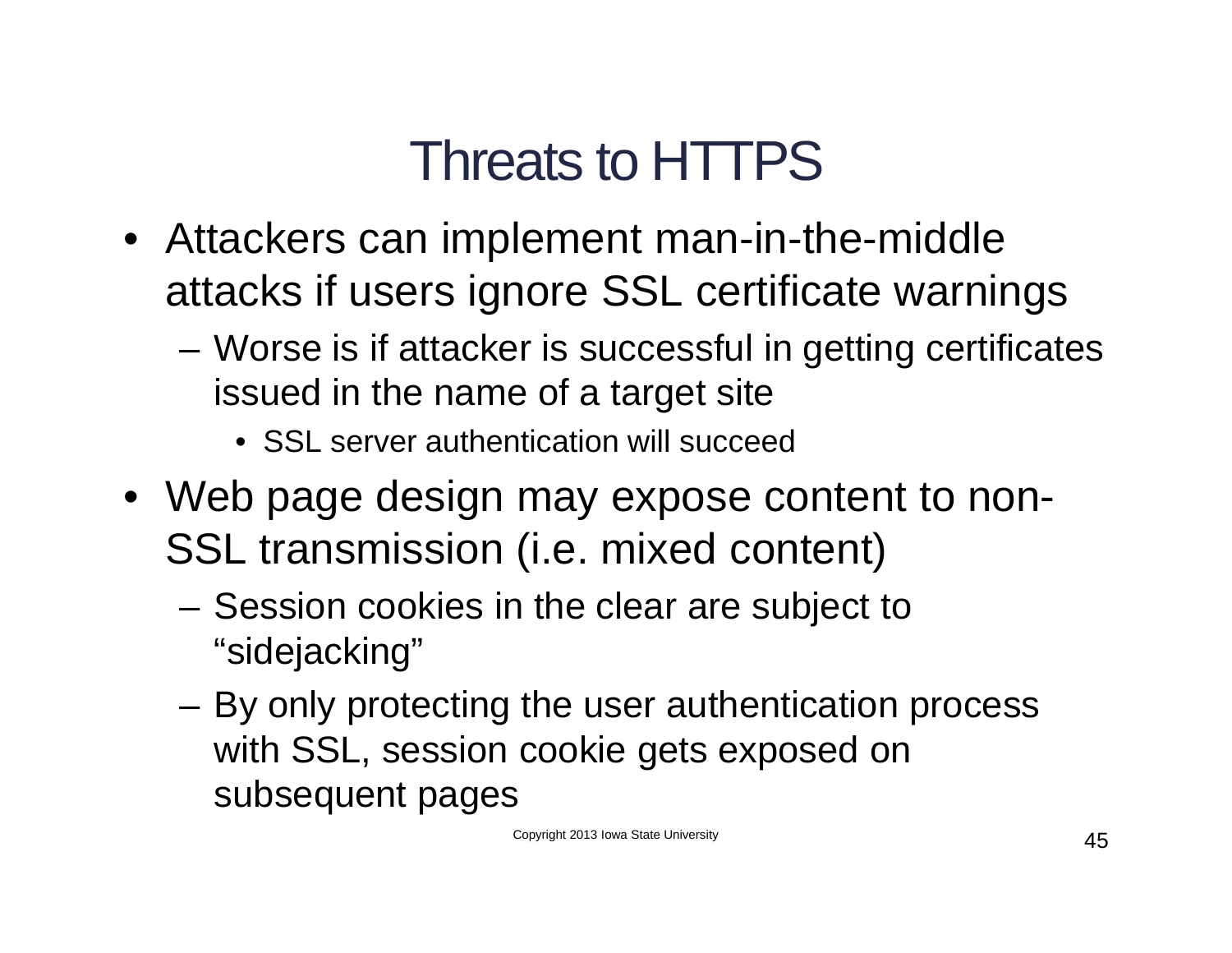### Threats to HTTPS

- Widgetjacking Social media widgets (e.g. Facebook, Linkedin, Twitter) may have access to session cookies and other sensitive content and leak over clear connections
- Sophisticated protocol manipulations can gradually determine content of SSL communications (i.e. timing attack)

– Paterson and Alfardan – Feb. 2013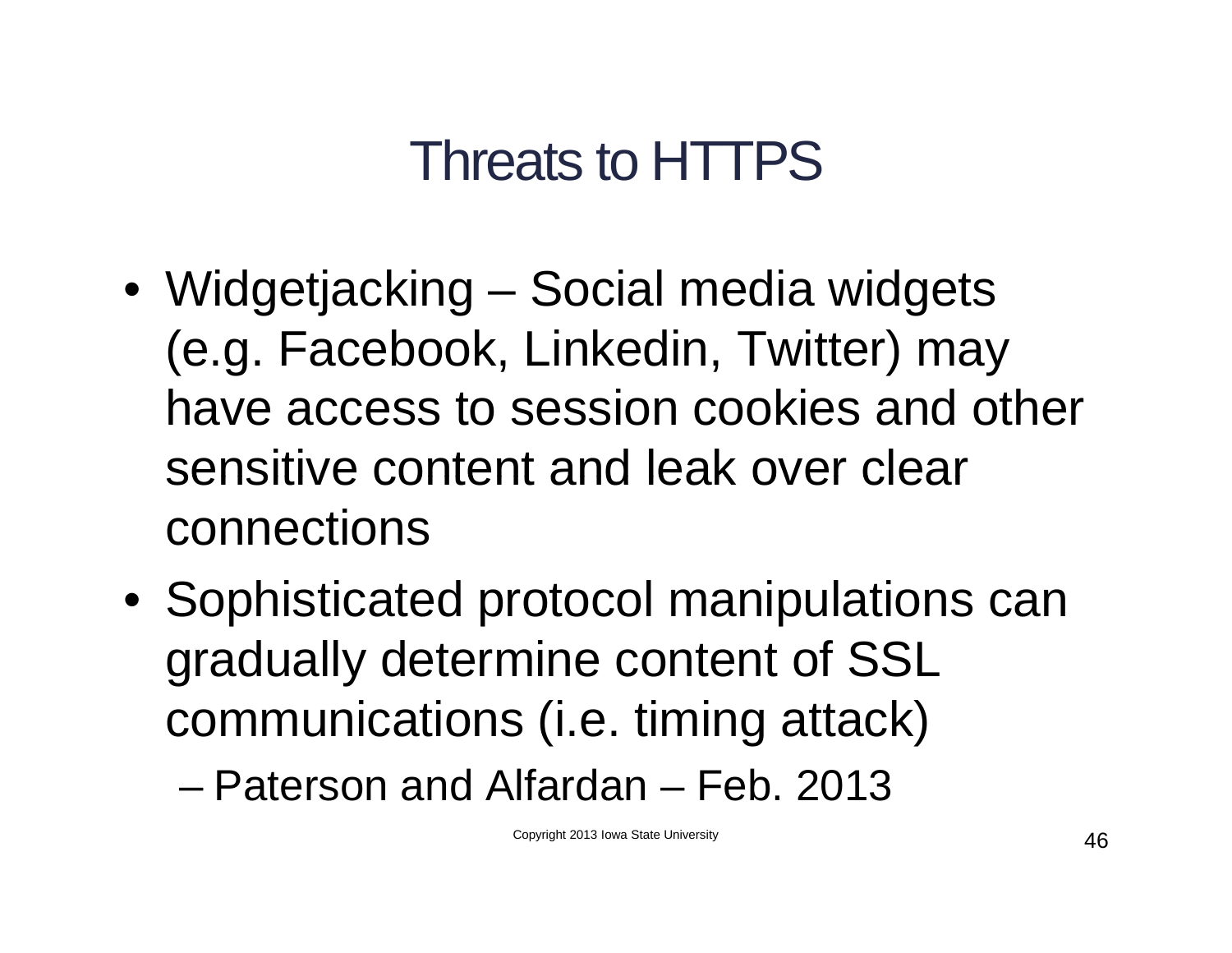### Threats from HTTPS

- Inappropriate content bypassing content filters due to encryption
	- This is a bidirectional issue.
		- Unable to prevent access to inappropriate remote content including malware
		- Unable to prevent release of information from within environment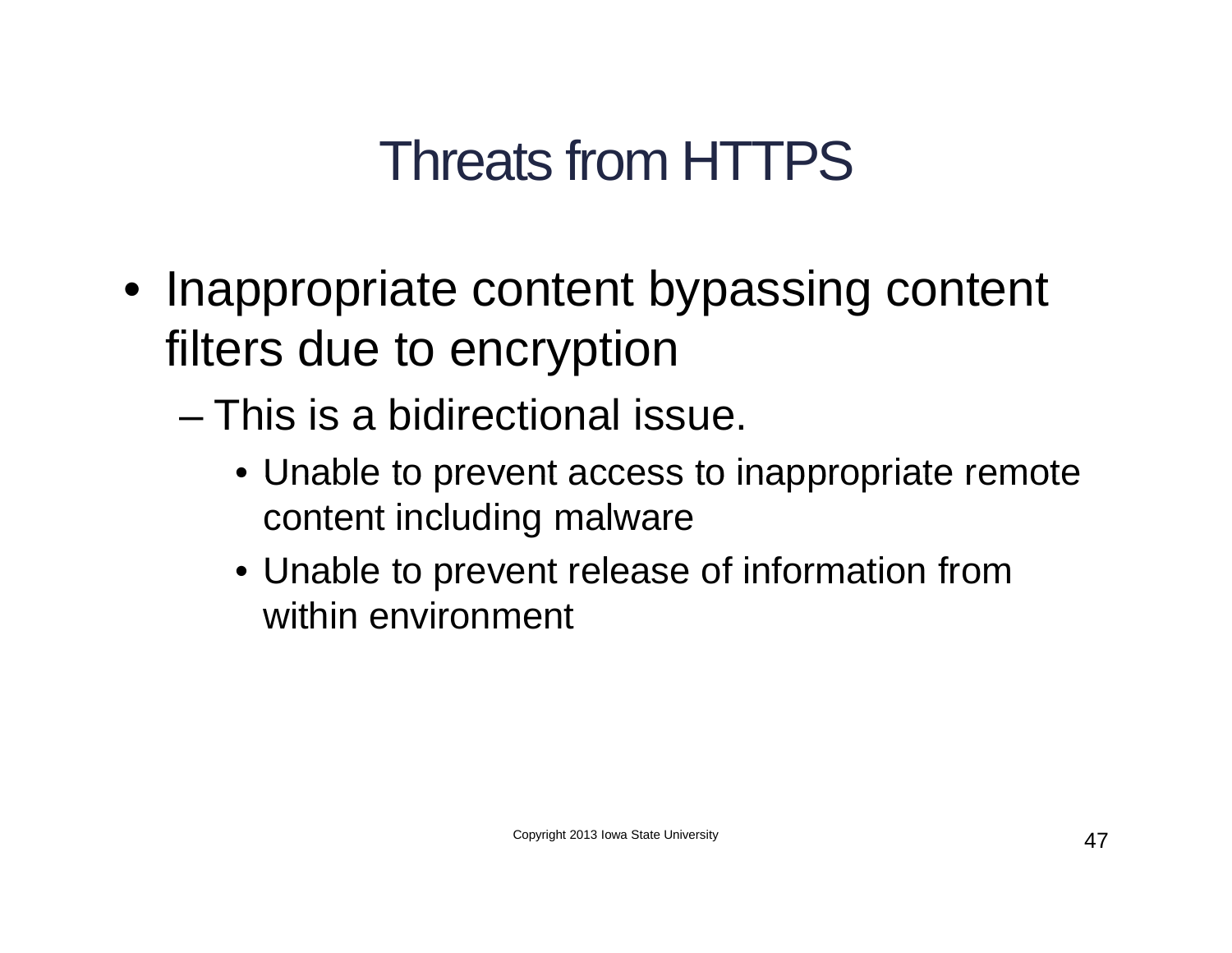- NFS has been historically an insecure protocol and NFSv2 and NFSv3 are still used.
	- NFSv4 addresses many threats
- Windows file sharing or SMB/CIFS has security features like Kerberos based authentication and share ACLs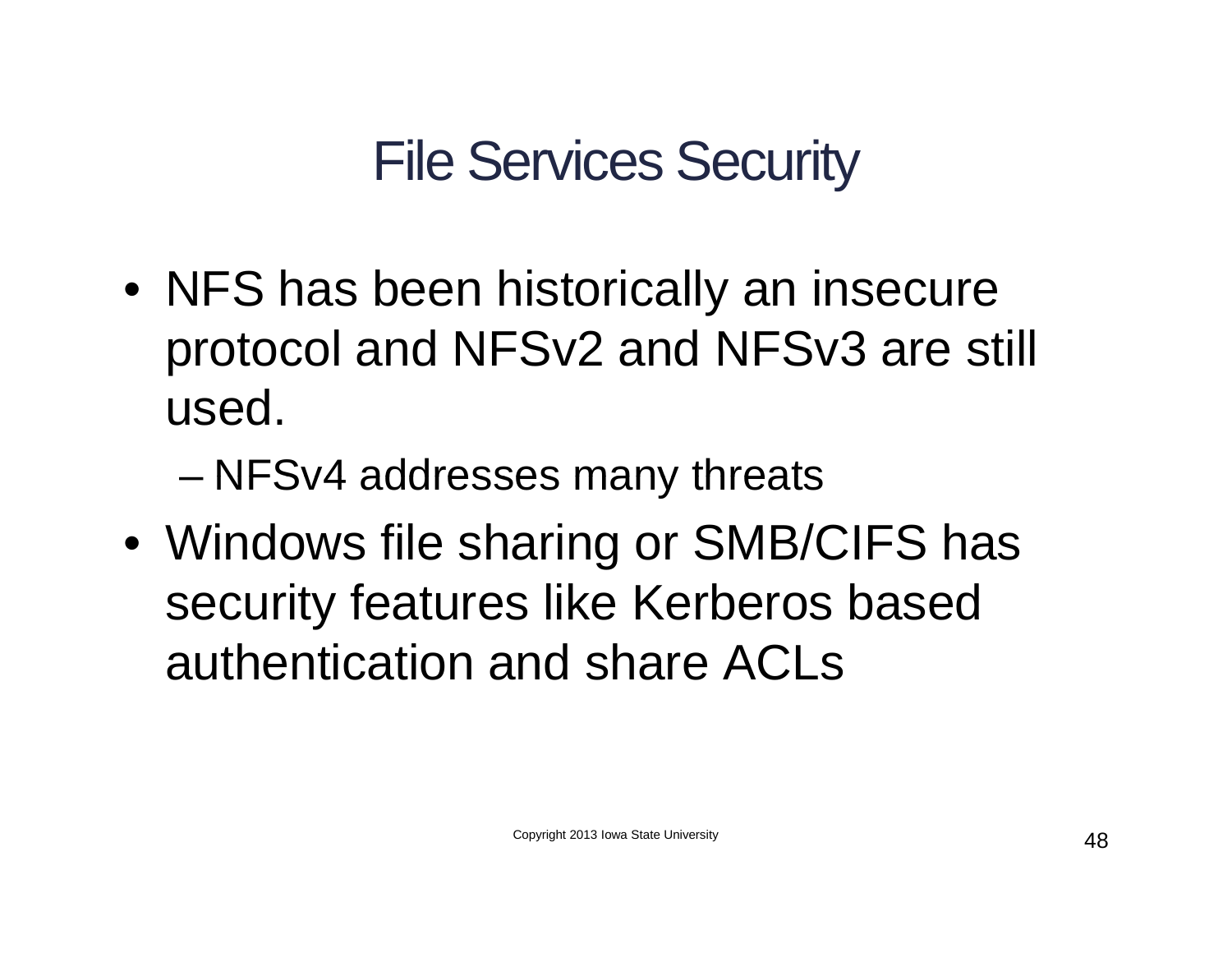### Issues with NFSv2 & v3

- Service has no communications security
	- No encryption
	- User authentication is entrusted to client host
- Supports file sharing over UDP and TCP
	- Historically sharing relied on UDP
		- Easier to spoof
- Not designed to be used by client hosts outside the trusted network
- NFS is historically an RPC (remote procedure call) based protocol requiring a *portmapper* service
	- Client seeking NFS service contacts the server's portmapper to direct it to the correct TCP or UDP port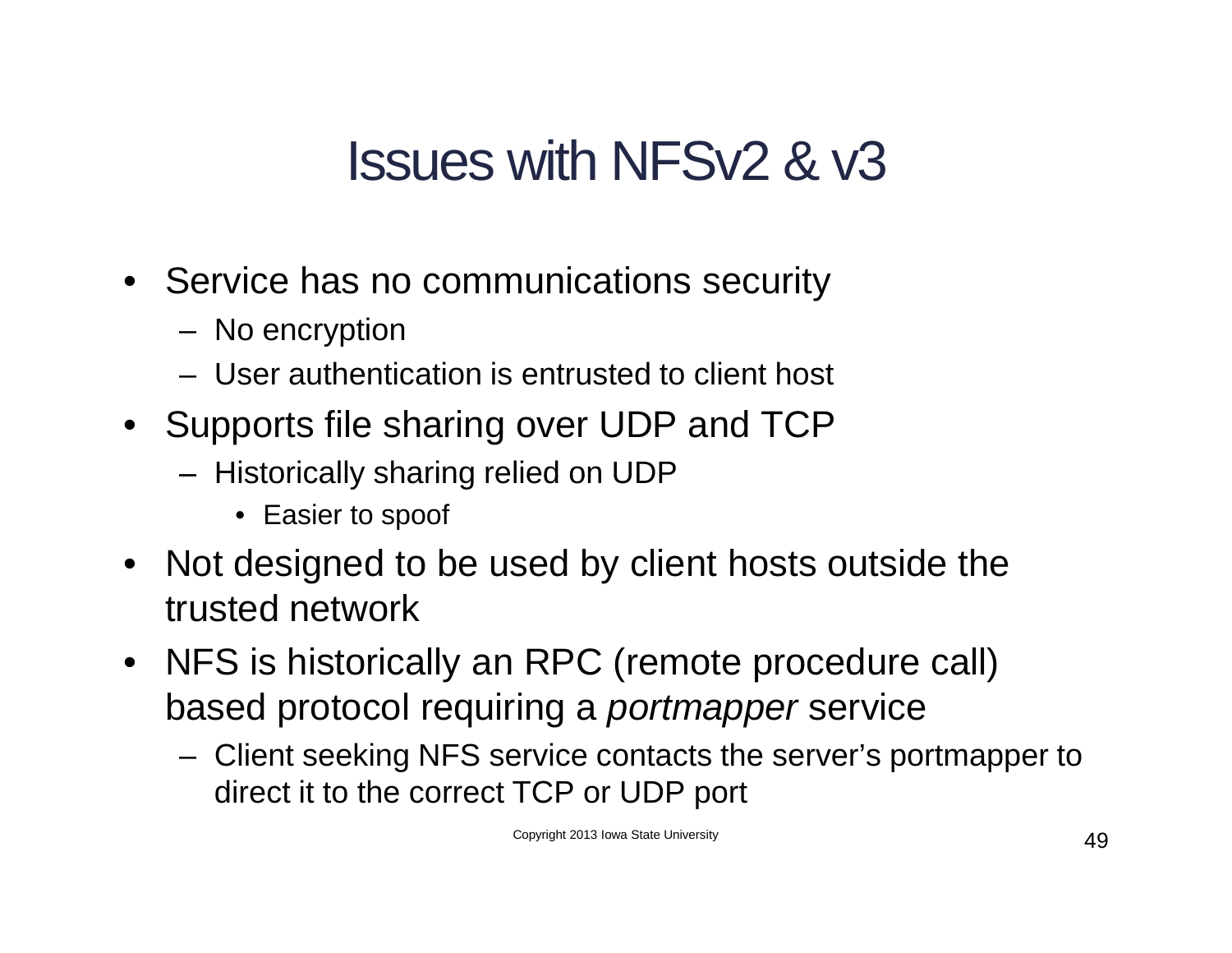### Threats to NFSv2 & v3

- If directory is exported with no access list configured, any system on the network is capable of accessing the directory's contents
- An improperly scoped export may expose too much of the host's file system.
- If a directory is exported with root access to a set of identified clients, anyone with superuser privileges on one of the clients can modify exported files owned by root
- Impersonation of NFS users is possible, so long as impersonating user has the same User ID on local system
	- Local system superuser rights makes this very easy
- Designated client hosts can be impersonated by another host using the same IP address
	- Easier to achieve if client host is turned off regularly
	- Use of DNS names in ACL can be exploited by manipulating DNS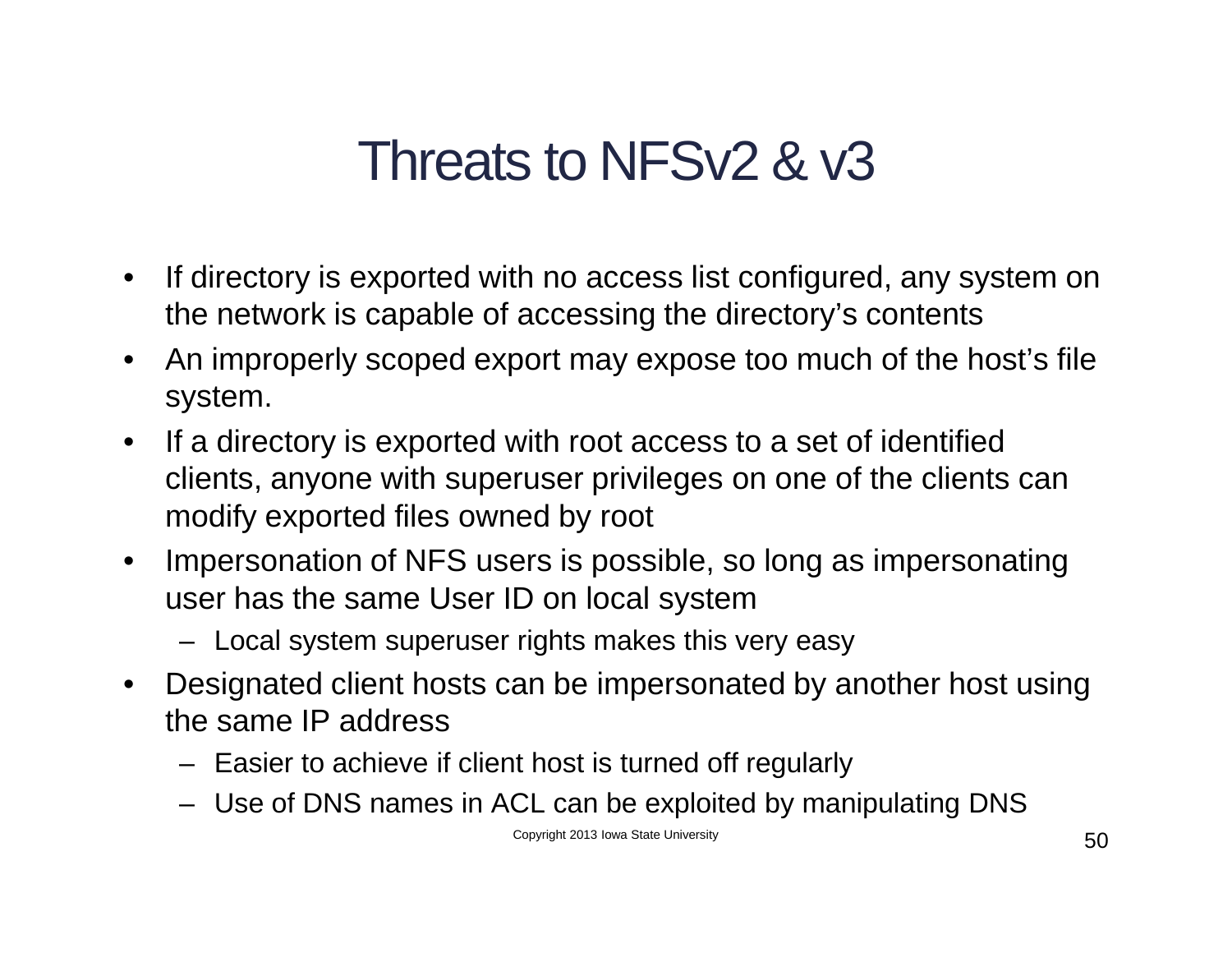#### Threats to NFS

• Guessing file handles allows remote access to exported files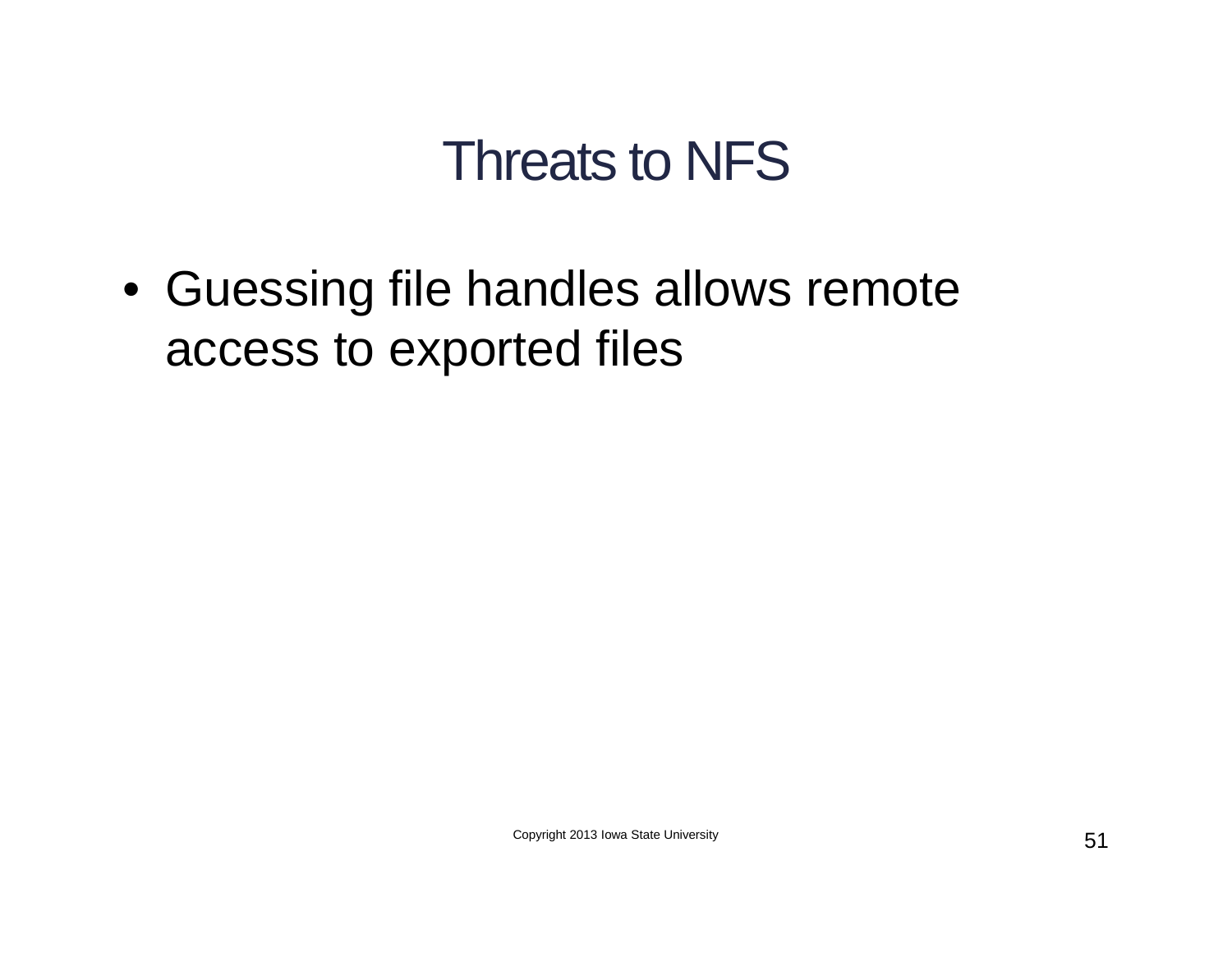- Microsoft SMB Protocol underlies Windows file sharing
	- Common Internet File System (CIFS) is considered to be a dialect of SMB
- Windows clients support at least six different dialects of Microsoft SMB Protocol
	- First dialect came out around the early 90's
	- Dialects are negotiated between client and Server Copyright 2013 Iowa State University 52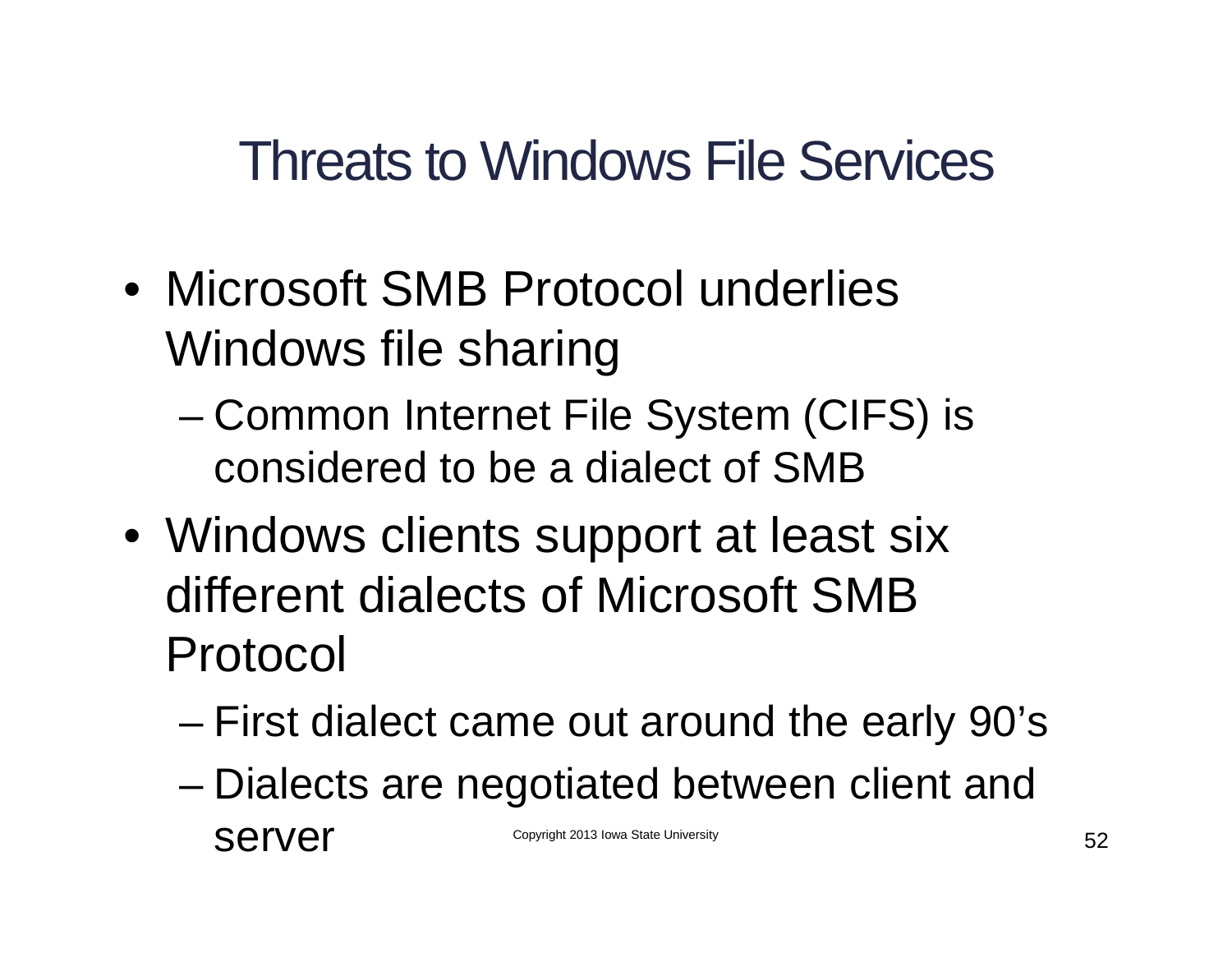- Protocol security has improved over time
	- A successful negotiation to use an older dialect of SMB may bypass security controls
- Protocol supports two authentication schemes for shares
	- Share-level a single password shared by all users is sufficient
	- User-level user credentials are used consisting of a user name and an authenticator (usually a password)
		- Specific user and group ACLs are supported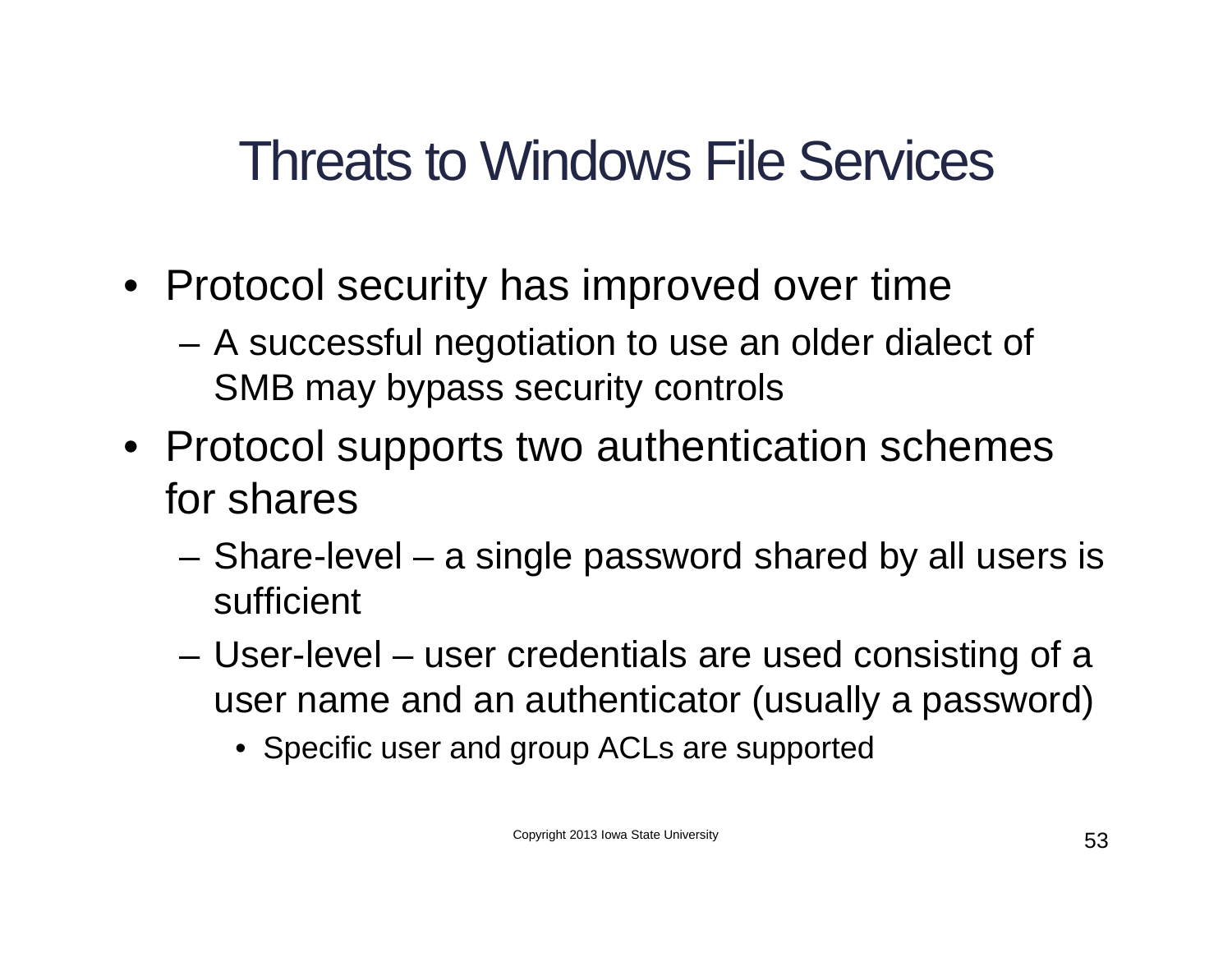- Over the wire, encrypted challengeresponse messages are exchanged
	- A challenge string is issued to the client
	- The client using the password and challenge compute a new string that can be verified by server
	- Both NTLM and LAN Manager encryption are supported
		- LAN Manager was replaced by Windows NT 3.1 around 1994

Copyright 2013 Iowa State University **54**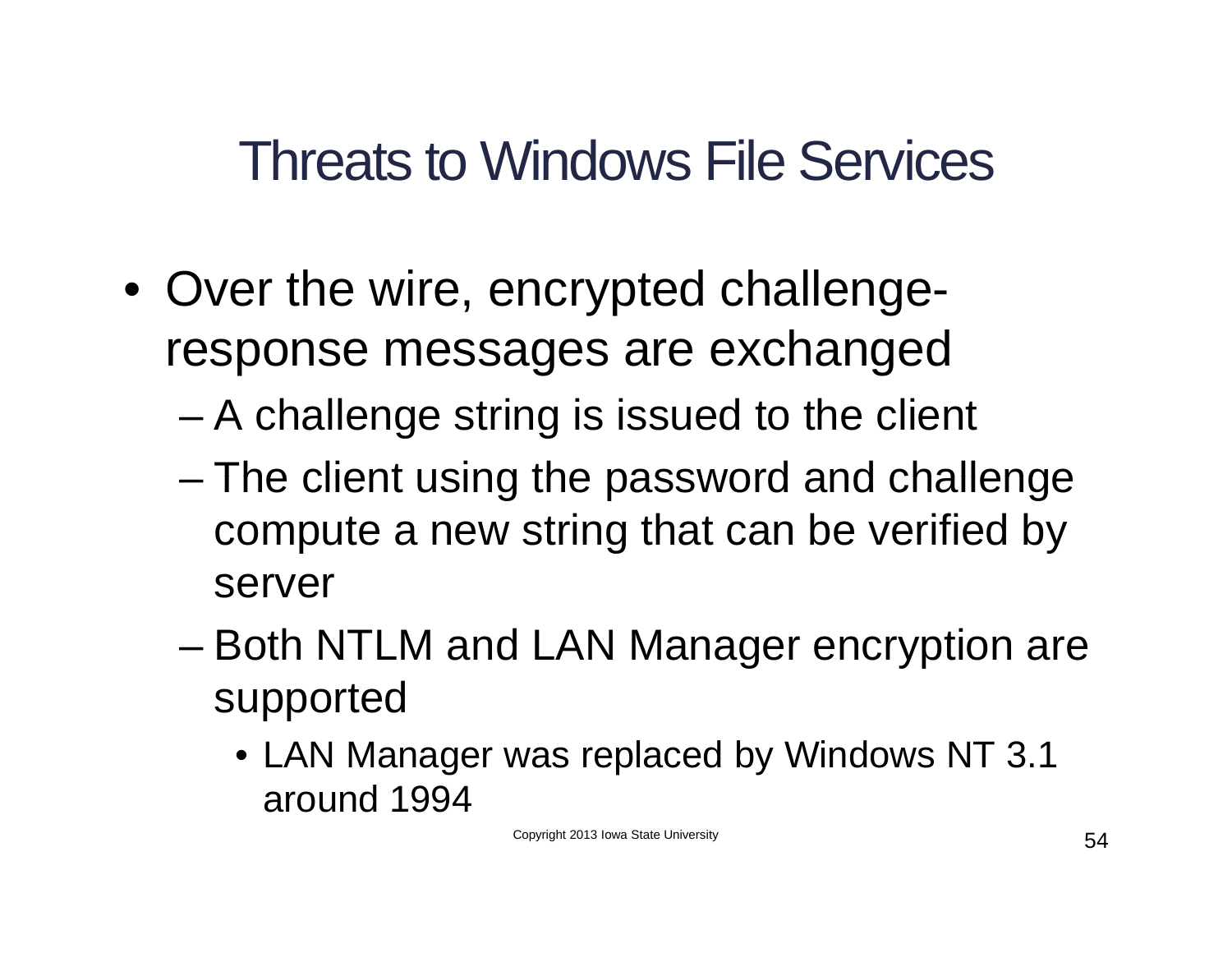- CIFS supports cryptographic based authentication via Kerberos
	- But no authentication exchange must use Kerberos by default
- Authentication is from client to server
	- Non-Kerberos authentication has no means to protect password from man-in-the-middle
		- Server does not authenticate to client like in SSL or SSH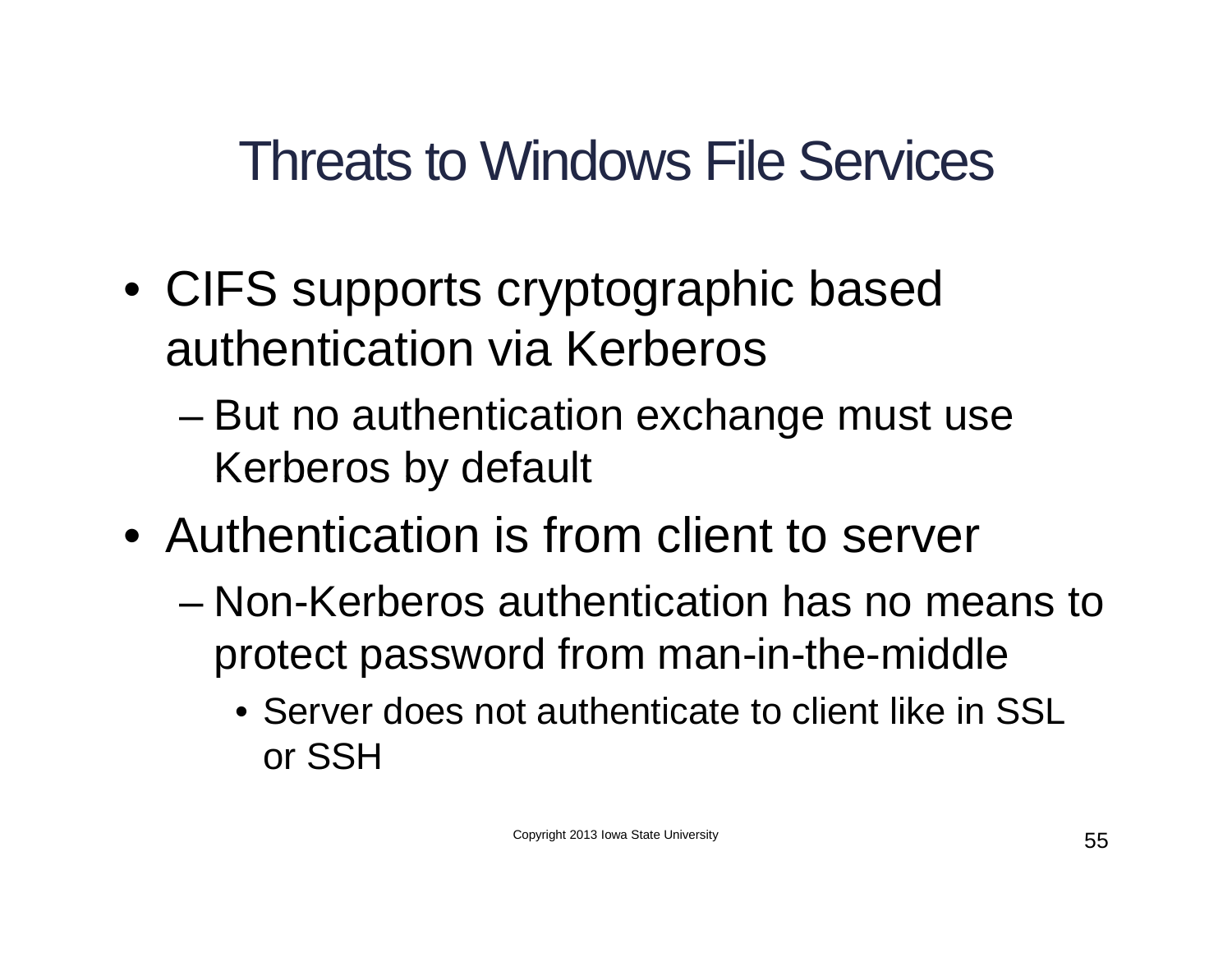- Password authenticators used by users are subject to brute force
	- Failed authentication tracking and limits are needed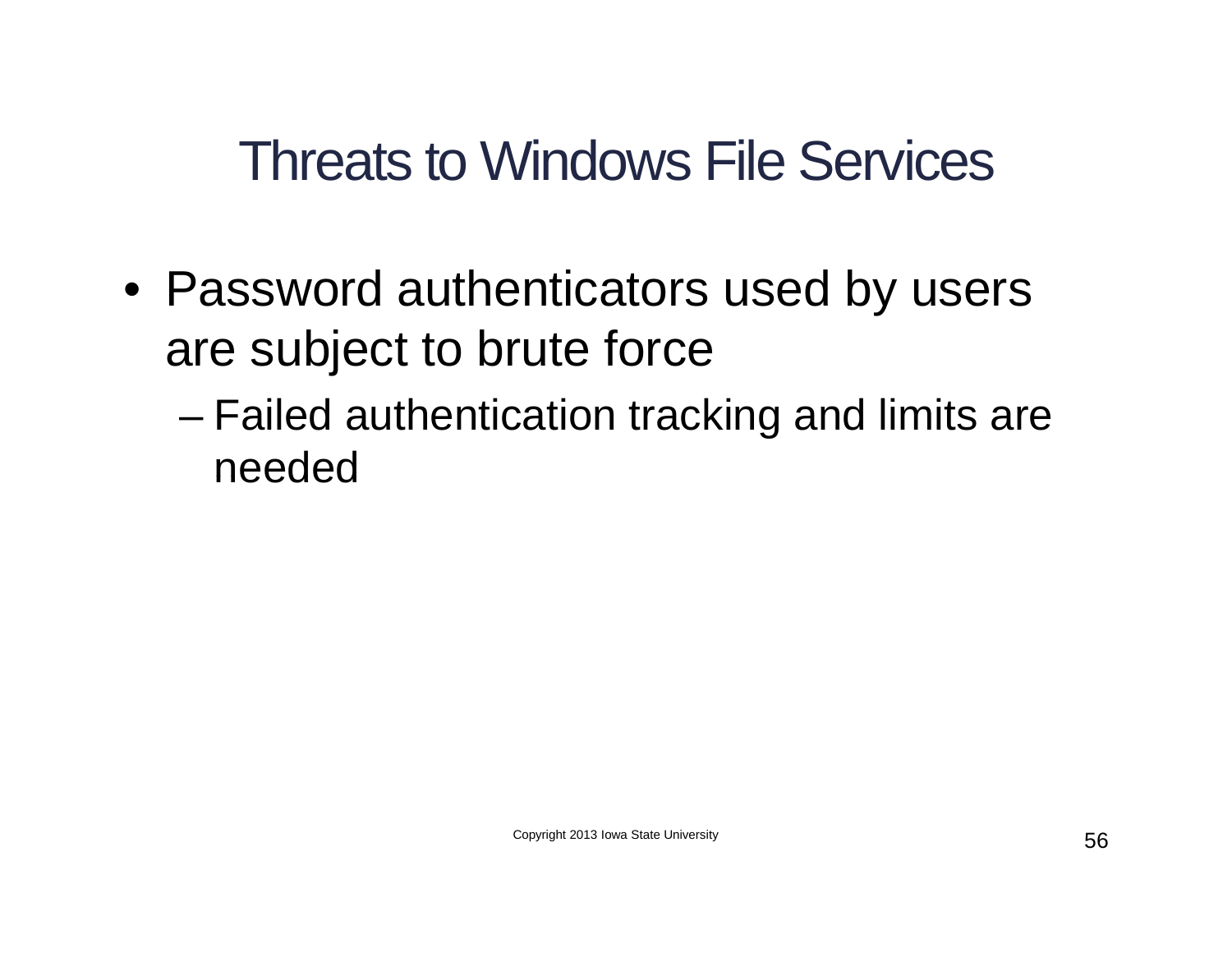### WWW Service Security

- Multifaceted problem
	- Communications security HTTPS
	- "Data at rest" security DB security, platform security
	- Service side security
		- Service platform as the target
		- Data as the target
		- Service enables web attack on a different target
	- Client side security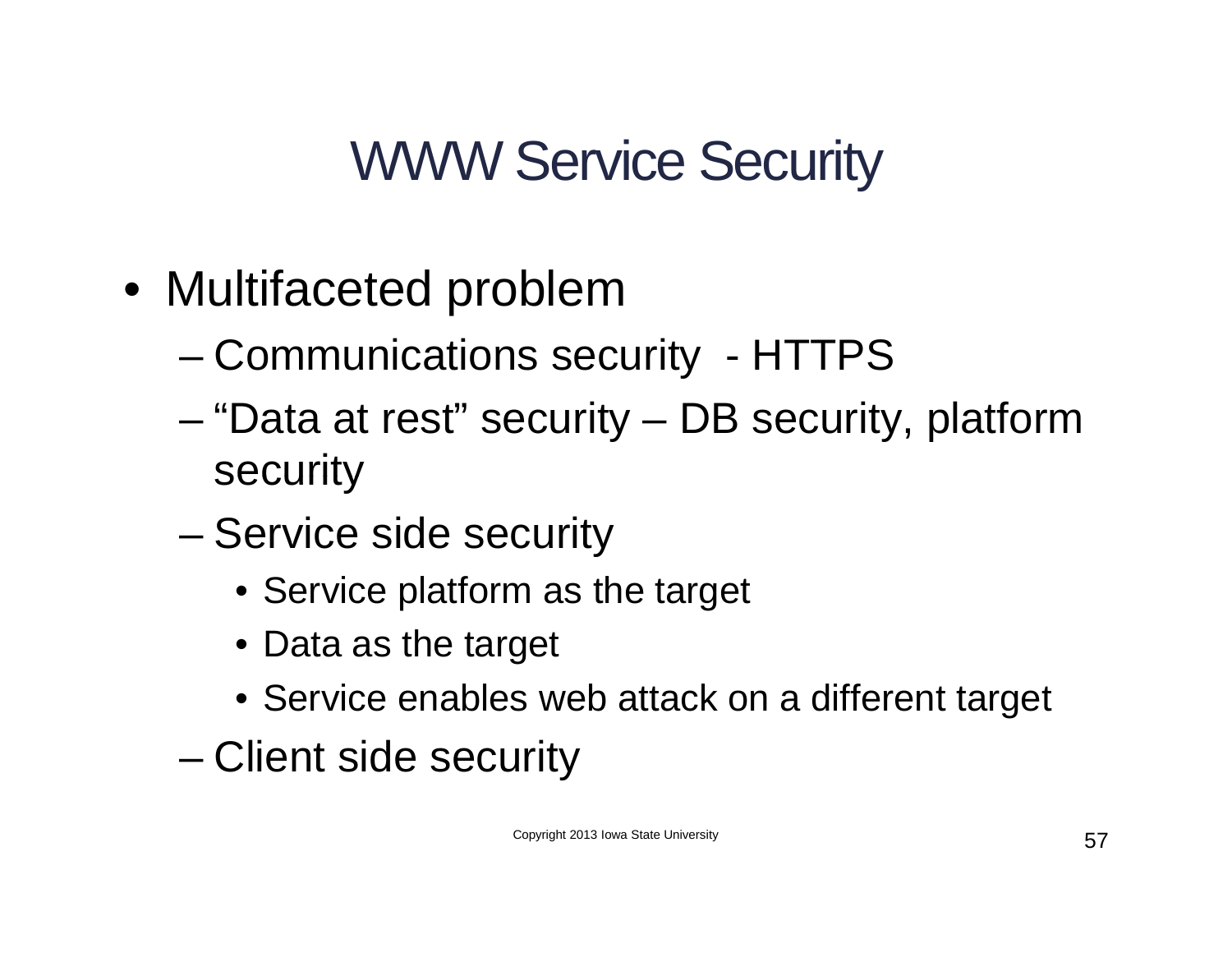#### WWW Service Security

- Focus will be on:
	- Service side security
	- Strictly on Web server
		- Common commercial web application architecture includes an application server and database server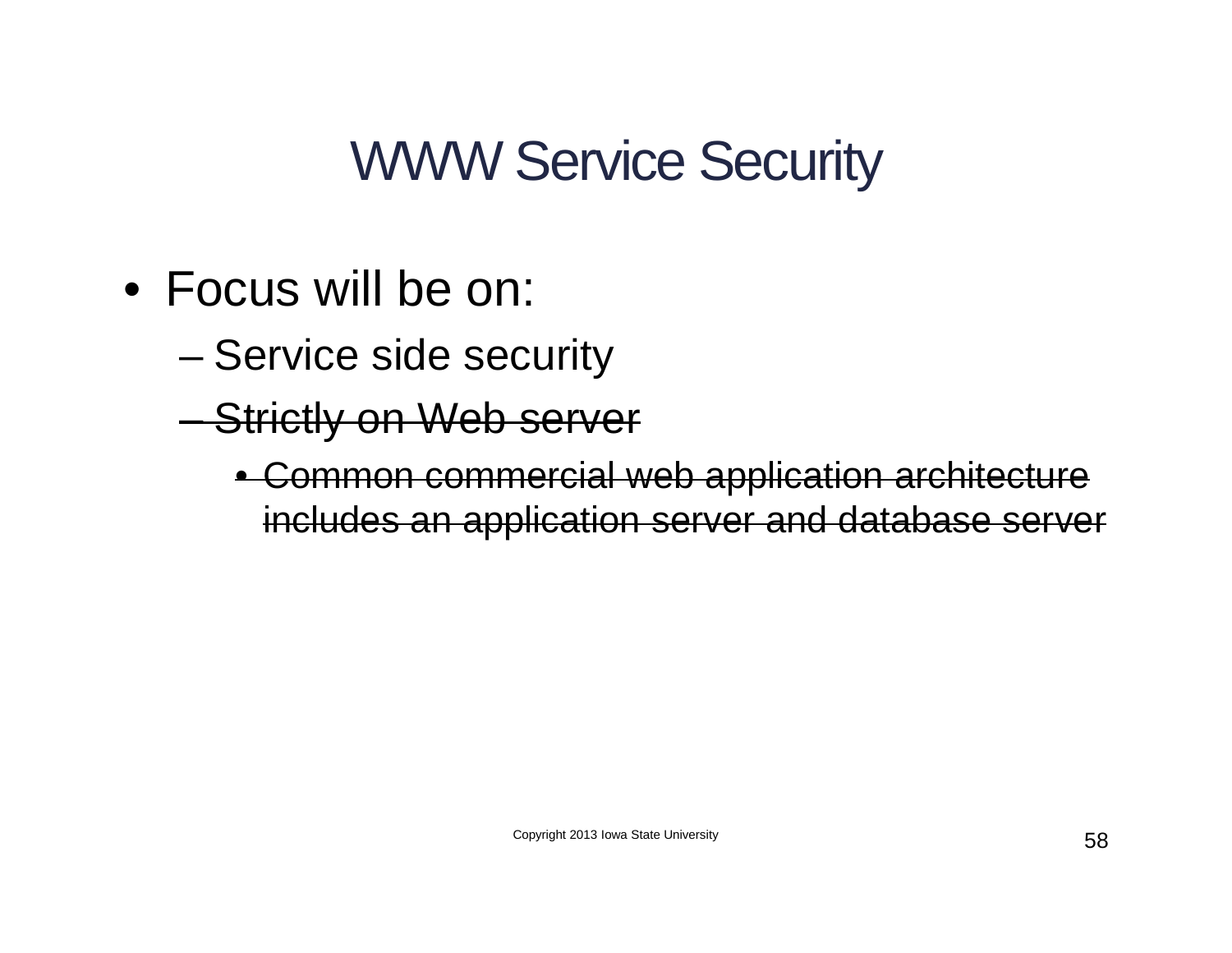# Open Web Application Security Project (OWASP)

- Non-profit organization
- Vendor neutral
- Provide a Top 10 list of vulnerabilities every 3 years
	- List is ranked based on:
		- Prevalence of the vulnerability
		- Estimates of exploitability, detectability and impact
- There are many other issues beyond these 10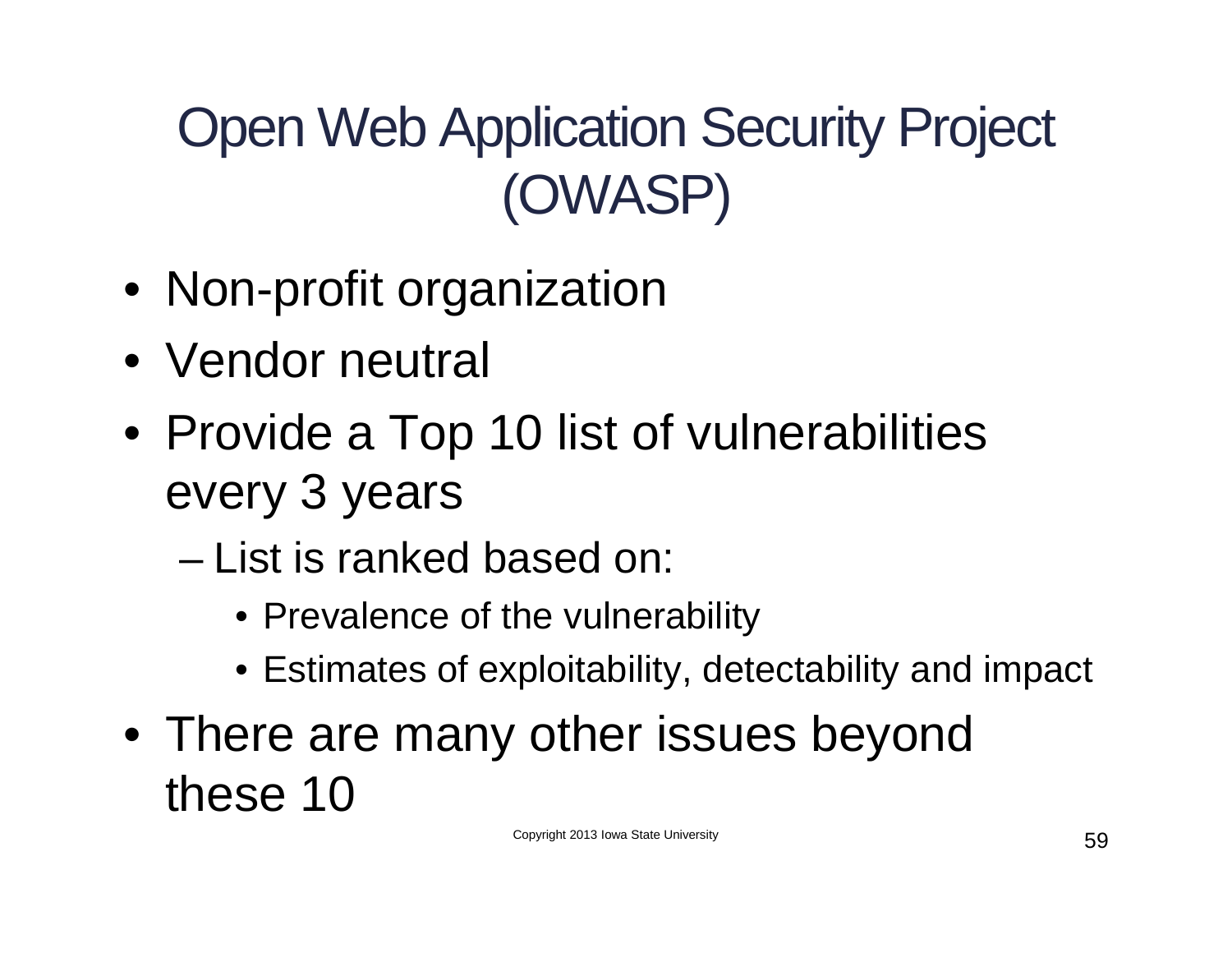### OWASP Top 10 - 2013

- A1 Injection
- A2 Broken Authentication and Session Management
- A3 Cross-Site Scripting (XSS)
- A4 Insecure Direct Object References
- A5 Security Misconfiguration
- A6 Sensitive Data Exposure
- A7 Missing Function Level Access Control
- A8 Cross-Site Request Forgery (CSRF)
- A9 Using Known Vulnerable Components
- A10 Unvalidated Redirects and Forwards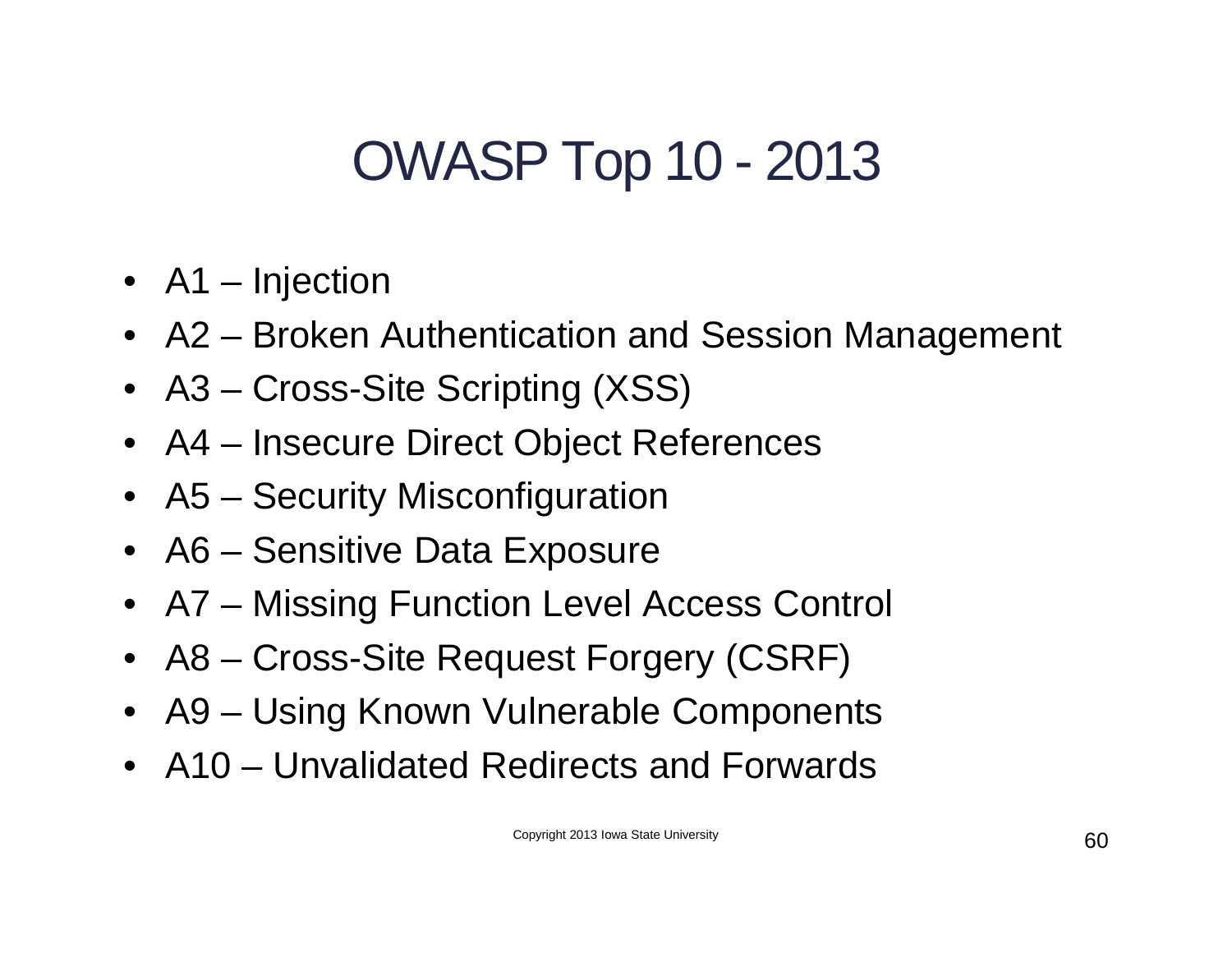- A1. Injection
	- Commands or data queries submitted by the client should be considered untrusted. Vulnerable logic that processes submitted commands or queries are prone to being tricked to execute unauthorized commands or provide more data than authorized by the user.
		- Common types: SQL injection, OS injection, LDAP injection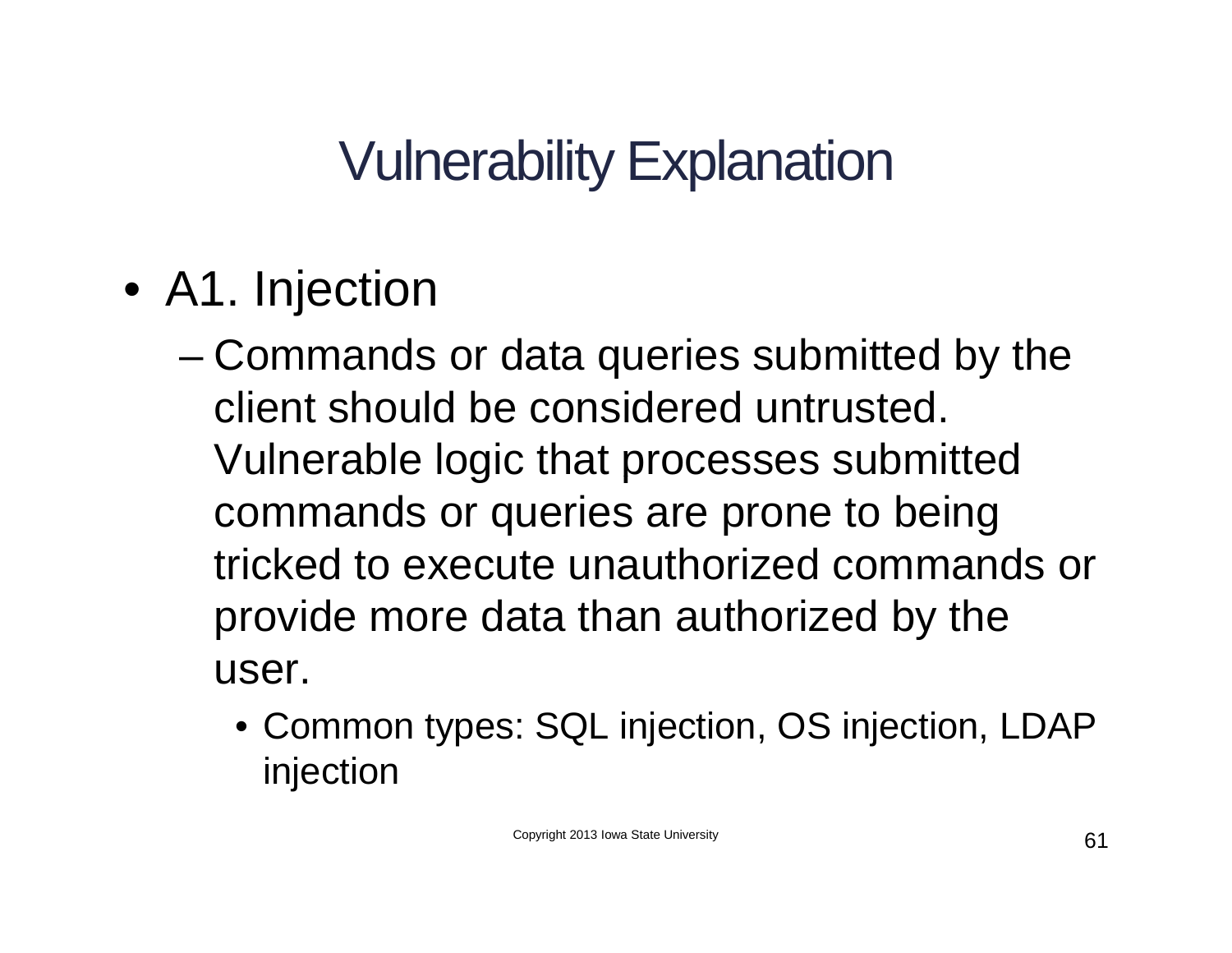- A2. Broken Authentication and Session Management
	- Flaws in authentication and session management allow attackers to compromise things like passwords, cryptographic keys, or session tokens. The attacker is able to assume the identity of the true user.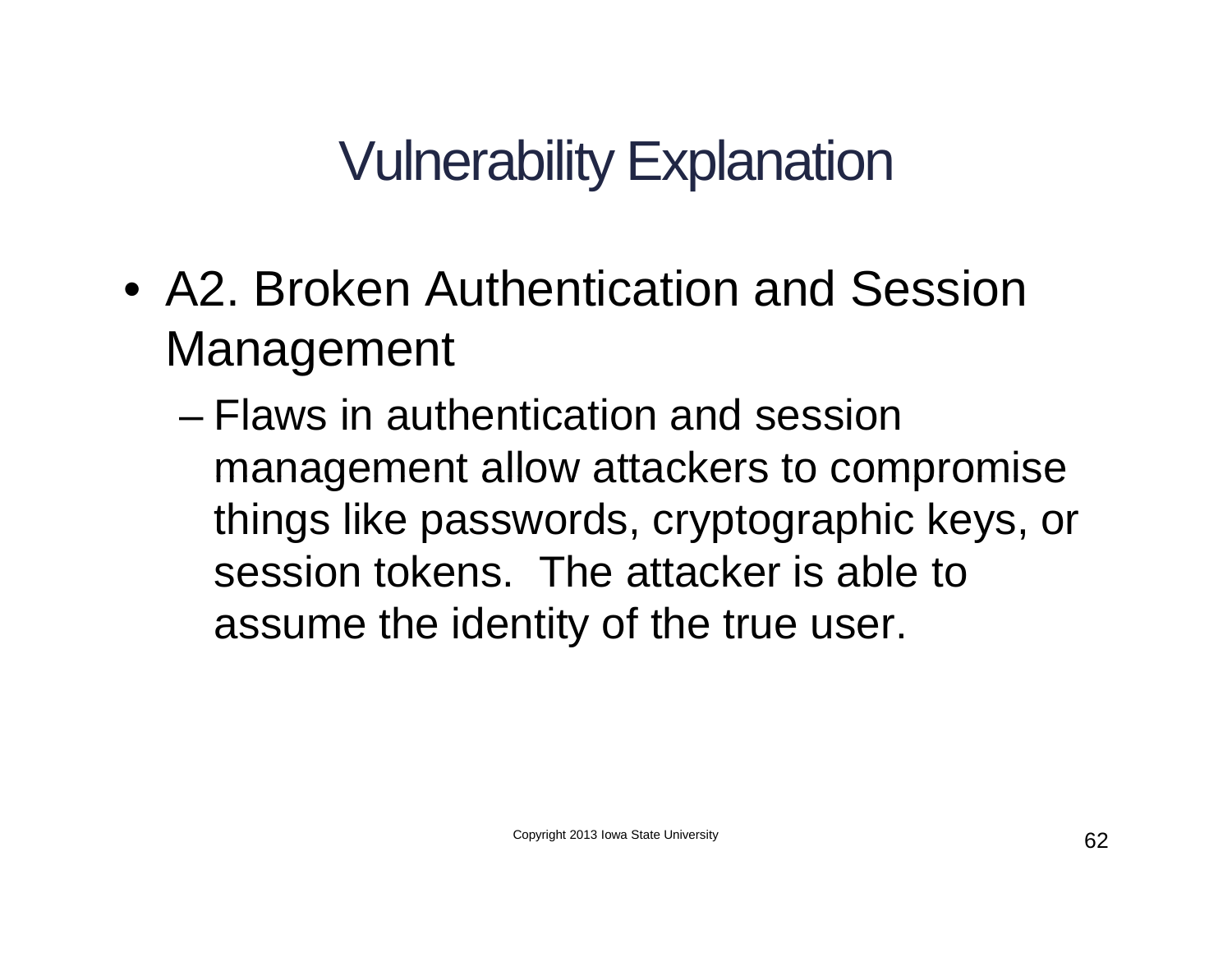- A3. Cross-Site Scripting (XSS)
	- Service flaw allows untrusted data to be sent to the client browser without prior validation or data envelopment (rendering any possible executable instructions inert).
	- Consequences of this vulnerability include:
		- session hijacking,
		- web site defacement,
		- directing unsuspecting users to a malicious site for possibly additional attacks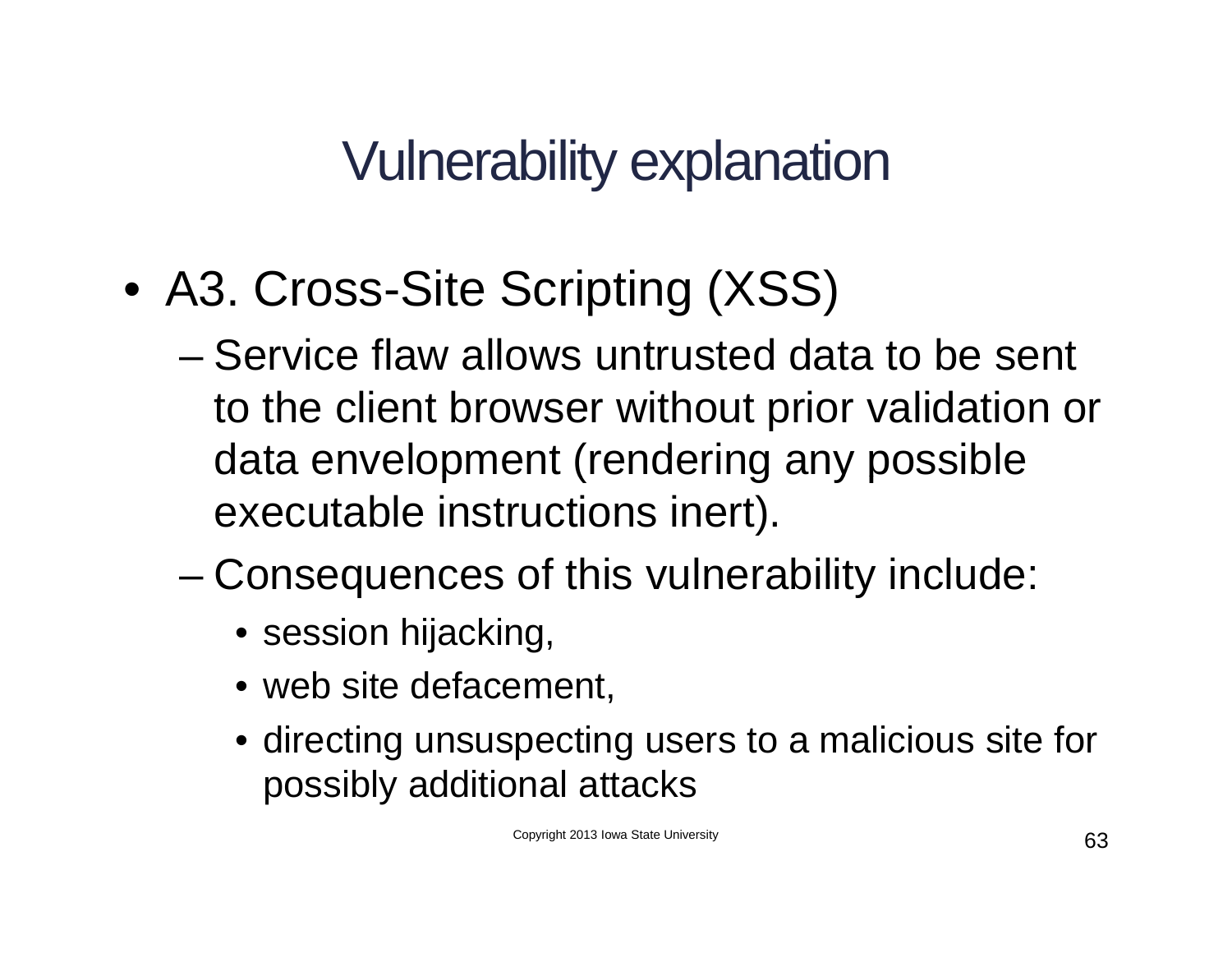- A4. Insecure Direct Object References
	- Objects such as files, directories and database keys are given references or handles within the executing software
	- These references provide linkage between the software logic and the objects.
	- Reference use is not access controlled. Access control kicked in prior to the reference being provided.
	- Software flaws expose these handles allowing attackers unauthorized access to the objects.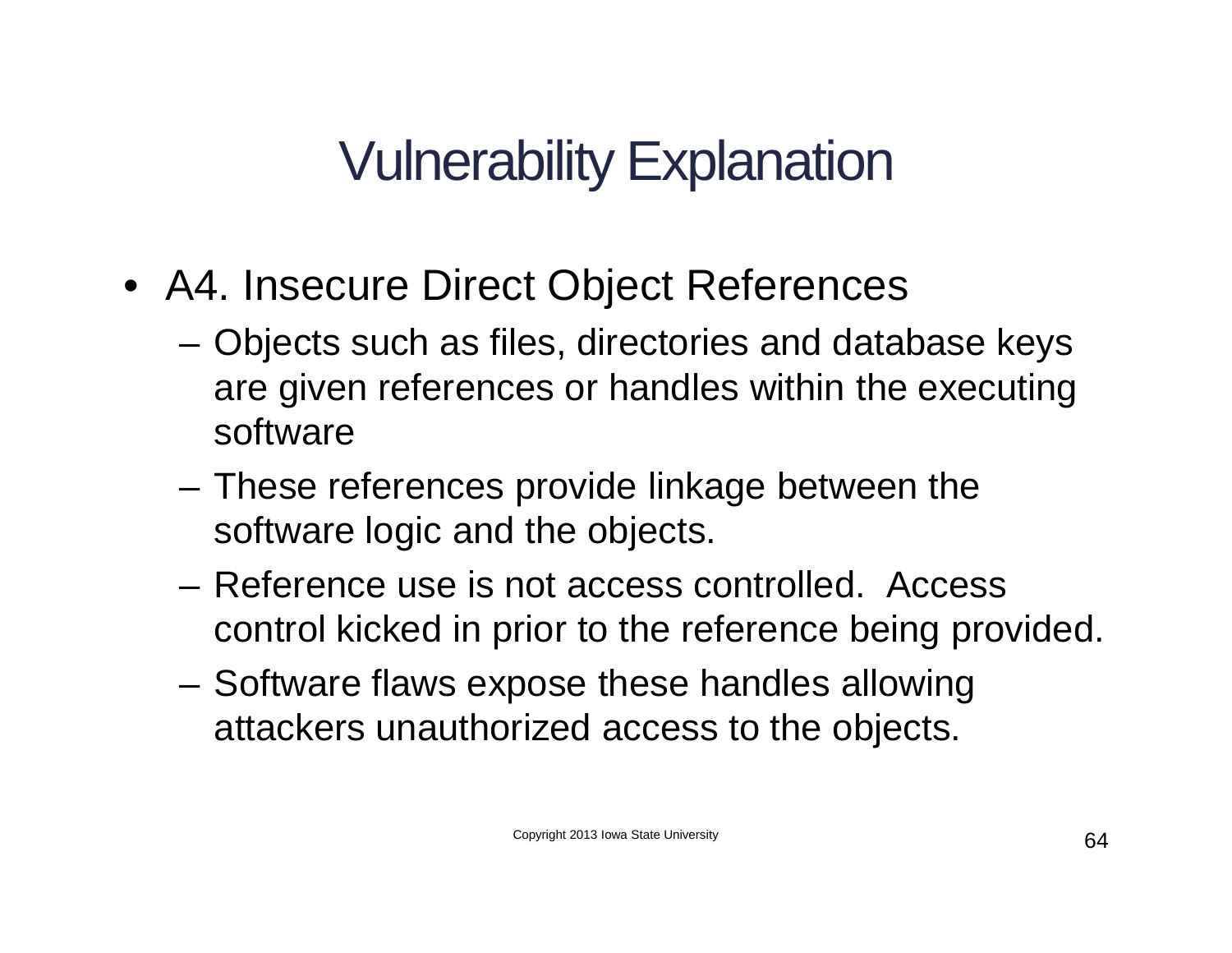- A5. Security Misconfiguration
	- Flaw is essentially poor security management practices
	- Services component like development frameworks, application server, web server, database server and their relevant platforms need to be securely configured and deployed
	- Persistent monitoring and maintenance are needed to ensure service components are and remain securely configured
	- Software components should be kept up to date.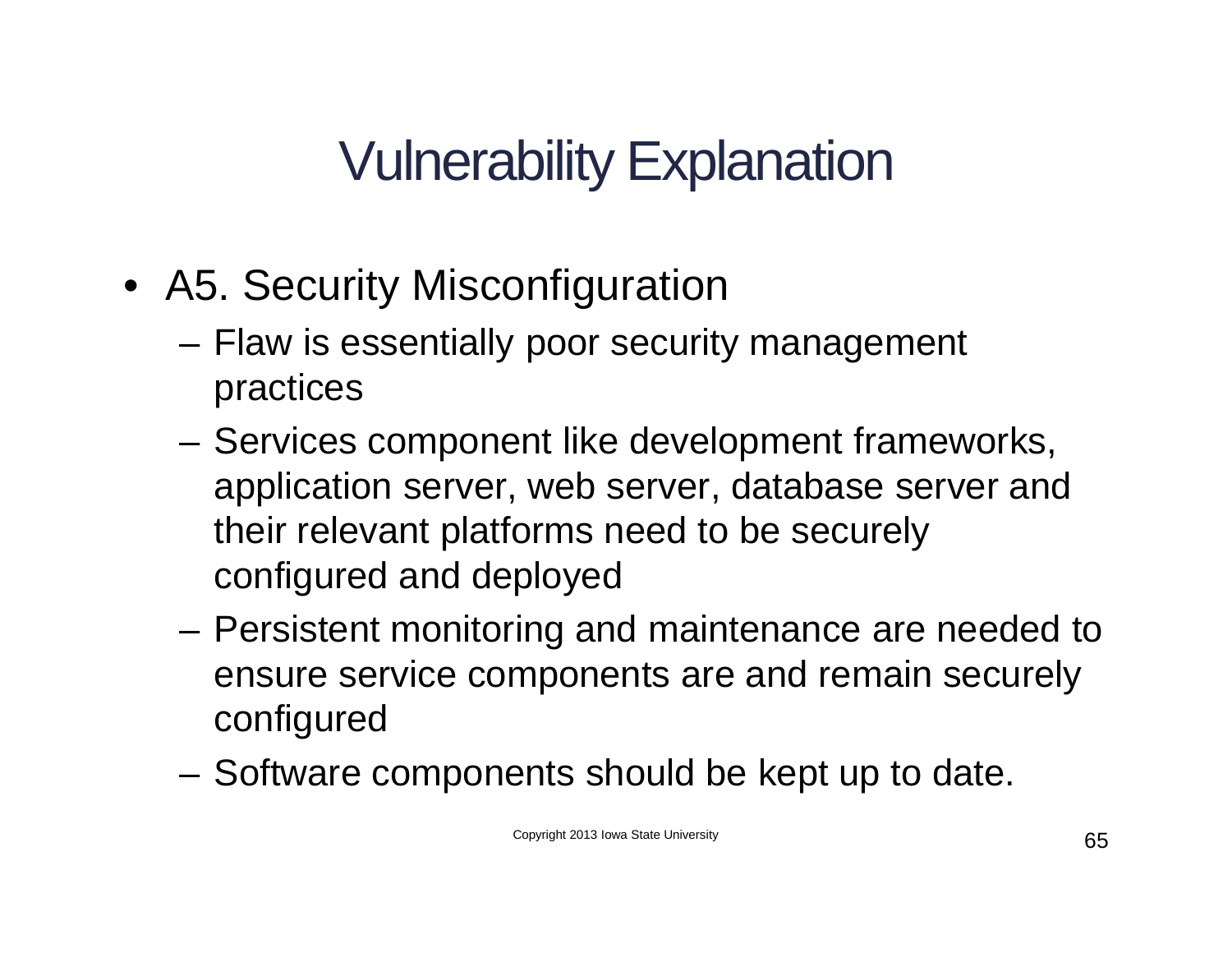- A6. Sensitive Data Exposure
	- A broad vulnerability category
	- Services flaws that allow attackers access to sensitive data (e.g. credit cards, tax IDs, auth. credentials)
		- Controls on sensitive data are inadequate
		- Primarily a design and service-management flaw as opposed to software or configuration vulnerability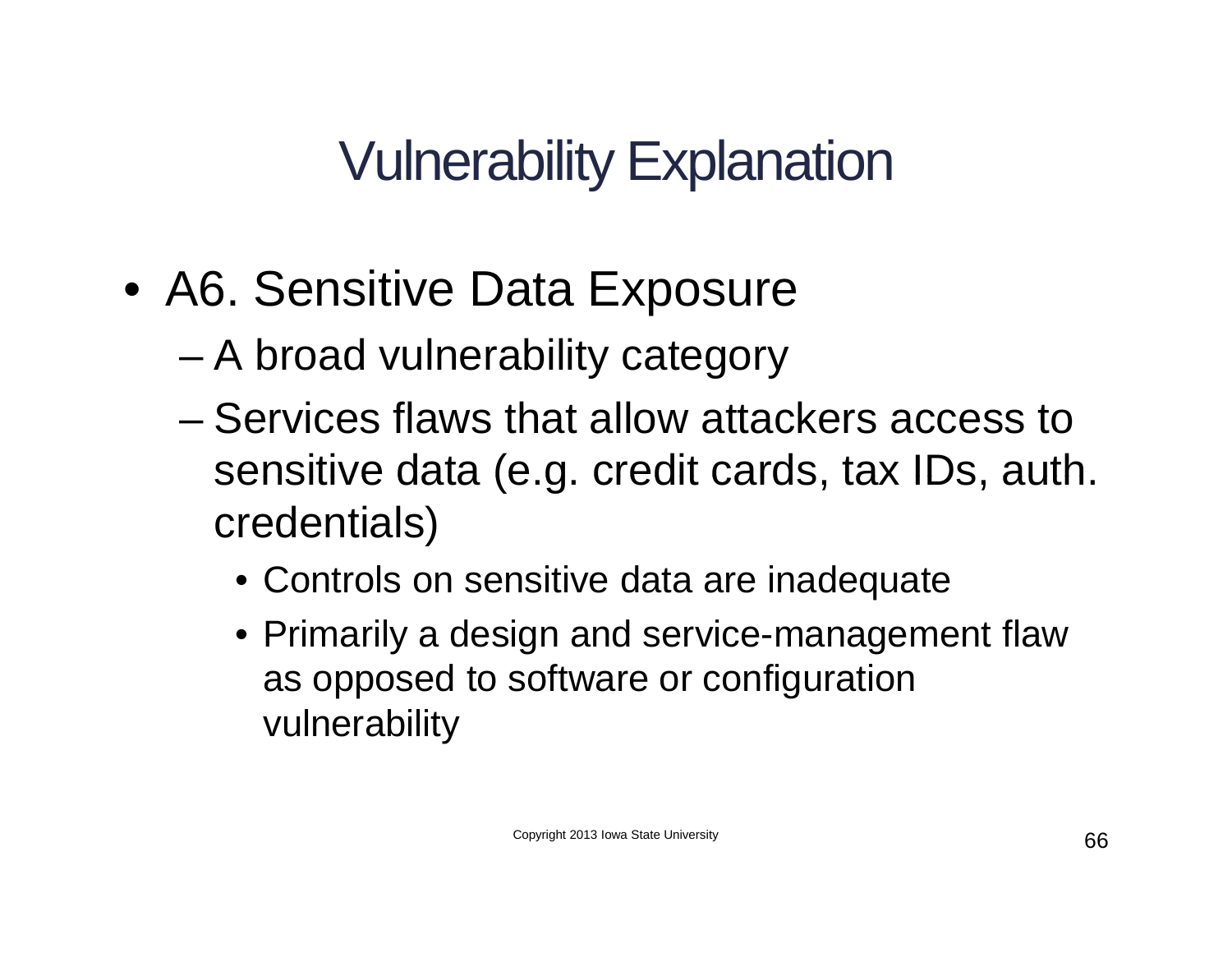- A7 Missing Function Level Access Control
	- Flaw commonly relates to inadequate protection of service functionality
	- One flaw is to perform access control solely by controlling the functions available on the user interface (UI)
		- Rationale is that if a user is able to request the function then it must be okay because the UI enabled them
		- There is a lack of consideration that an attacker may not use the UI as intended thus bypassing access control
	- In general, function usage authorization should be verified at time of use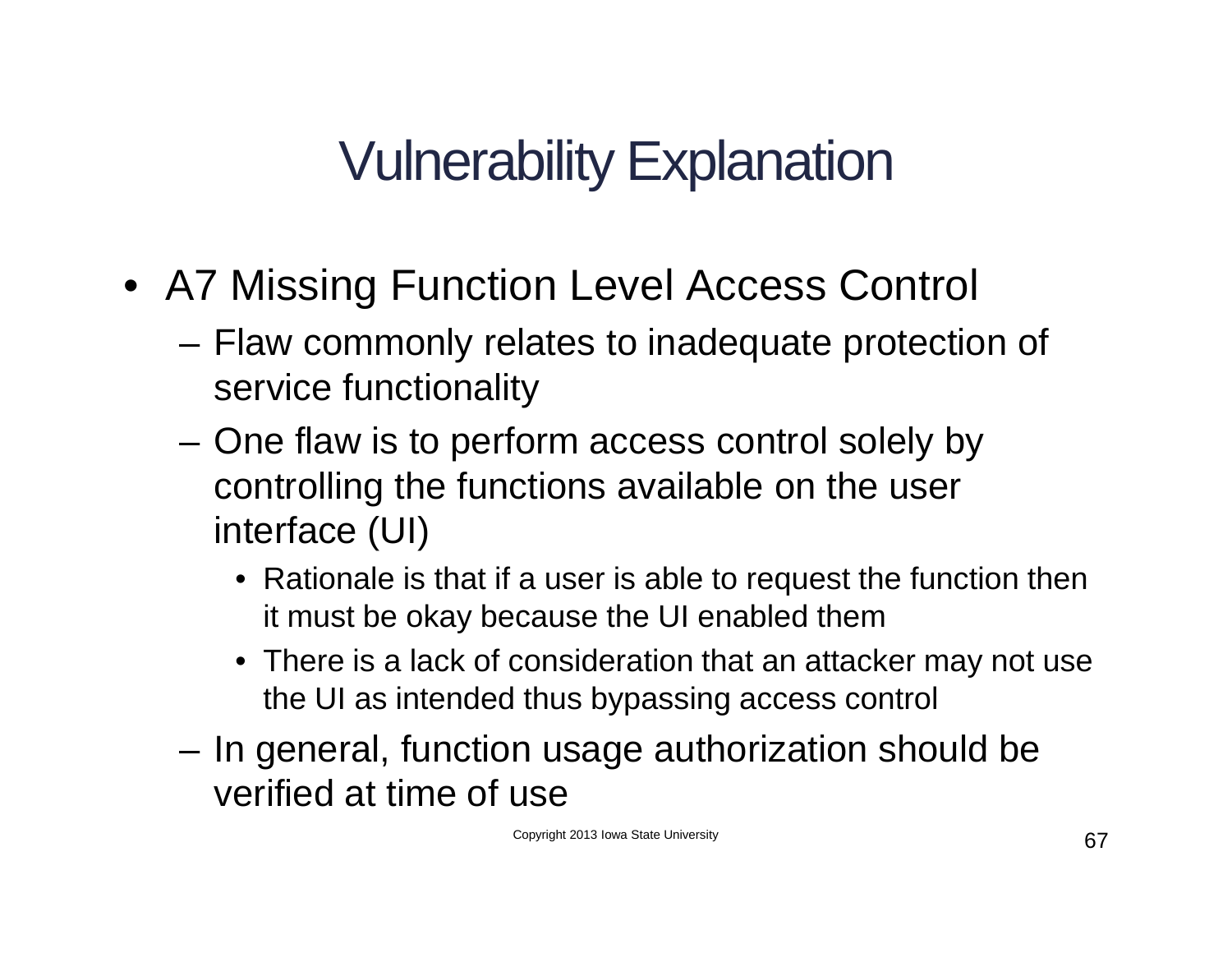- A8. Cross-Site Request Forgery (CSRF)
	- Service is vulnerable to "identity piggybacking"
	- While the user has an active session, the attacker exploits the user's browser to send HTTP requests on behalf of the attacker with the credentials of the user.
		- Service is unable to differentiate the origin of the request and thinks it is servicing the legitimate user.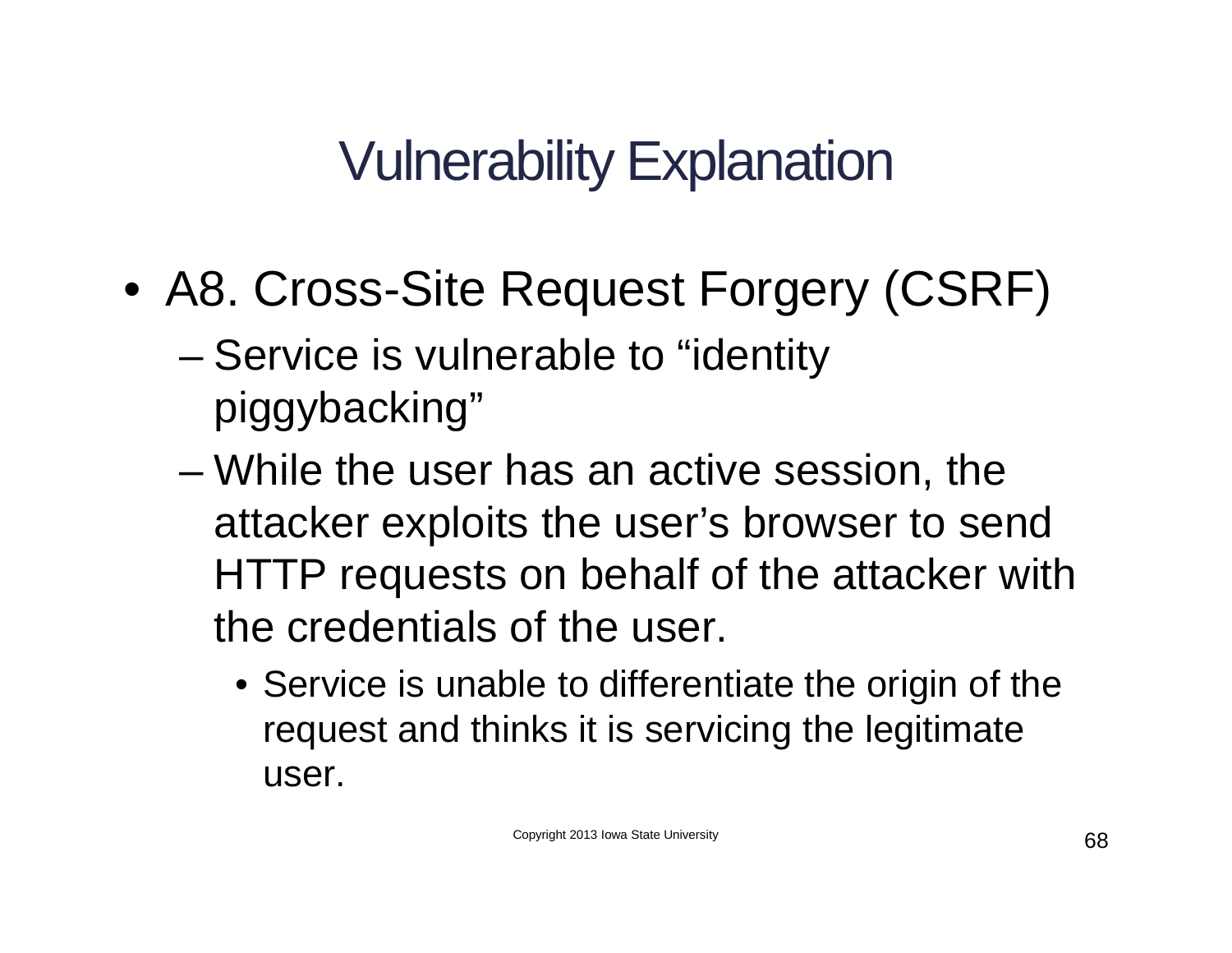- A9. Using Components with Known Vulnerabilities
	- Flaw is essentially poor security management practices
	- Some number of service components such as libraries, development frameworks, server software, platform are allowed to operate despite their vulnerabilities
		- Short term: Patches and version migration take time to adopt
		- Long term: The lack of adoption is likely due to lack of development and configuration discipline
		- Legacy applications are a possible factor. Legacy applications typically have limited development support needed to accommodate changes in its dependencies (e.g. OS) that result from new versions of supporting software and their patches.
	- Accessible vulnerabilities undermine all other controls in place
		- Outcomes of vulnerability exploitation are wide ranging, like:
			- Platform compromise
			- Loss of data confidentiality
			- Loss of data availability
			- Loss of data integrity

Copyright 2013 Iowa State University **69**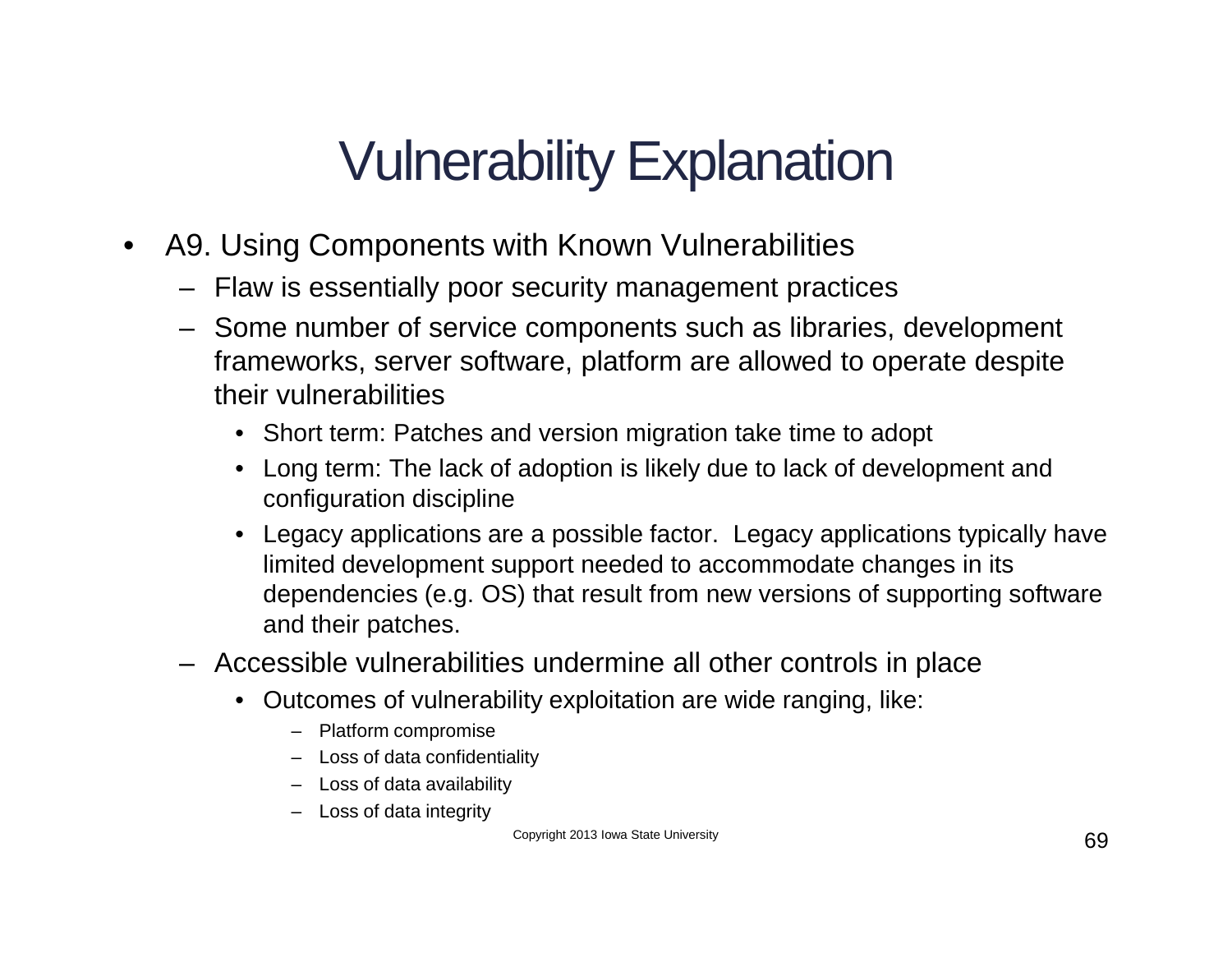- A10. Unvalidated Redirects and Forwards
	- Using untrusted data to determine the destination page of a redirect or forward
		- Server-based redirect is a directive configured on server that informs web server to substitute one page for another
			- Substitute page does not need to be on same server
			- Attack Value Direct users to a malicious site or compromised page
		- Forwards are essentially redirects but destination page is another page local to the server
			- Attack Value: Bypass access control to access a page normally requiring greater privilege by getting approval to access a lower privileged page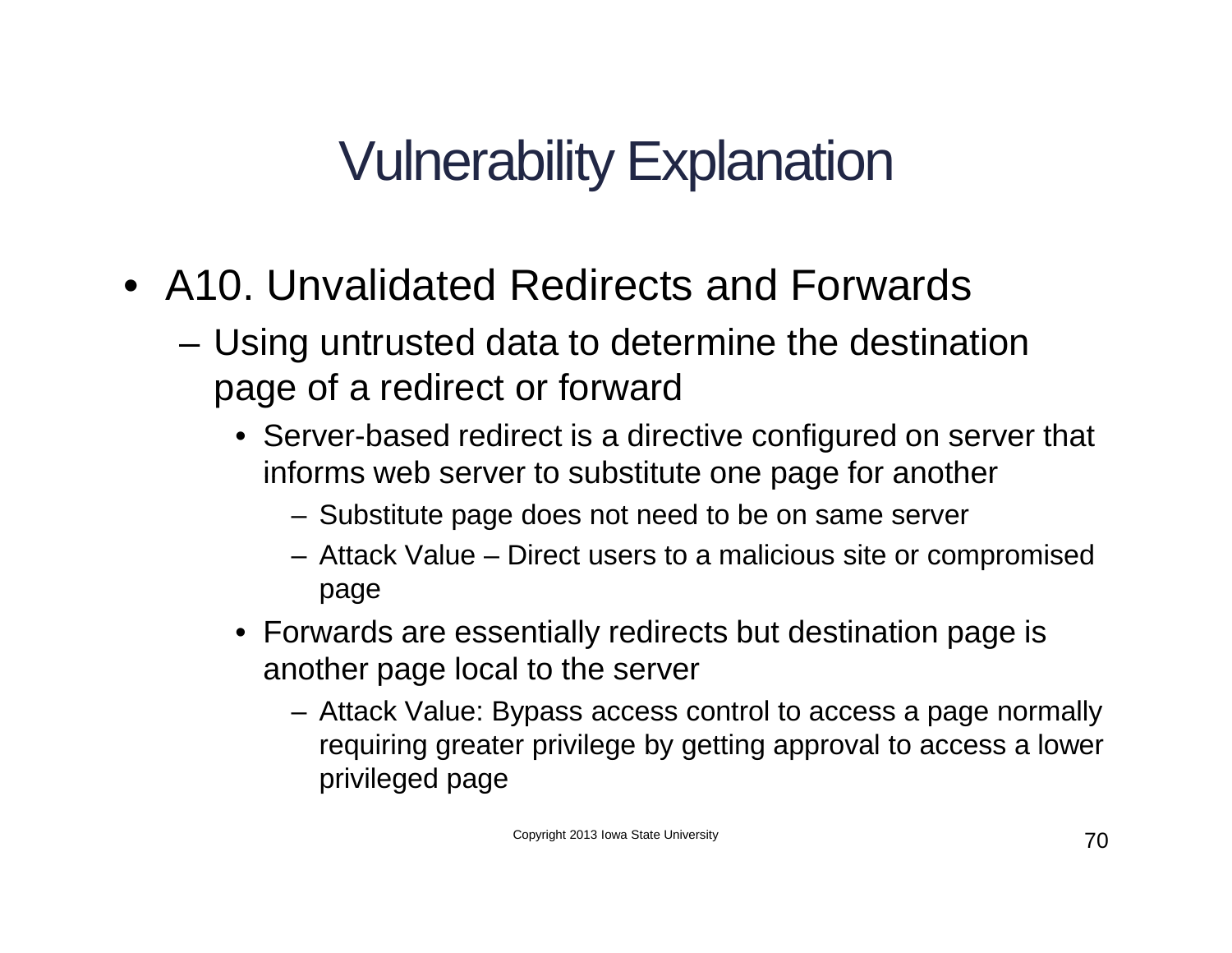### Risk Analysis - REMOVE

- Terminology
	- Asset An owned resource, product, process, information, system that is valued
	- Threat The occurrence of an event that will cause an undesirable impact on an asset(s)
	- Vulnerability A flaw or shortcoming of the asset or its safeguards that provides a means for the asset to be negatively impacted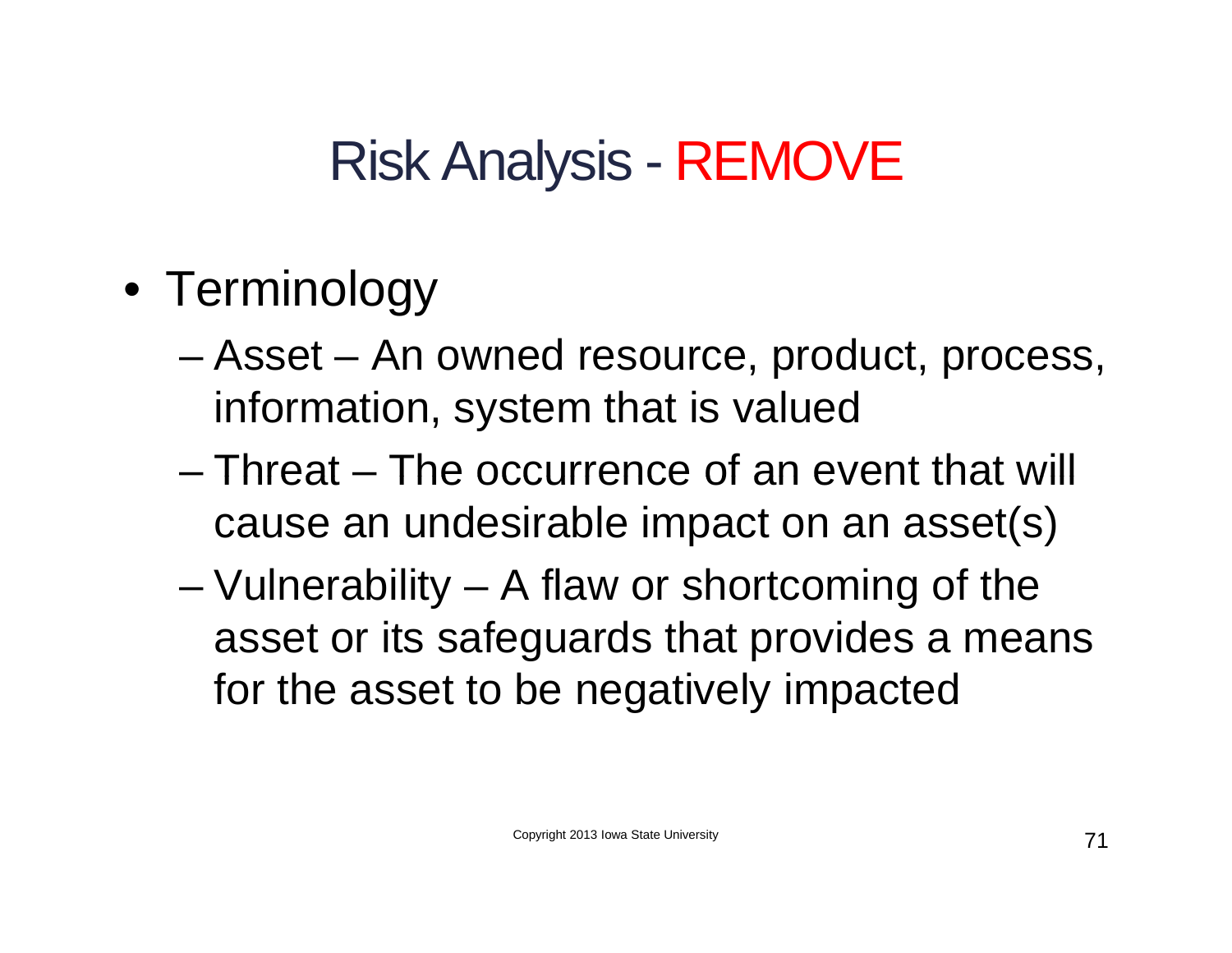### Threats that OWASP Top 10 Enable

- Unauthorized access to data
	- A1. Injection
	- A2. Broken Authentication and Session Management
	- A3. Cross-Site Scripting (XSS)
	- A4. Insecure Direct Object References
	- A5. Security Misconfiguration
	- A6. Sensitive Data Exposure
	- A7. Missing Function Level Access Control
	- A8. Cross-Site Request Forgery (CSRF)
	- A9. Using Components with Known Vulnerabilities
	- A10. Unvalidated Redirects and Forwards

Copyright 2013 Iowa State University **72**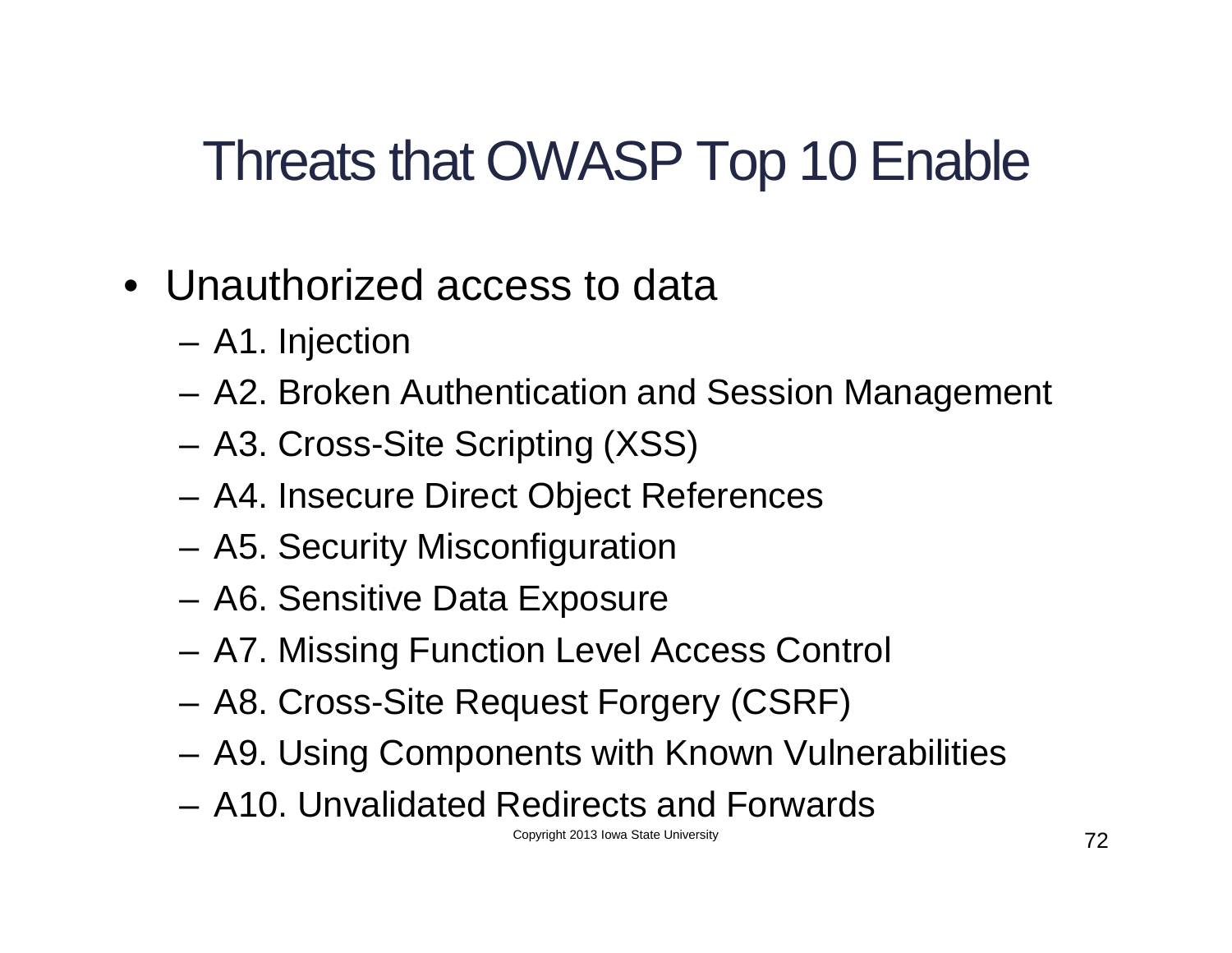## Threats that OWASP Top 10 Enable

- Compromising the service platform
	- A2. Broken Authentication and Session Management
	- A3. Cross-Site Scripting (XSS)
	- A4. Insecure Direct Object References
	- A5. Security Misconfiguration
	- A6. Sensitive Data Exposure
	- A7. Missing Function Level Access Control
	- A9. Using Components with Known Vulnerabilities
	- A10. Unvalidated Redirects and Forwards